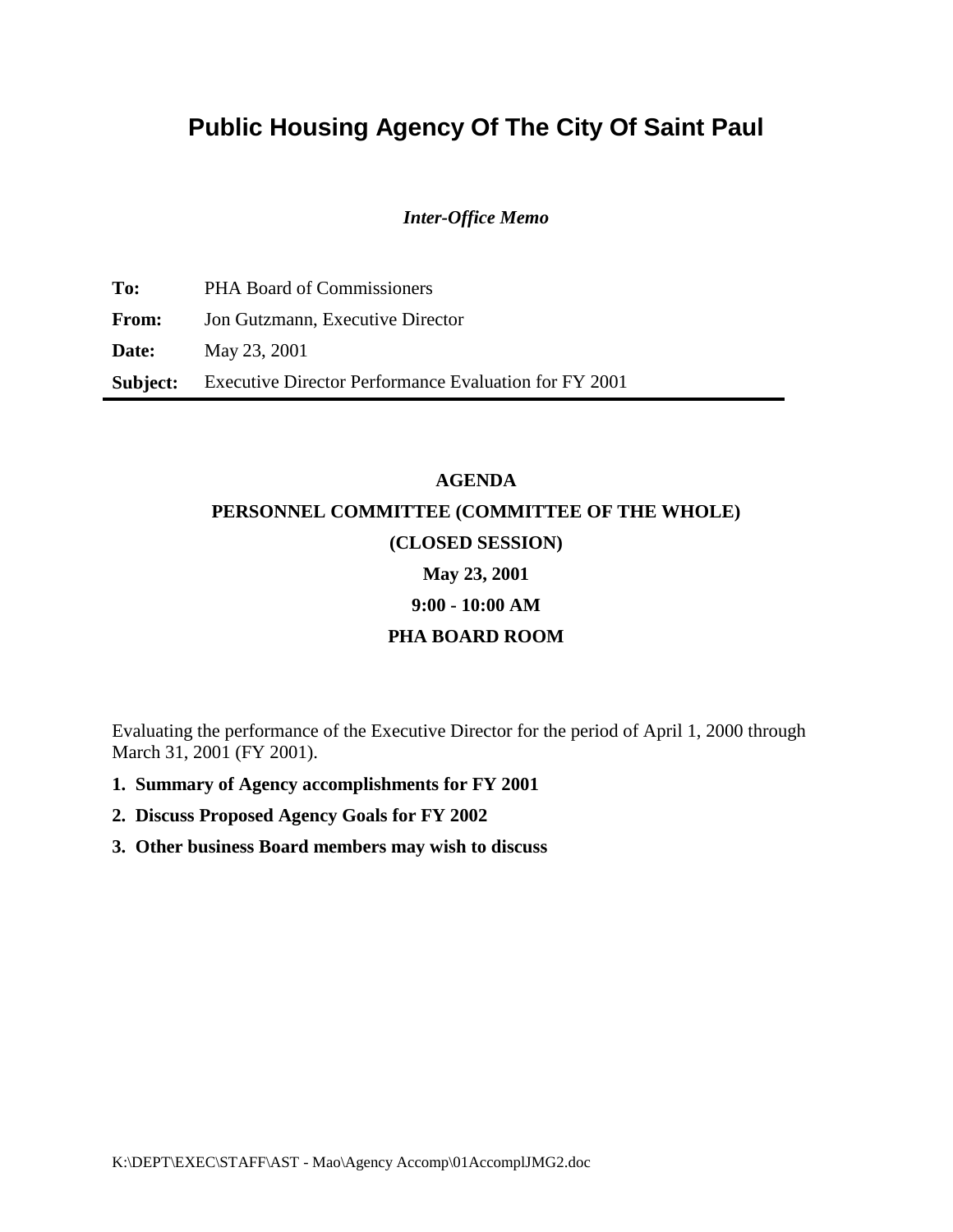# **Summary of Agency Accomplishments for FY 2001 (April 1, 2000 - March 31, 2001):**

The performance of the Executive Director is measured against specific goals for the Agency. The Board of Commissioners approves the Agency Goals. There were eleven Agency Goals for FY 2001:

## **1. High Performance in Public Housing: Attain "High Performer" status under HUD's expanded Public Housing Assessment System (PHAS).**

**The PHA achieved "High Performer" status for the tenth consecutive year (FY 2000), reported to the Board on September 27, 2000.** On June 28, 2000, the Board certified the Agency's performance under the PHAS Management Assessment SubSystem ("MASS") for the first time. The PHA's score on the PHAS/MASS component was certified by HUD/REAC to be 93.3% (28 out of 30 possible points). The PHA's advisory score on all four PHAS indicators was 88.8% after "database adjustments" requested by the PHA and approved by REAC.

At the May 23, 2001 Board meeting staff is recommending approval of the Agency's performance under the PHAS Management Assessment indicator for FY 2001, with the same 93.3% score as the previous year. The rest of the PHAS advisory score will be advisory again.

The MASS/Management Operations Indicator covers six areas of PHA operations, down from eight components in PHMAP. Two former PHMAP indicators, "Rents Uncollected" and "Financial Management," are now included in the PHAS Financial Condition indicator. Other PHMAP indicators have been modified for PHAS. The six "sub-indicators" in Management Operations and the PHA's performance in FY 2001 are as follows:

1. **Vacant Unit Turnaround Time.** This factor was reinstated last year, although PHMAP did not score turnaround time for high-occupancy PHA's. (HUD staff now say that the statute requires scoring turnaround time separately from the PHA's occupancy rate.) The PHA's average turnaround time of 31.56 days scores a "D", which is worth two out of four points.

The PHA's occupancy rate for the year was 98.35%, or 98.52% after excluding vacancy days related to modernization work. Either score would have been an "A" under the PHMAP Indicator #1, Occupancy/Turnaround.

Occupancy is now scored under the PHAS Financial Conditions indicator.

2

2. **Capital Fund (Modernization)**. The PHA scored an "A" on all components.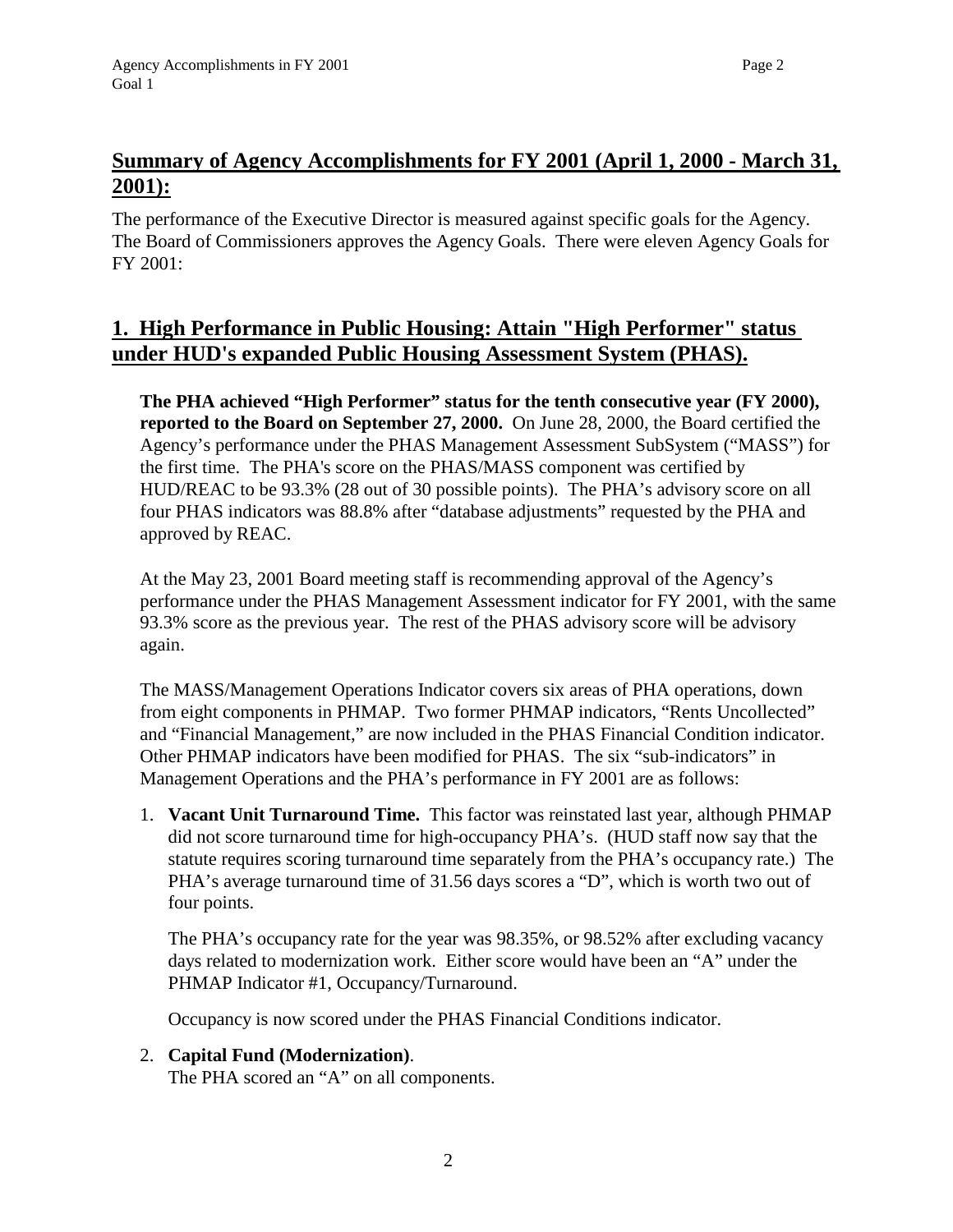3. **Maintenance work orders** (emergency and non-emergency). The PHA completed all emergency work orders within 24 hours, and all non-emergency work orders within an average of 4.44 days.

### 4. **Annual inspection of units and major systems**.

The PHA inspected all units and major systems during the year.

### 5. **Security**.

The PHA scored "A"s on all components.

### 6. **Economic Self-Sufficiency**.

The PHA scored "A"s on all components.

The High Performer designation should provide assurance to the Board and the public that the PHA is well run and its staff remain committed to the mission of helping families and individuals with low incomes achieve greater stability and self reliance by providing safe, affordable, quality housing and links to community service. Staff at all levels of the PHA deserve credit for this remarkable record of sustained performance.

Staff activities related to PHAS/PASS Physical Inspections during FY 2001 included the following:

- Coordinated second round of advisory PHAS/PASS physical inspections May August 2000 with contract inspectors (BISCO) and PHA staff, analyzed results, requested "database adjustments" which REAC approved; final adjusted advisory score 23.6 out of 30 points. Overall advisory score 88.8 percent.
- Drafted "PHAS Inspection Manual" for PHA staff and provided two training sessions on 1/17/01, preparing for 2001 inspections (now scheduled for 6/11-7/18/01).
- 3/1/2001 letter to REAC, renewing request for geographical groupings of scattered site inspections.
- Resident satisfaction surveys (RASS) coordinated required advance notice to residents in December 2000 and January 2001 (but HUD still has not sent the surveys, allegedly due to budget problems).
- Presented workshop on PHAS Physical Inspections at the "Working Together" Conference" 2/14/01.

The PHA (especially Al Hester) continued to play a significant role in furthering the national debate on PHAS implementation and content.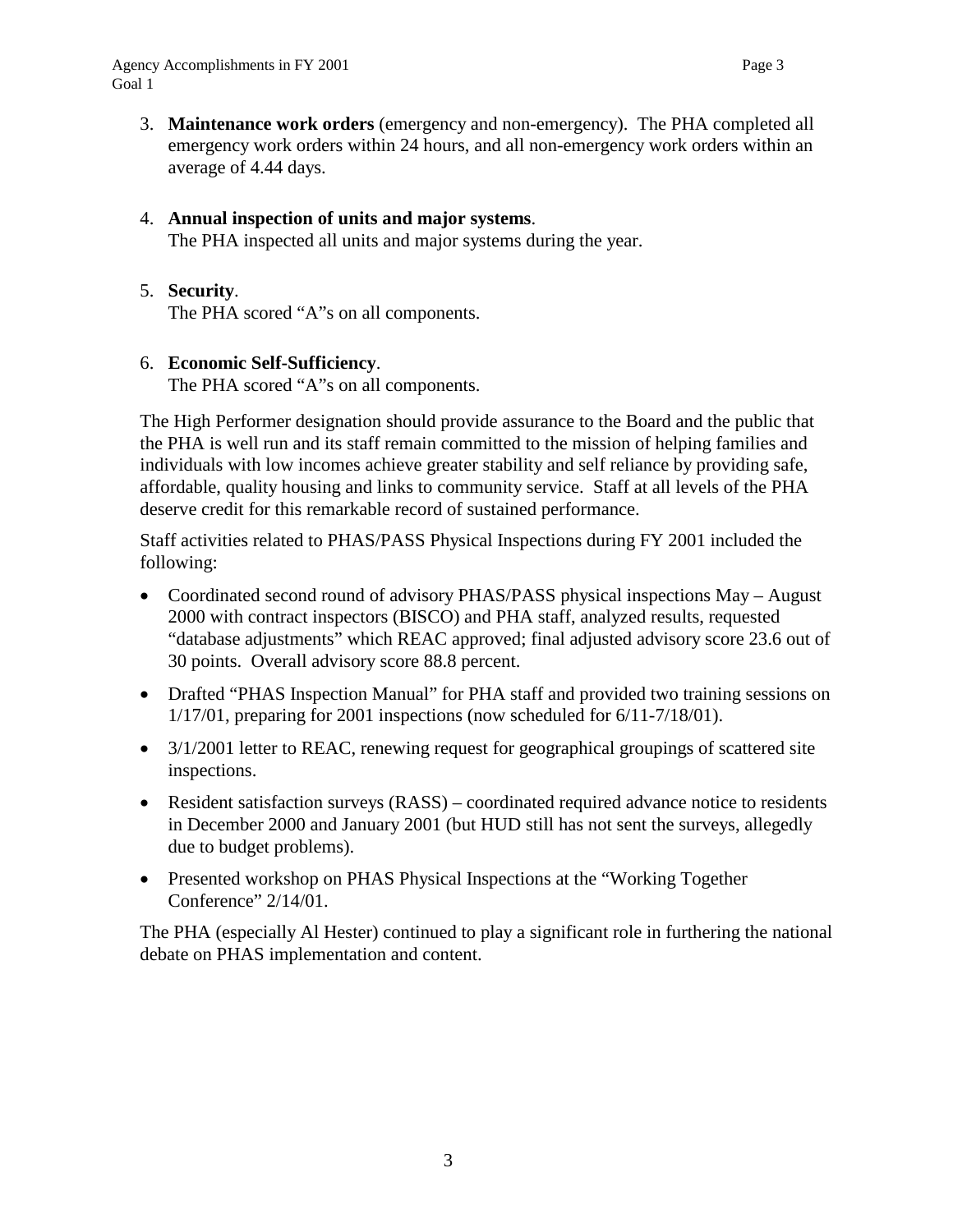# **2. High Performance in Section 8: Attain "High Performer" status under HUD's new Section 8 Management Assessment Program (SEMAP). Implement strategies to address utilization issues including project-based assistance and other appropriate policy changes.**

- **Utilization:** The 98% utilization rate was not achieved. However, the utilization rate increased from 86.8% in April 2000 to 96.6% in March 2001, a significant gain. Because the average utilization over the whole year was 90.8%, we will not qualify for any points on this SEMAP indicator, the same as last year. (The only possible SEMAP scores are 20 points for 98% and above, 15 points for 95-97%, and 0 points for under 95%.) Staff, under the direction of Barb Sporlein and Rita Ander continued various efforts to address the utilization rate including the following:
	- o Accepted applications once per month (received 4,233 requests for applications in FY2001);
	- o Maintained the extended the shopping period for up to six months;
	- o Implemented the lease-in-place admission preference (192 applicants who claimed this preference were issued a voucher in FY01);
	- o Implemented marketing and landlord recruitment activities;
	- o Implemented "preservation vouchers" using a portion of the tenant-based allocation (approx. 65 units); and
	- o Routinely absorbed all port-ins; absorbed complete backlog of port-ins (320).
- **SEMAP:** We received 110 points ("standard performer") for our first SEMAP score. The largest losses in points were for the low utilization rate and low FSS participation compared to mandatory minimum program size. Staff is preparing for the current SEMAP by conducting self-audits. We will again receive point losses for the utilization rate and minimum FSS program size and thus will not achieve "high performer" for this year.
- **Production Statistics**: (first time these have been reported for accomplishments report):
	- o 233 briefings, 76 RAFS briefings;
	- o 1,081 vouchers issued, 299 RAFS vouchers issued;
	- o 839 new admissions;
	- o 8,084 inspections;
	- o 3,228 re-exams;
	- o 3,611 interim re-exams;
	- o 58 portability move outs;
	- o 853 end participations; and
	- o 21 FSS enrollment/end participations.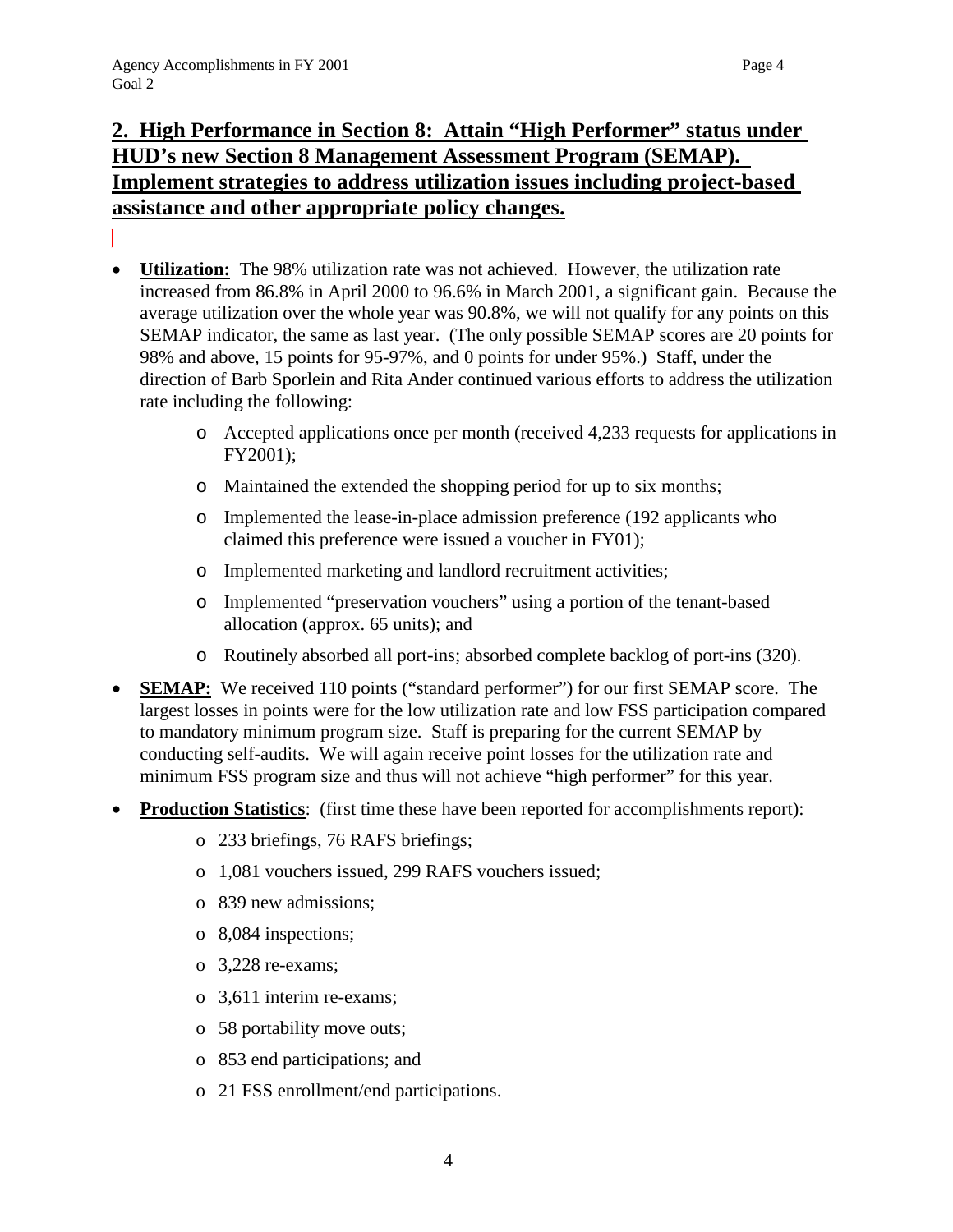- **Rent Reasonableness:** Completed the owner rent survey (mailed 4,242 surveys, received 400 completed surveys). Developed the rent reasonable data base system, entered all data, created reports. Inspectors are collecting rent reasonableness data on each new unit. Made ourselves available to work with the city in coordinating rent reasonable and inspections process with Certificate of Occupancy inspections and building rating system; we were never contacted by the City.
- **Special Programs:** Staff continued its work with program partners to refine and market the special allocations, as of March 2001, the programs were at the following utilization rates:
	- o Welfare To Work (22%);
	- o RAFS (105%);
	- o Mainstream Program (107%);
	- o Family Unification Program (66%); and
	- o Mary Hall (96%).

### • **Lead Based Paint – Implementation of New HUD Regulations:**

- $\checkmark$  Supervisors and staff attended numerous training sessions; established new corresponding staff procedures and forms.
- $\checkmark$  Submitted Statement of Inadequate Capacity and Transition Assistance Plan to HUD by established deadline.
- $\checkmark$  Negotiated and executed Safe Work Practices Training contract to train rental property owners, managers and painters; conducted five sessions to date (total of 125 people).
- $\checkmark$  Negotiated and executed contract for Clearance Testing as required.
- $\checkmark$  Mailed three different newsletters to 1,200 participating Section 8 owners about the new regulations and available training.
- $\checkmark$  Attended numerous meetings of community groups to educate them about the new regulations, calm fears, and advertise training.
- $\checkmark$  Revised the Owners Handbook to include Lead Based Paint regulations and instructions.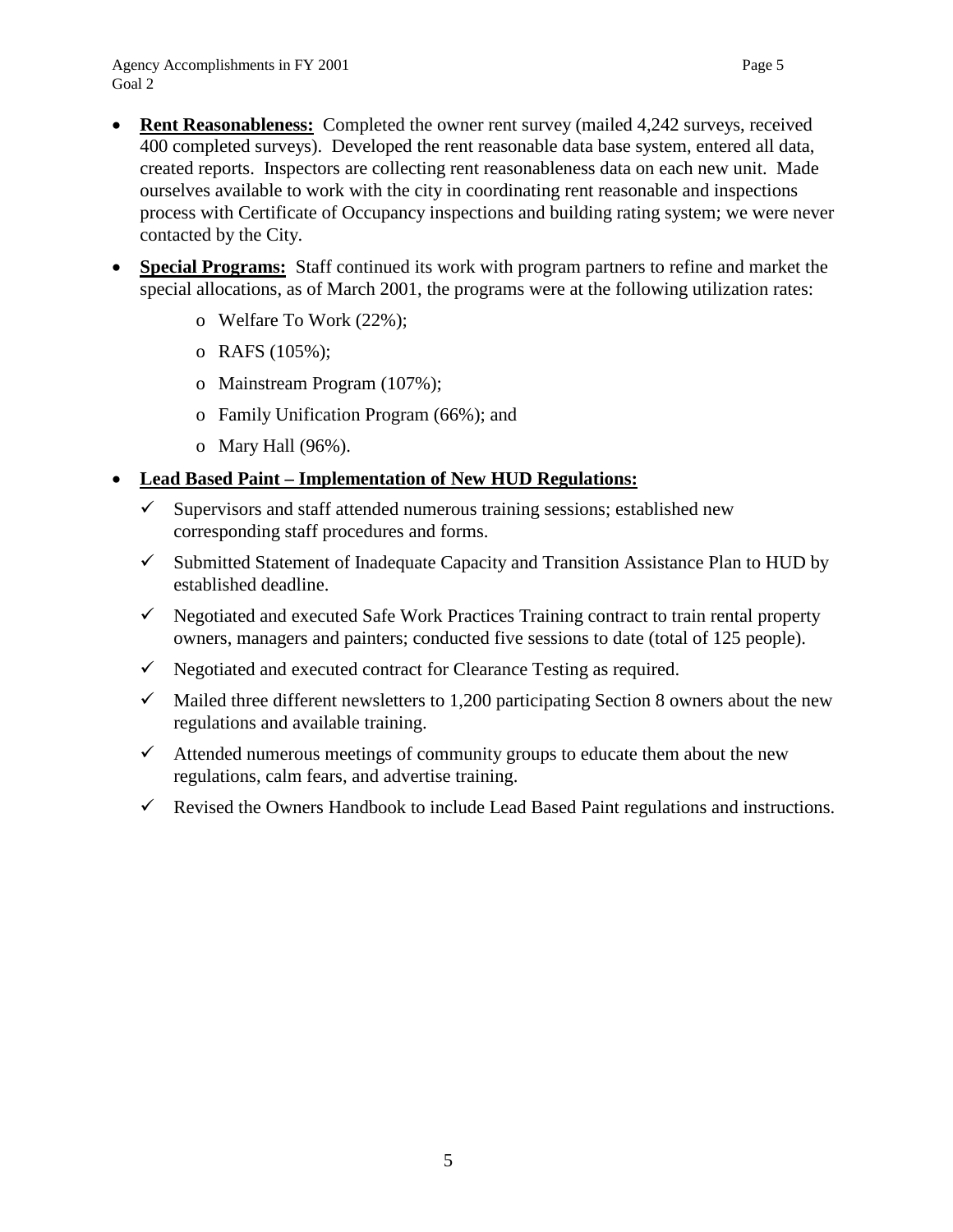- Public Housing and Section 8 staff continued to work cooperatively with community representatives, including SMRLS, Saint Paul Tenants Union, and the Community Stabilization Project and units of government to ensure non-discrimination in PHA programs and to affirmatively further fair housing objectives.
- Section staff conducted numerous efforts to recruit and retain Section 8 owners: Annual owner workshop held 5/16/00 (76 owners attended); Conducted bi-monthly miniworkshops for new owners; Marketing implementation including sending 340 notices to Class 4(d) property owners on August 2000 and 97 notices to RAFS participants in August 2000; Completed design of new marketing brochure; Conducted seven presentations to owner associations and other groups; and Created owners focus group that meets on ad hoc basis to discuss ways to improve program operations and customer service.
- Worked with Housing Link to redesign programs and services to help Section 8 voucher holders are more successful in finding suitable apartments and to recruit new owners to the Section 8 program. Board approved a \$25,000 contribution to Housing Link in February 2001.
- Section 8 staff continued to hold bi-monthly small owner workshops (geared to new owners with few rental units) focused on preventing problems with the program and providing additional fair housing information. Staff also performed two on-site orientation sessions with Section 8 owners.
- Section 8 staff provided outreach services to other groups including the Ramsey County mental health case workers, Volunteers of America Correctional Facility, Women of Nations, Minnesota Multi-Housing Association, Metro Self Advocacy Conference, MHFA (training on Section 8 merger), Working Together Conference, St. Paul Housing Information Office; and provided Section 8 technical assistance to other Housing Authority officials and staff.
- Reasonable Accommodation. Staff drafted new notices that are distributed to all residents and applicants in both Public Housing and Section 8. For example, the notice to public housing residents says: "A PHA resident (or household member) who has a handicap or disability may ask for a REASONABLE ACCOMMODATION which would make it easier to live in public housing and to use PHA programs and facilities." The notice gives examples of a reasonable accommodation and explains how to request one.
- Staff from many departments and work units took training to recognize behaviors and issues related to mental illness, so they can interact appropriately with residents who have mental disabilities. This training makes residents more comfortable and effective in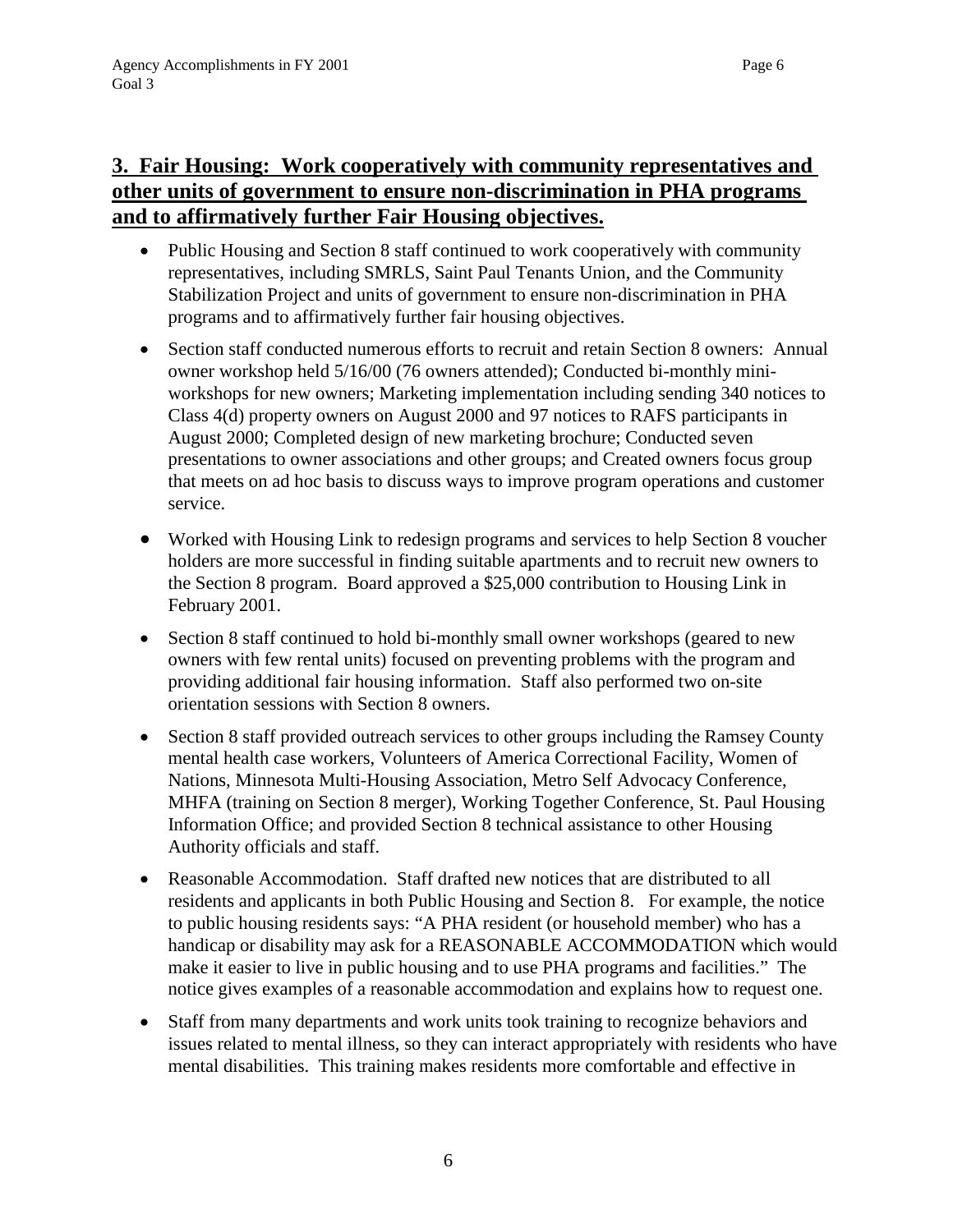dealing with those residents, and reduces the likelihood that a resident (or advocate) will allege discrimination.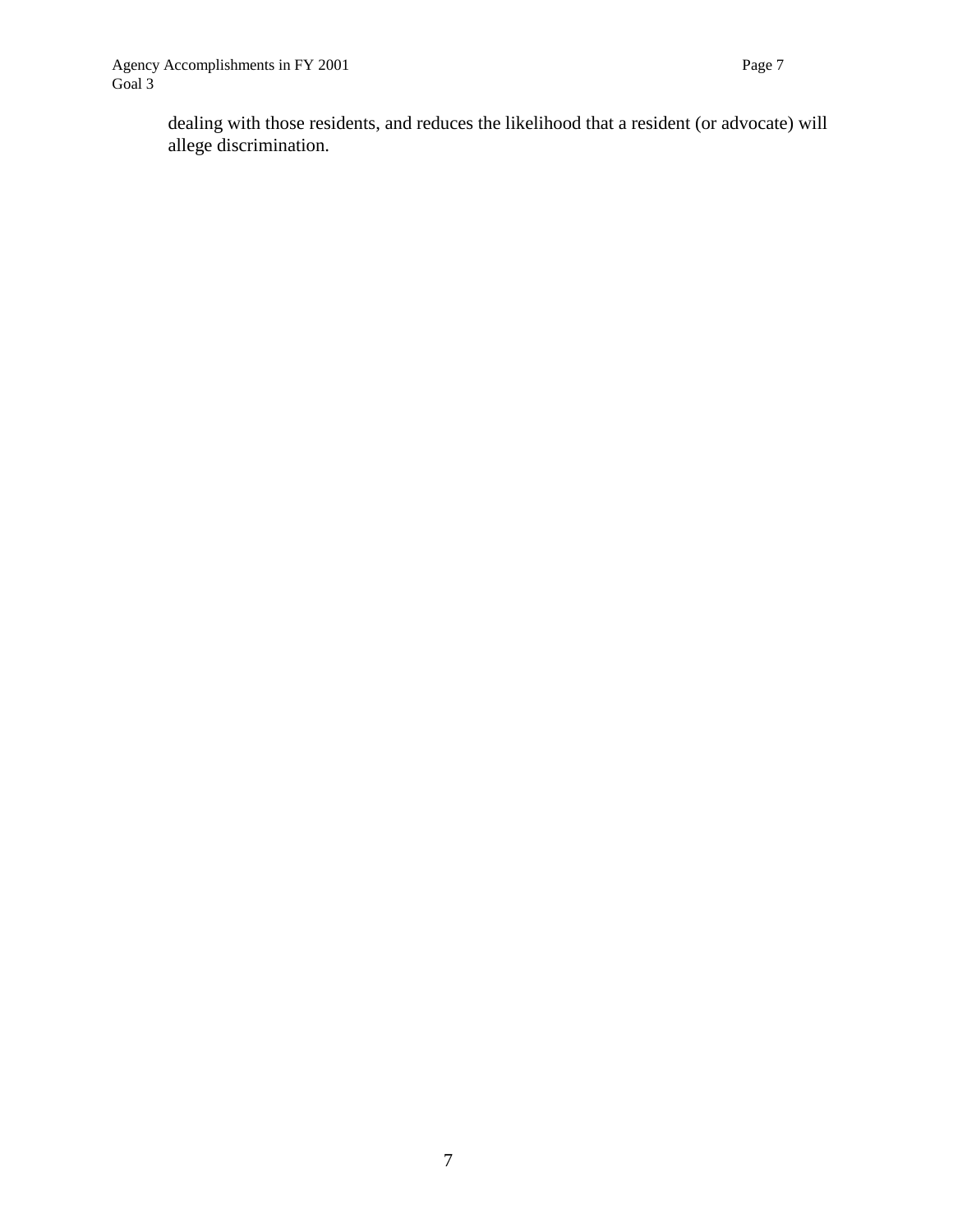# **4. EMPLOYEES: Promote education, growth and advancement of employees by devoting internal resources to career enhancement programs; and meet racial and gender hiring goals for employees through the Affirmative Action Plan and other efforts. Continue internal rethinking strategies to promote organizational development and continuous improvement.**

**Training and Employee Career Development:** The PHA continues to have a comprehensive strategy for employee training and career development. Staff, with the coordination assistance of Mike McMurray, accomplished much in FY: 2001

Presented training sessions as listed in the FY 2001 Employee Training Opportunities Catalog. These included:

- Routine training programs such as individual new employee orientation (met with 87 new employees individually, including 45 regular staff and 42 temporary staff), new employee group orientations (7 sessions for 47 employees), large group orientations including a tour of PHA properties (4 sessions for 55 employees), and new supervisors' orientation (for 8 supervisors).
- Sessions to further develop employees' writing (14 attended) and time management skills (29 attended).
- Added mandatory supervisory/management training by offering the Leadership 2000 program developed by Zinger Miller. Courses offered were: The Leader In Each of Us (50 attended), Basic Principles for a Collaborative Workplace (50 attended), Personal Strategies for Navigating Change (51 attended), Coaching: Bringing Out the Best in Others (53 attended), and Giving and Receiving Constructive Feedback (48 attended).
- Added two new agency wide programs titled "Sustaining the Service Spirit" (29 attended) and "Take Control of Your Money"(35 attended).
- In conjunction with MIS staff, HR staff taught seven computer training sessions.
- Developed the Fiscal Year 2002 Employee Development Opportunities Catalog, including an expanded in-house computer class training to include topics such as tables, mail merge, forms and templates, excel spreadsheet, power point, and internet usage; focused on customer service and time management; continued offering courses from the "Leadership 2000" series of supervisor training topics; and more.
- Met with department directors to access department training needs. Worked with vendors to develop and provide programs to meet those needs.
- With MIS staff, developed new graphic design layout to make Catalog more attractive and easy to read and use. Catalog printed and distributed prior to April 1.
- Met with four employees to develop individual career plans.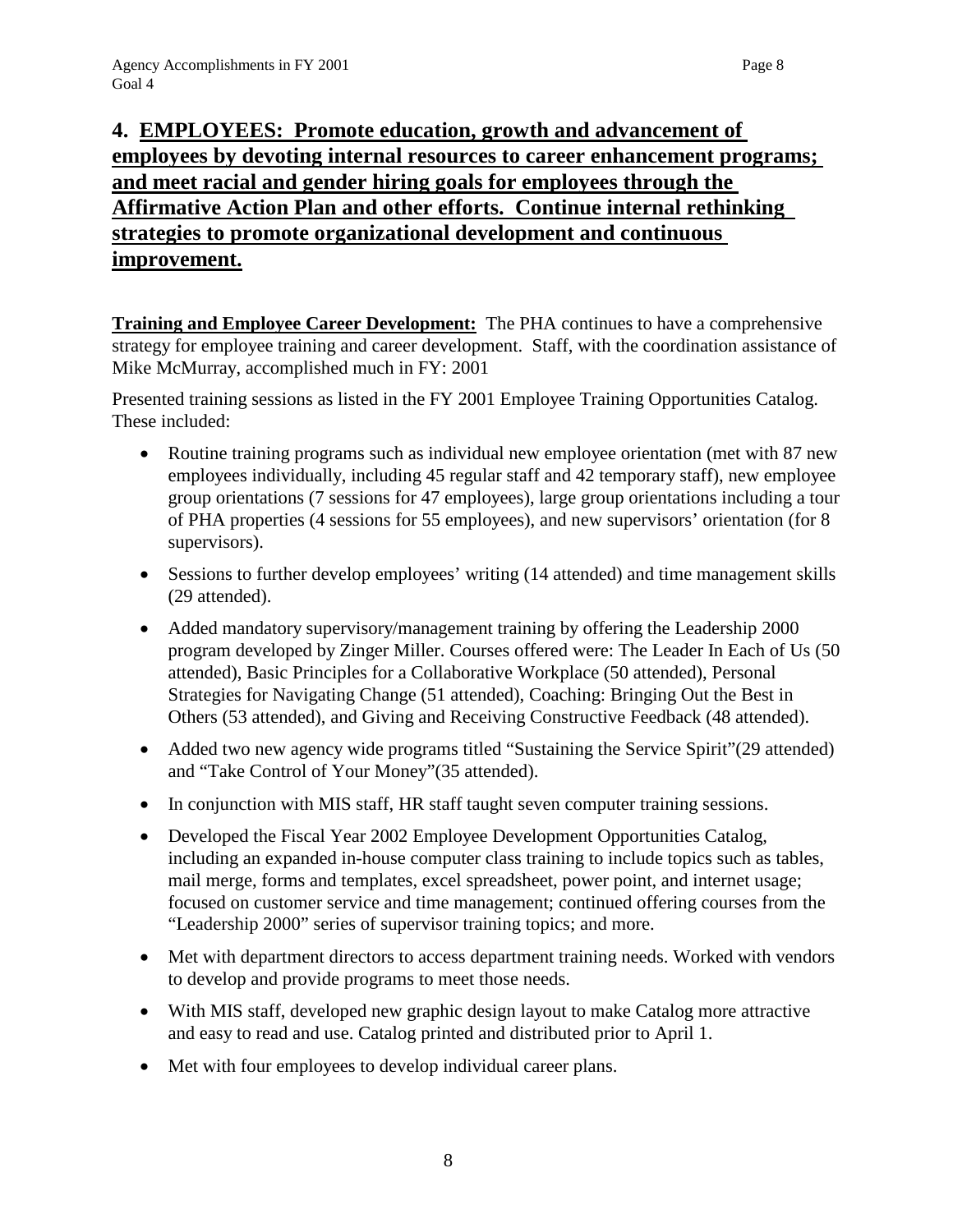- All Housing Managers received training once a month to update their skills and knowledge to manage better. This included topics on the intranet, policy changes, and how mental illnesses impact understanding.
- The AST two-week training curriculum was continued for all hires, and a new training curriculum was started for Re-Exam Technicians. With the elimination of the Rent Coordinator position, this training will be revamped.
- Human Service Coordinators set up a training session for management staff and caretakers on the roles of the Ramsey County Mental Health Crisis Team.

**Staffing:** The PHA continued to attract and retain a highly qualified workforce during FY 2001.

- Staffing activity was high due to turnover (13.6%) and resultant large number of vacancies (48 new hires and 28 promotions). Posted 61 positions and placed 110 employment ads. Increased recruiting activity resulted in increased testing and other activities related to hiring (reference checks, scheduling physical examinations, criminal background checks, new employee orientation, etc.). This resulted in the processing of 370 "Notifications of Personnel Action" forms.
- To aid in the workload because of turnover, 42 67-day temporary employees were hired throughout the fiscal year. This included temporary employees for the seasonal maintenance positions.
- Continued to identify and work with PHA residents whose skills match PHA temporary and on-going employment needs and assist in developing resident economic development initiatives.
- Continued to expend a large percentage of time on a comprehensive applicant-testing program. Approximately 240 internal and external applicants were tested for various positions during the year (on average one to one and one-half hours of HR staff time per applicant).
- Conducted exit interviews with 38 staff that terminated employment with the Agency.

### **Rethinking the organization:**

- The performance evaluation form was revised finalized and is now being used Agencywide.
- Completed Rethinking exercise for Finance/MIS Department. Implementation will occur during FY2002.
- Worked with employee team to rethink the employee appraisal form; revised and implemented new form.
- Section 8 Inspections "Rethinking". Began implementation of inspections unit automation plan including (1) cleaned out incorrect property information; (2) developed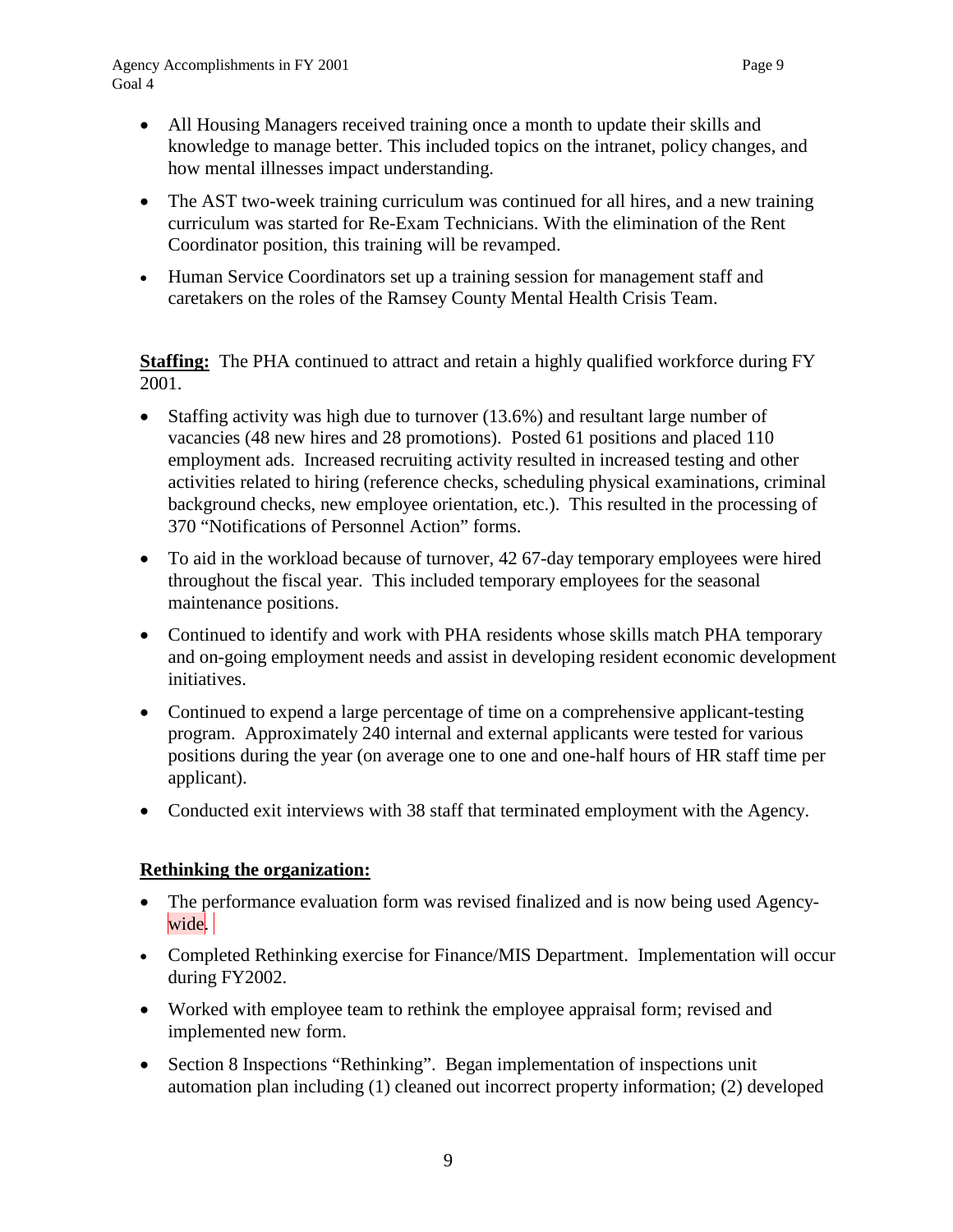new property identification system; and (3) input utility allowance data in database. Implementation will continue throughout FY2002.

### **Compensation:**

- Continued to be in compliance with Minnesota Pay Equity Act.
- With Fox Lawson, re-evaluated five positions.
- Systematically worked with each department to finalize up-to-date and accurate job descriptions and performance standards(see #16).

**Benefits:** Continued to work with James Bissonett & Associates as the benefits consultant. Continued the employee task force comprised of representatives from each of the Agency's bargaining groups and S&C. Met with consultant and task force on an on-going basis. Tasks included:

- Continued to look at and discuss the internal and external factors that influence the costs of medical insurance.
- Reviewed current medical plan benefits and premium rates and examined our claims history.
- Reviewed current market trends driving the cost of medical care.
- Received and reviewed proposal from Health Partners for premiums effective July 1, 2001. Employees strongly urged that Health Partners be retained and that the current levels of Agency funding continue. The Board approved the new premium rates for Health Partners at the April, 2001 meeting.
- Conducted open enrollment process for medical and dental insurance for all employees.
- Notified, recorded and tracked 17 staff and their use of leave time under the Family Medical Leave Act.
- Continued to notify staff and their dependents of their right to continue medical insurance coverage under federal law (COBRA).
- Continued to meet with each new employee to review and enroll in health/dental insurance and pension plan.
- Continued to compensate employees proficient in a second language \$1,000 per year and to contract with vendor to test language proficiency and determine who meets the qualification.
- Added long term disability insurance coverage for all employees. All S&C employees will receive this benefit provided by the Agency. All other employees will be given the opportunity to receive the benefit on a voluntary, paid by the employee, basis. RFP developed and sent to approximately 30 insurance companies. Seven responses were received and evaluated.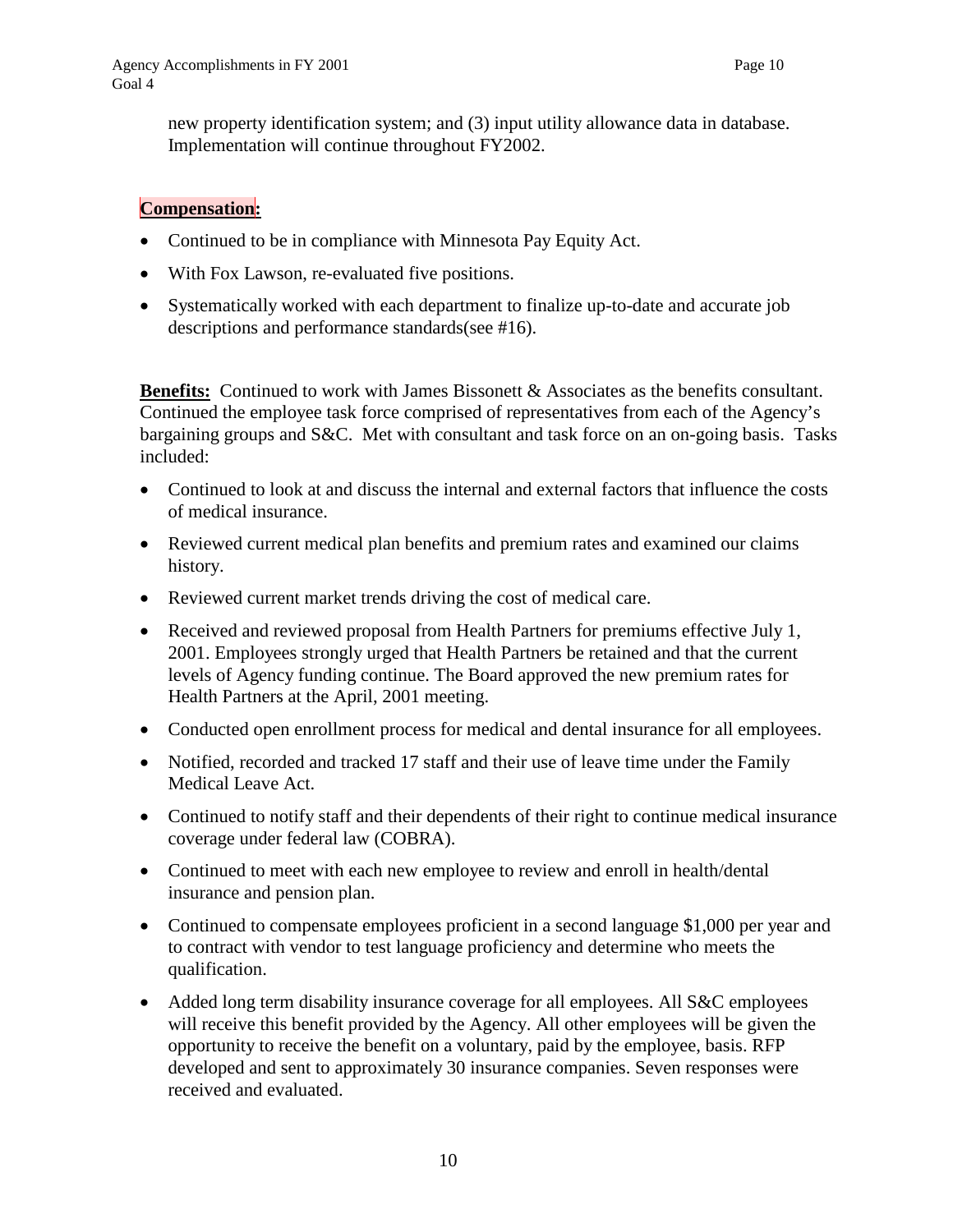- Benefits task force reviewed other insurances to offer to employees on a voluntary, paid by the employee, basis. The group recommended that life insurance, automobile, homeowners, and pre-paid legal coverage also be offered. It is planned to offer these insurances during the next fiscal year.
- Quarterly pension plan participant education sessions were held.
- Updated beneficiary form for each pension plan participant.
- Continued to offer up to \$300 to each pension plan participant toward professional financial/estate planning.

**Equal Employment Opportunity and Affirmative Action Activities:** Barb Sporlein, Cynthia Collier, julius erolin and other staff worked diligently to help accomplish these goals, including:

- $\checkmark$  Hired new EEO/AA Officer, julius erolin, in December 2000. Expanded position from part-time to full-time in February 2001. New EEO/AA Officer met with individual work units to introduce himself, establish relationships, and discuss training needs and concerns related to their work units.
- $\checkmark$  Counseled, advised and mediated on several personnel matters (not formal complaints).
- $\checkmark$  Completed the investigation for two formal complaints. Recommended follow up training and other action to avoid future complaints.
- $\checkmark$  Completed EEO reviews of employment applications and discussed results with supervisors prior to the applicant interviews.
- $\checkmark$  Completed EEO/AA/Sexual Harassment Prevention orientation for all new PHA employees.
- $\checkmark$  Conducted sexual harassment prevention training for all staff (required annual training).
- $\checkmark$  Facilitated process for improving the work environment in the Rental Office. Work to continue throughout FY2002.
- $\checkmark$  Conducted a series of Black History Month activities in February-March 2001.
- $\checkmark$  Purchased several new EEO-related resources for PHA resource library for use by the EEO Officer, supervisors and employees.
- $\checkmark$  Assisted Mike Driscoll with review of new sexual harassment regulation related to residents.
- $\checkmark$  Assisted Mike Driscoll on tenant-on-tenant discrimination complaint.
- $\checkmark$  Counseled and advised Housing Managers on tenant fair housing issues.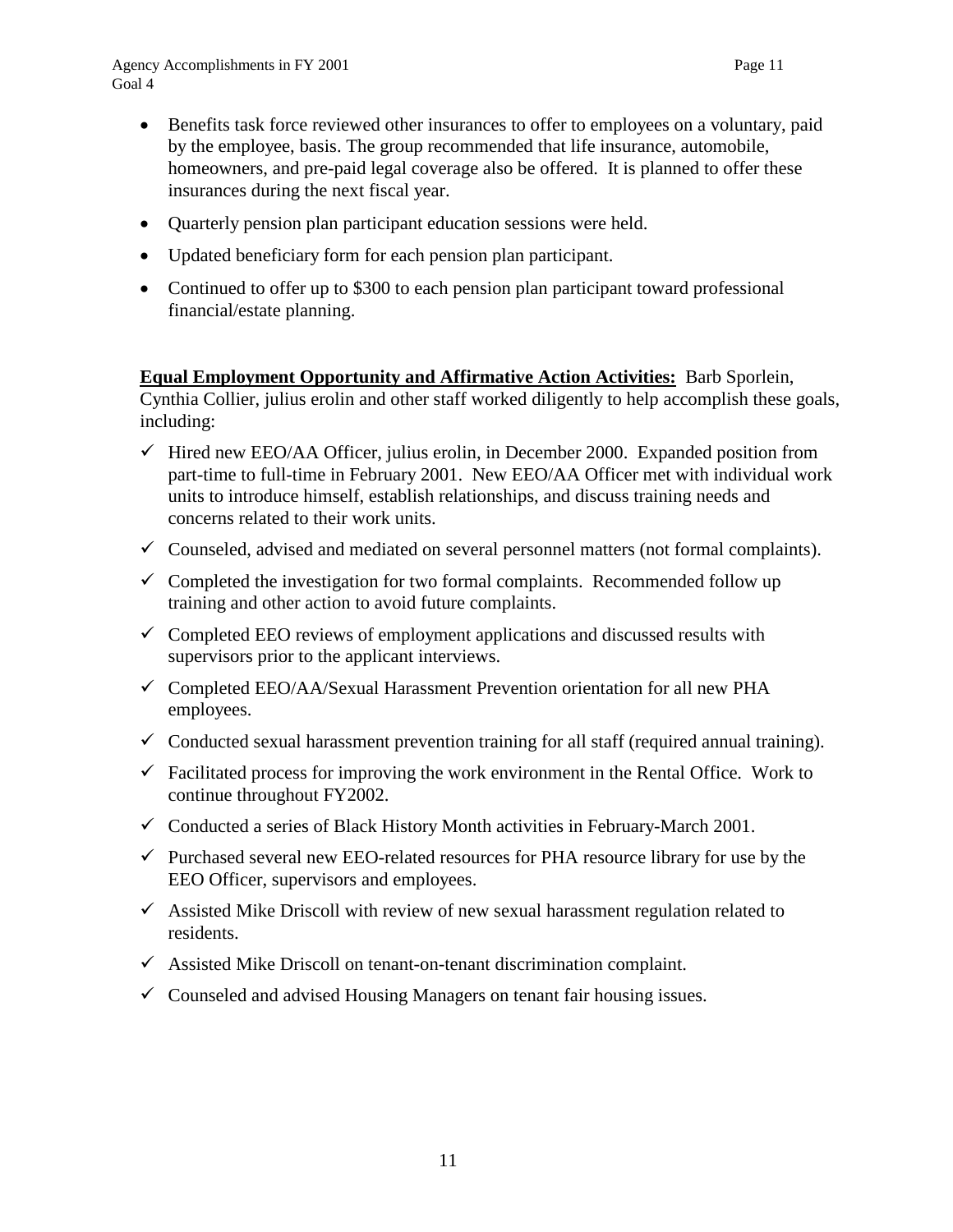# **5. Modernization: Follow the five year plan for property and management improvements; meet all expenditure goals for modernization grants; and actively involve residents, staff and the community in the accelerated modernization of Roosevelt Homes and other modernization projects.**

Staff, under the direction of Kurt Keena and with the special assistance of Technical Service Manager Dave Lang, ensured that all application, obligation and expenditure standards for modernization funding were met or exceeded:

**Comprehensive Grant Program:** Met all of the fund obligation and expenditure deadlines:

- 98 funds, **\$8,372,321**, were 100% obligated as of 11/7/99 and 100% expended as of 3/30/01. The 100% obligation goal date was 3/30/2000. The 100% expenditure goal was 9/30/01. Documents to close the 98 Comprehensive Grant Program were submitted to HUD on March 30, 2001.
- 99 funds, **\$9,611,393**, were 100% obligated as of 12/31/00 and 97% expended as of 3/31/01. The 100% obligation goal date was 3/30/2001 and the 100% expenditure goal date is 9/30/2002. Staff should have no trouble fully expending these funds before the goal date.

**Capital Fund Program:** Met all of the fund obligation and expenditure deadlines:

- 00 funds, **\$9,051,124**, were 79% obligated as of 3/31/01 and 32% expended as of 3/31/01. The 100% obligation goal date is 3/30/02 and the 100% expenditure goal date is 9/30/03. Staff should have no trouble fully obligating or expending these funds before the goal dates.
- The FFY 01 Capital Fund Program application was submitted to HUD after Board approval of the PHA's Annual Plan on 12/20/00, in the amount of \$9,846,724 in accordance with HUD procedures and schedule, including Resident participation in modernization planning. The 01 Capital Fund Program budget was revised to match the **\$9,776,323** final funding amount and was approved by the Board on 4/25/01. Goal dates for the obligation and expenditure of these funds will be determined after HUD executes the Annual Contributions Certificate (ACC). The Quality Housing and Work Responsibility Act of 1998 allows PHA's 24 months to fully obligate CFP funds and 48 months to fully expend CFP funds. The PHA will however, strive to meet the previous Comp. Grant and Capital Fund program goals of 18 months for 100% obligation and 36 months for 100% expenditure.
- Maintenance, Resident Services, Technical Services, Administration and Finance Department staff continued to work together, along with residents, to develop and prioritize funding needs for the Non Routine Operating and the Capital Fund Budgets.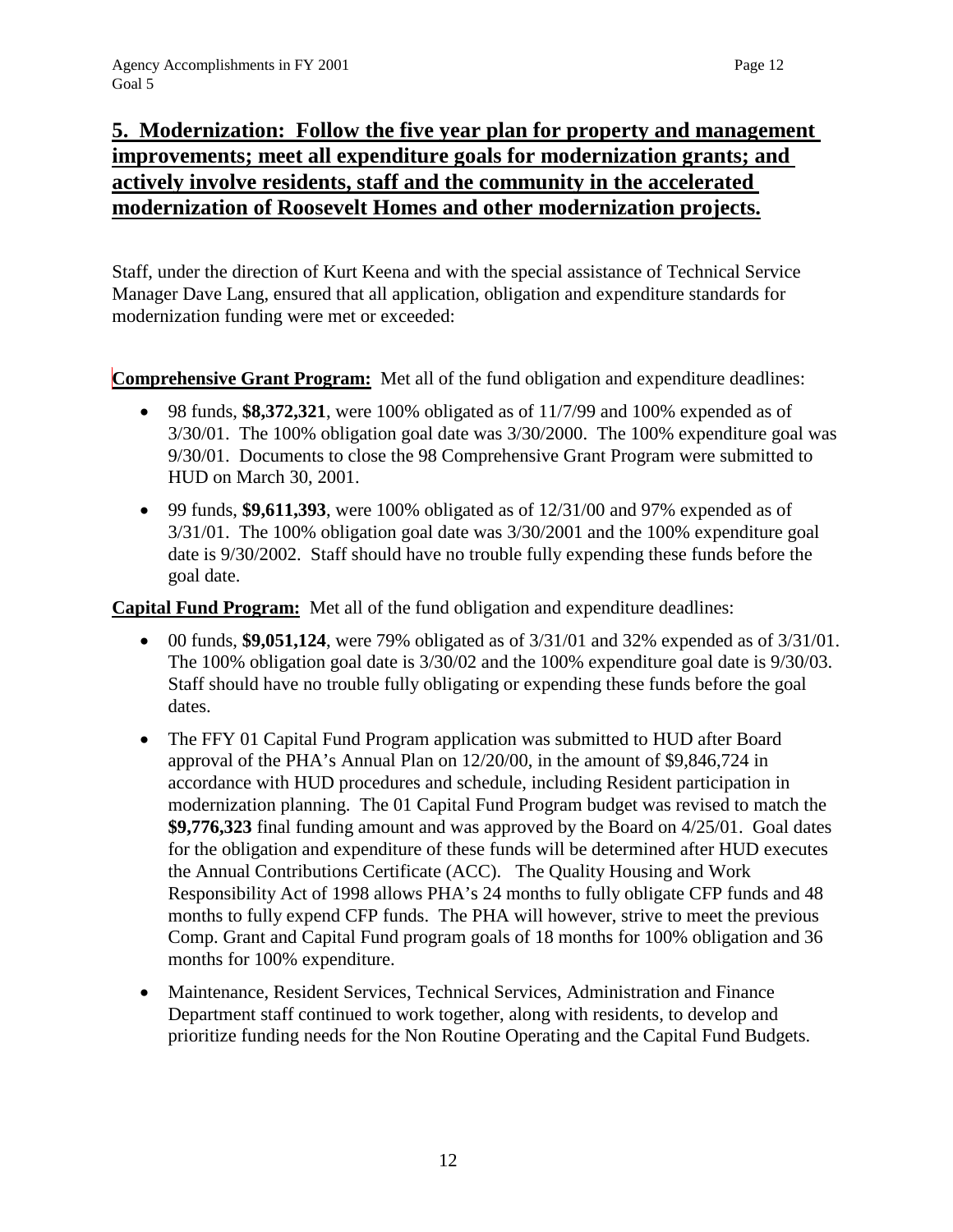**Comprehensive Grant and Capital Fund Program Coordination:** Staff demonstrated design leadership and coordinated the efficient and timely design, bidding and construction of modernization projects including major work at the Roosevelt Family Homes Site, Edgerton Hi-Rise, and Cleveland Hi-Rise.

- Roosevelt Homes Phase 2A  $&$  2B construction contract (126 apartments) was awarded 7/15/99 to Frerich's Construction in the amount of \$4,105,000. Construction completion is expected in July 2001.
- Roosevelt Homes Phase 3 construction contract (74 apartments) was awarded 8/23/00 to Frerich's in the amount of \$4,544,000. Construction completion is expected in January 2002.
- Edgerton Hi-Rise Phase I, (first floor modernization and addition construction), of contract 99078 was awarded 11/18/98 to Cy-Con Inc. and was completed by 11/15/99. Phase II of contract 99078, (apartment and corridor renovation work), was added to the contract at a cost of \$1,069,331 via change order in October of 99 and was completed in July 2000. Exterior work to repair/repaint the stucco and repaint balcony railings was awarded to Cy-Con Inc. in March of 2000 and was completed by January 2001 at a cost of \$464,141.
- Hamline Hi-Rise Phase I of the exterior brick repair was awarded to Building Restoration Corp in July of 1999 in the amount of \$94,475 and was completed by November of 2000. Phase II of the exterior brick repair was awarded in October of 2000 to Paragon Constructors Inc. at a cost of \$200,000 and will be completed by October of 2001.
- Dunedin Family Homes Part II of the replacement of the kitchen cabinet replacements was awarded to Gibraltar Construction in May of 2000 at a cost of \$146,000 and was completed by August of 2000.
- All Hi-Rises A contract was awarded to Building Control Group in March of 2000 in the amount of \$91,297 for the installation of a new card access system in all the hi-rises – all work was completed by July of 2000. Another contract was awarded to KNR Communications in March of 2000 in the amount of \$123,425 for the replacement of all the hi-rise telephone entry systems – all work was completed by December of 2000.
- Iowa Hi-Rise An emergency purchase order in the amount of \$143,350 was awarded to Harrison Tile after Board approval in May of 2000 to rebuild 94 showers after residents complained about mold and mildew in their apartments. This purchase order was increased to a total of \$224,400 after Board approval due to the increased costs to properly complete the work. Work on the initial 94 showers was completed in September 2000. A contract was awarded in October of 2000 to BNM Construction to rebuild the remaining 62 showers at a cost of \$147,800. Work on the remaining 62 showers was completed in January 2001.
- Mt. Airy Family Homes Addition A contract was awarded to Thor Construction in December of 2000 in the amount of \$164,663 for the replacement of the kitchen cabinets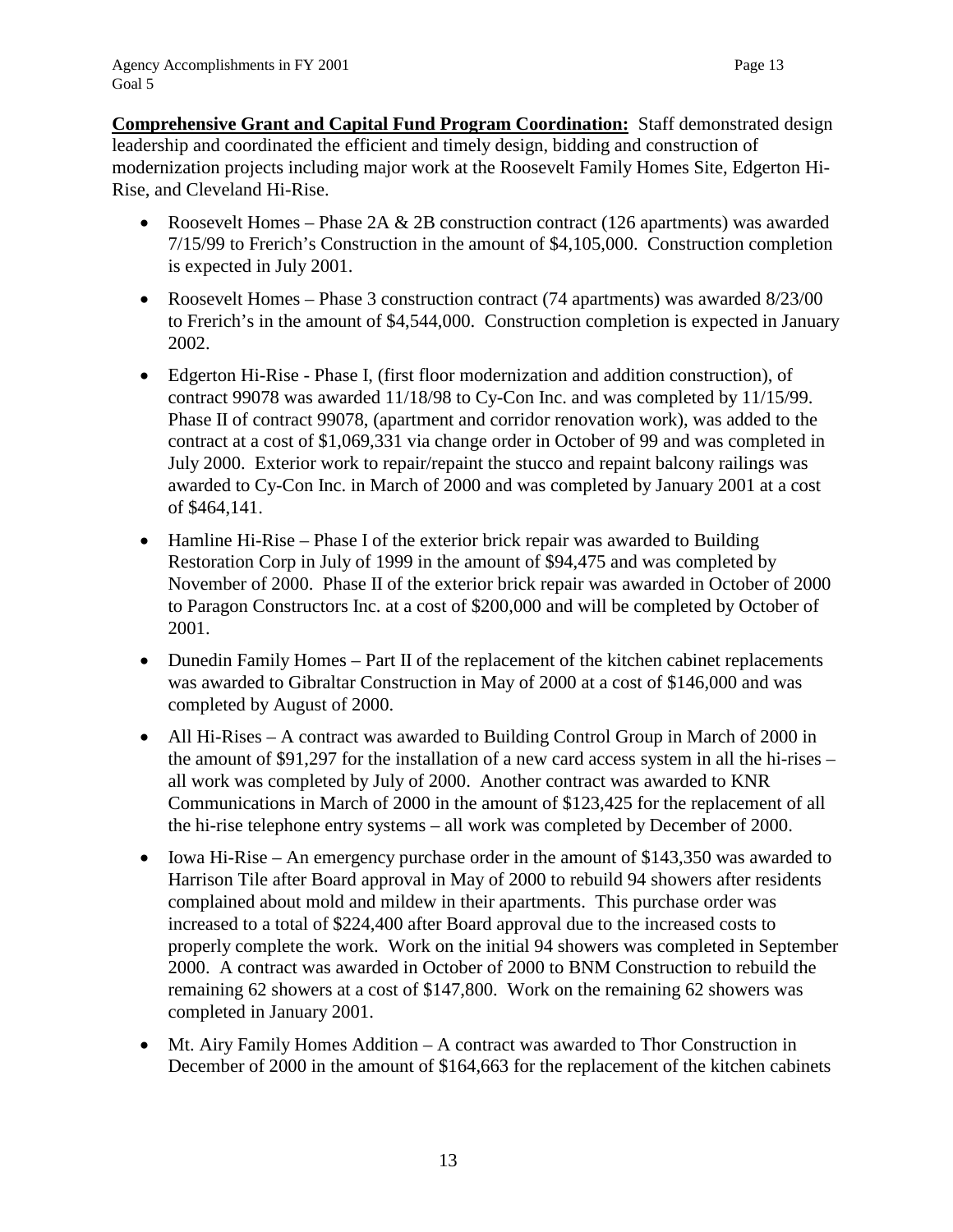and other related work in the 42 apartments. Work is expected to be completed by May 15, 2001.

• Various scattered site contracts for roof replacement, window replacement and siding replacement, etc. were completed.

**Modernization Program Administration:** The PHA's record to obligate, expend and close out modernization projects is among the best in the nation. Departmental staff should be commended once again for an outstanding job in carrying out these significant contracting achievements.

- Technical Services staff created, and HUD approved, a plan to exempt "hotel units" being used for temporary family relocation during modernization work at Roosevelt so that they can be counted as "vacant due to modernization". This will result in fewer vacancy days being reported on our Public Housing Assessment System (PHAS) certification that will raise our PHAS score.
- There were no findings for quality of physical work.
- Work was planned and accomplished to minimize disruption and inconvenience to residents and staff.
- Technical Services staff collaborated with other PHA staff during planning and work to ensure acceptable end product projects.

**Energy Conservation and Reducing Utility Costs:** Staff worked to implement energy saving strategies that were identified by Stewart and Associates in a recent energy audit of all PHA hirises and 480 Cedar Street. These audits were primarily funded by NSP and incorporate energy and water conserving materials, fixtures and systems in modernization and contracting work wherever feasible.

### **Procurement:**

- The non-routine operating (NROB) budget was approximately 100% expended prior to year-end close out. All assigned work items were accomplished. Staff attempted to respond to resident requests that were raised throughout the year with available funds.
- Staff provided procurement assistance, compliance review and approval, periodic updating of procedures, and on going training to support our de-centralized procurement activities.
- A comprehensive revision of the PHA Purchasing Manual was started by a crossdepartmental team with the goal of simplifying the document so it is easier to use by the purchasing novice. The revised manual will be distributed to all staff early in the new fiscal year. Staff will receive training on the new manual. New staff continue to be given special purchasing training as they are hired.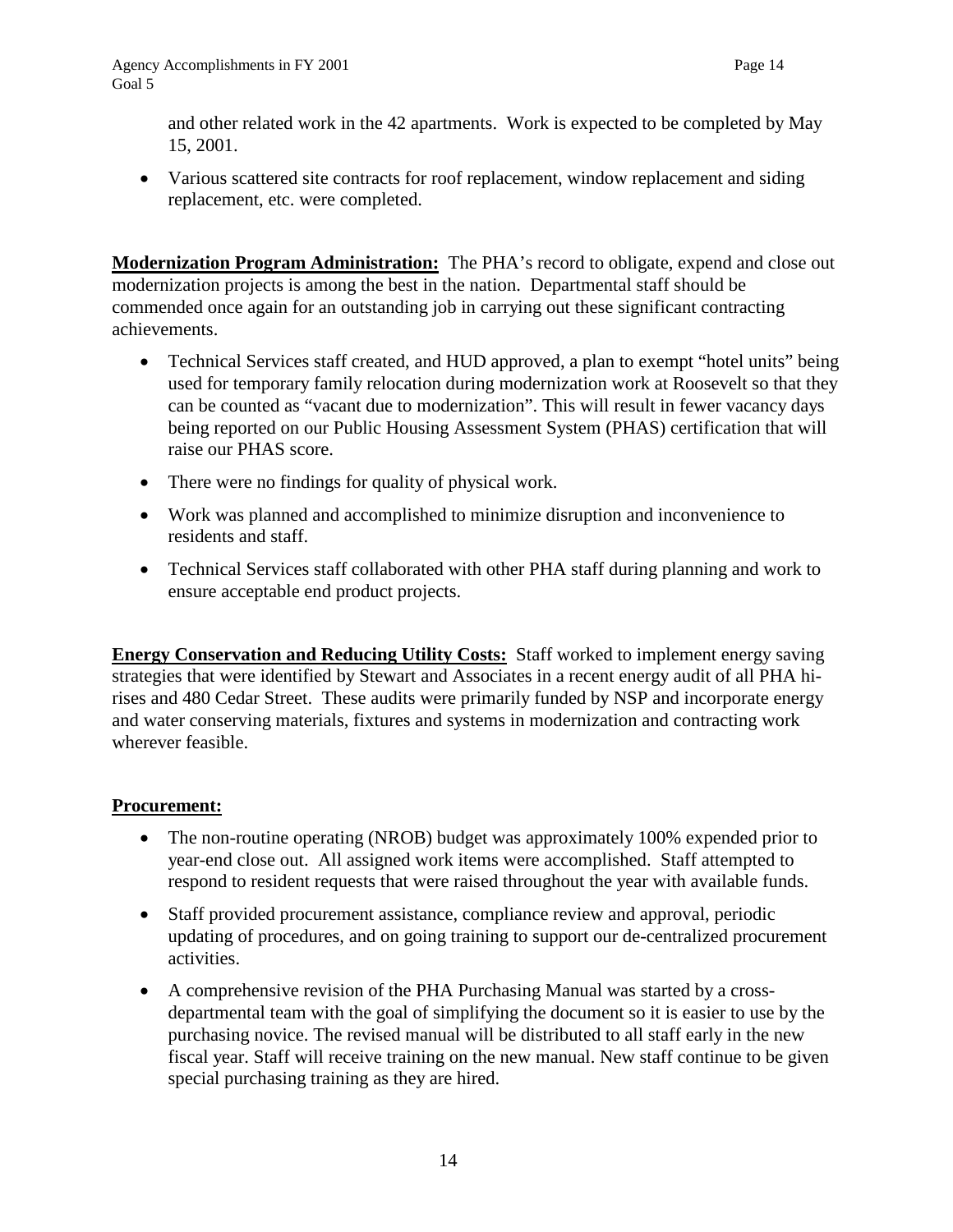- Annual purchasing training was conducted for all staff who are authorized to purchase and/or to request a purchase. New staff were given special purchasing training sessions as they were hired.
- The minimum threshold for formal contracts was raised from \$25,000 to \$50,000 to expedite work and to allow greater opportunities to do outreach and contracting with M/W/DBE contractors.

#### **Storeroom:**

- Staff provided cost effective and timely delivery of goods and services to agency staff and residents, and continued efforts to out-source services and expand direct shipment of goods. Unit price contracts for storeroom goods were developed and awarded, replacing purchase orders for many items. This resulted in a more efficient re-ordering process.
- Field use of the Inventory module was speeded up, resulting in speeding up of data entry, which represents a time saving for Technical Services data entry staff. The Storeroom supervisor wrote and administered 20 unit price contracts, which resulted a more efficient ordering process. The raising of the formal contract limits resulted in a 50% decrease in the amount of formal contacts being written, which greatly increased overall efficiency of Storeroom staff. The Inventory Specialist completed training on use of the Inventory module requisition system and as a result is able to provide the Storeroom Supervisor with needed assistance. Storeroom staff were instrumental in obtaining new uniforms for Maintenance Department staff. The Storeroom Supervisor met with maintenance staff to finalize the uniform choices, wrote the specification, met with vendors and let the contracts out for bid and awarded.

### **Service Contracts and Charge Accounts:**

- Service Contracts were revised and re-bid, new service contracts were created to meet the Agency's ongoing needs.
- The use of Charge Accounts continued with great success. Charge accounts allow staff to make small incidental purchases quickly, thereby improving the efficiency of maintaining our properties. Charge account vendor selection was re-evaluated, new vendors added, and existing vendors not needed, were dropped.
- Maintenance is the key user of service contracts and charge accounts. Technical Services, Maintenance and Resident Services reviewed all service contracts and charge accounts and assigned responsibility for them to the primary user department. Technical Services administers 128 of the 199 such contracts and accounts and provides technical assistance to other departments in this area.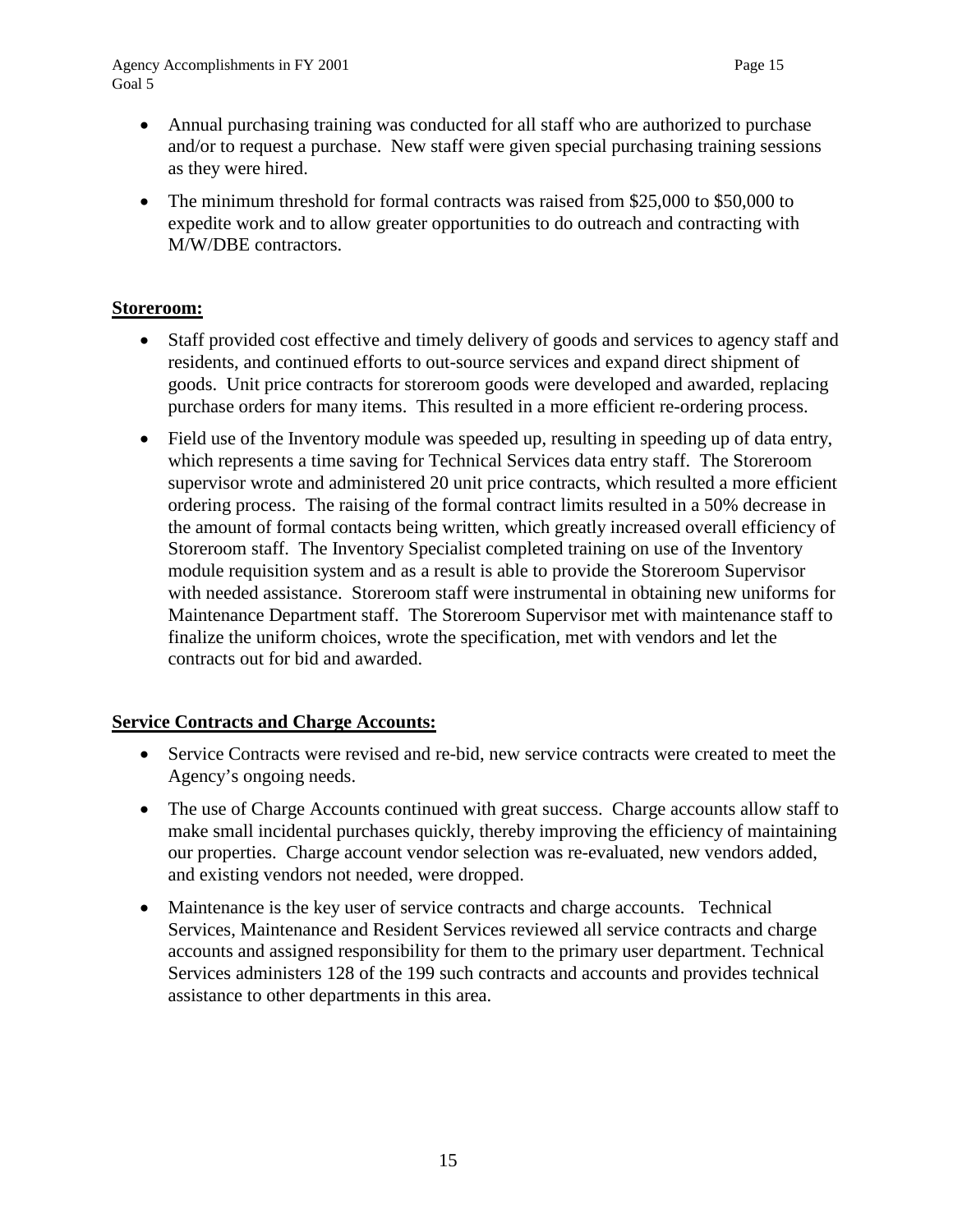#### **MBE/WBE Participation:**

- Staff continued efforts at maximizing outreach to provide bidding opportunities to M/W/DBE's. Outreach efforts included: a PHA directory of M/W/DBE firms for use by staff and prime contractors, mailing of invitation to bid to M/W/DBE firms, advertising in all known M/W/DBE newspapers, staff attending various scheduled events organized by minority contractor organizations. The PHA became a member of the National Association of Minority Contractors (NAMC) and Technical Services staff regularly attended NAMC meetings and discuss contracting opportunities available at the PHA.
- Staff continued to work with consultant Stan Gardner to review our current systems and assist in expanding our Minority contracting efforts.
- Progress toward meeting M/W/DBE goals was reported to the Board quarterly. The results were: **MBE participation for the Capital Fund Program was 20.4% through March 2001.** The W/DBE participation was 17.1%. MBE participation for the Operating Budget was 8.6% and W/DBE participation was 15.0% through March 2001.

**Pest Control.** Staff developed and implement procedures to effectively deal with pest control issues. These procedures continued to result in low roach infestation rates at all PHA developments. The cockroach infestation rate at the end of the year in family areas is 1%. The rate at the Hi-Rise development is less than .5%.

- The use of baits rather than insecticide spray reduced the infestation rates, is more environmentally safe, and is easier for residents to prepare for treatment.
- The rodent infestation levels (mice) have been on the rise. Staff has increased efforts to curb this problem, including working with the City of St. Paul to bait the sewers near our properties.

### **McDonough MODERNIZATION :**

• Began the process of creating a project management team, including resident advisors, to lead the design and construction of the expected \$30 million capital improvement project. Began the process of reviewing financial options through a series of 11 meetings with underwriters, investment bankers, Fannie Mae staff, and Port Authority staff.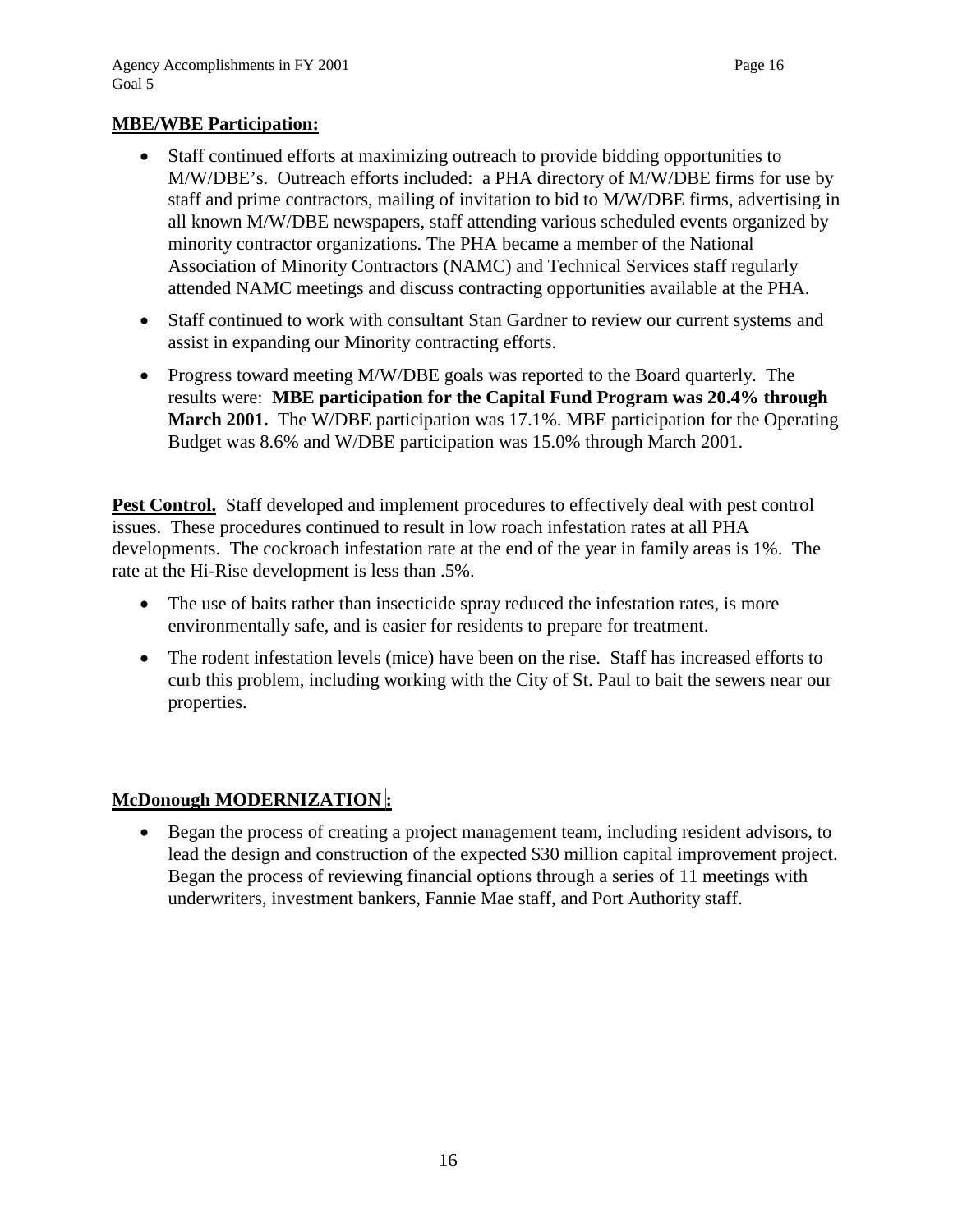## **6. Homeownership: Assist 15 more public housing or Section 8 households to become homebuyers under the HOME program. Complete the HOMEWARD program by selling the remaining homes to residents.**

Staff in Resident Services and Technical Services, including MayKao Hang, Crystal Sheppard, and Kurt Keena, and Deputy Director Barb Sporlein continued to administer these two innovative programs.

### **HOME:**

- At the beginning of FY 01, a total of 171 families had become homeowners since HOME's inception in 1990. By the end of FY 01, that number grew to 174 (99 public housing residents and 75 Section 8 participants). Three households became homebuyers in FY 01, twelve less than the goal of assisting 15 families. The Board received monthly status reports on the program.
- During FY 01, 95 new families were counseled by Thompson Associates, bringing the total number counseled since the program's inception to 1129. Thompson also conducted follow-up visits with recent homebuyers. The average income of the HOME purchaser was \$22,555 (compared with \$22,502 a year ago). The average purchase price was \$63,759 (compared with \$63,544 a year ago).
- On March 28, 2001, the Board approved the Year 12 HOME contract with the Family Housing Fund. The PHA and our partners (the Family Housing Fund, and Thompson Associates) are proud of the 174 families that have moved out of public housing or Section 8 into homeownership. Their units have been re-rented to other families on the waiting list.
- Much of the program's success can be attributed to the generous financial support provided by Tom Fulton and the Family Housing Fund, counseling and education services of Thompson Associates, and the hard work of PHA staff and residents who prepare families for the responsibilities of homeownership.
- The challenges facing the program this past year included rapidly increasing home prices that outpaced participant's purchase ability, and the delay in executing lender agreement that will expand participation in the program to a wider variety of lenders and products. A few of the lender agreements are now in place, with more anticipated homebuyers in the next year. In addition, Family Housing Fund has agreed to increase the Equity Participation Loan (EPL) from 10 percent to 20 percent of the home value in an effort to allow more families to find suitable housing.

### **HOMEWARD:**

• Three families purchased their homes during FY 01, bringing the total to 33. The last two homes continue to be occupied by residents who are working their way toward home ownership through this rent-to-own program.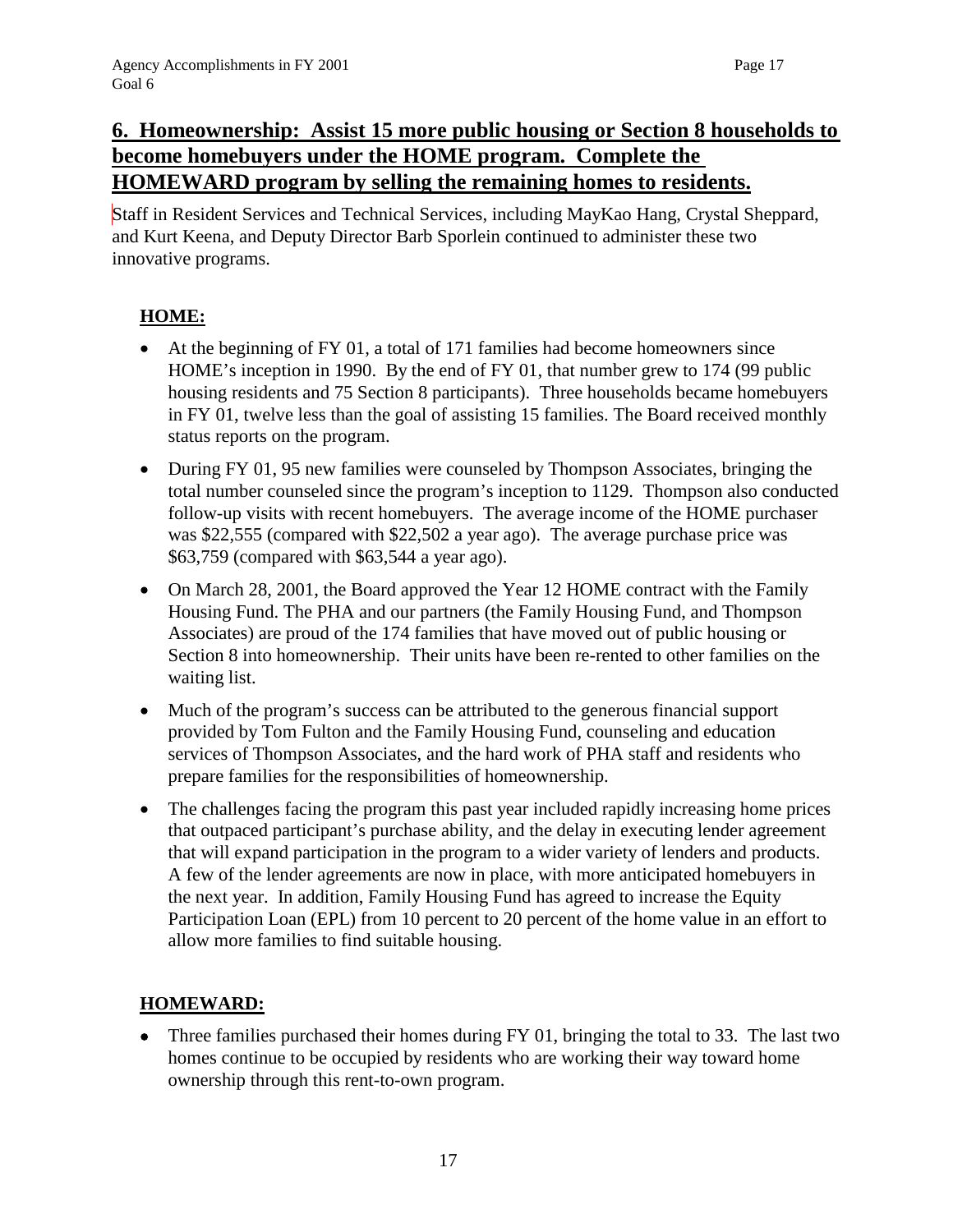- Part of the reason families are able to complete a purchase is the availability of second mortgages from the PHA at very favorable rates. Sixteen families have taken advantage of this part of the program. Two of the mortgages have been satisfied upon subsequent sale of the property. The PHA financial statements include \$307,150 as a long term receivable related to these second mortgages.
- The Family Housing Fund agreed to contribute another \$150,000 for the purpose of helping families achieve homeownership more quickly. The additional funds were instrumental in helping many families achieve homeownership during this fiscal year by allowing families to pay off old debts, providing a greater amount for down payment, etc. The enhancements and homebuyer incentives recommended by Thompson Associates and funded by the Family Housing Fund helped expedite home purchases.
- Although complicated, the program is accomplishing the PHA's original goals of dispersing affordable housing throughout the city, contributing to neighborhood revitalization and stabilization, converting rental properties to homeownership, and assisting public housing and Section 8 participants achieve homeownership.
- **Section 8 Homeownership:** Staff analyzed the new regulations, met individually with two interest groups, and convened a summit of homeownership program practitioners and funders and other interested parties on 3/7/01 as part of the exploration of developing this new program. We also reviewed language and prepared testimony related to two Section 8 homeownership bills introduced in the State House and Senate this session.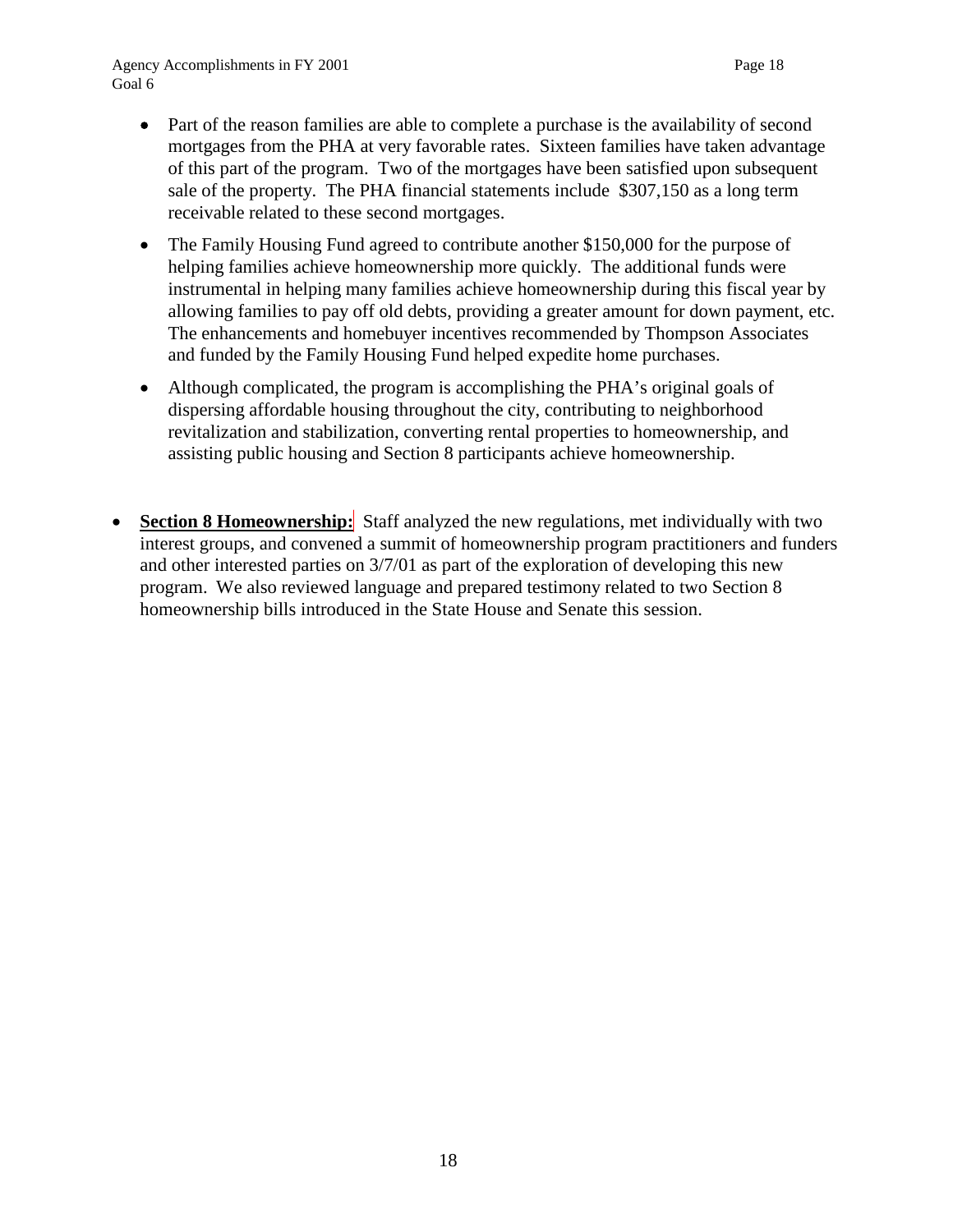# **7. Resident Economic Development: Implement Jobs-Plus and continue to support and expand Step-Up, STEP, PAY, and other programs which help residents achieve their goals of economic independence and self sufficiency.**

Staff, especially MayKao Hang, Joanne MacDonald and Connie Toavs worked hard to accomplish the following:

- STEP served 250 participants: employment readiness, assistance with placement, literacy and computer labs.
- 29 applications were processed for the janitorial and security guard training programs; eight resident employees of the janitorial and security guard contractors received earnings exclusions from their rent calculations.
- Hi-Rise New Resident Orientors received annual reviews.
- The Program for Apprenticeable Youth graduated its final class and the program closeout was completed. In the five years of the program, all goals were met or achieved: goal – 20 participants: actual – 38; goal – 15 complete program: actual - 16 offered jobs in related craft lines and 7 completed secondary school requirements.
- City Wide ROSS application was awarded \$75,000, and contracts were executed with STEP for employment services and EduCon Diversified for evaluation services; employment services began in January 2001.
- Through funding from PAY and family resident council TOP grants, two computer labs were established at Roosevelt and Dunedin. Labs and classes are now offered at all four family developments through STEP.
- HUD and the PHA executed an agreement guaranteeing up to \$900,000 for rent revenue losses through December 31, 2003 (the end of the program).
- 220 households completed orientation and Membership Agreements for Year 2.
- 154 households enrolled in Year 3 (to date), and over 90% of these families are working.
- Families were notified twice this past year of the value of their rent incentives.
- New committee structures include: engaging residents and resident participation, deepening and broadening employment services, communications/marketing, and sustainability.
- Staff worked with MDRC to coordinate a meeting with several national foundation representatives, including the President of the Rockefeller Foundation, a major funder of the program.
- New funding: \$25,000 of special state funding for MFIP clients is being finalized for Jobs-Plus. Staff was instrumental in arranging for this "integrated, intensive, intervention" funding. This funding will also provide some of the match required for additional DOL funding for the program.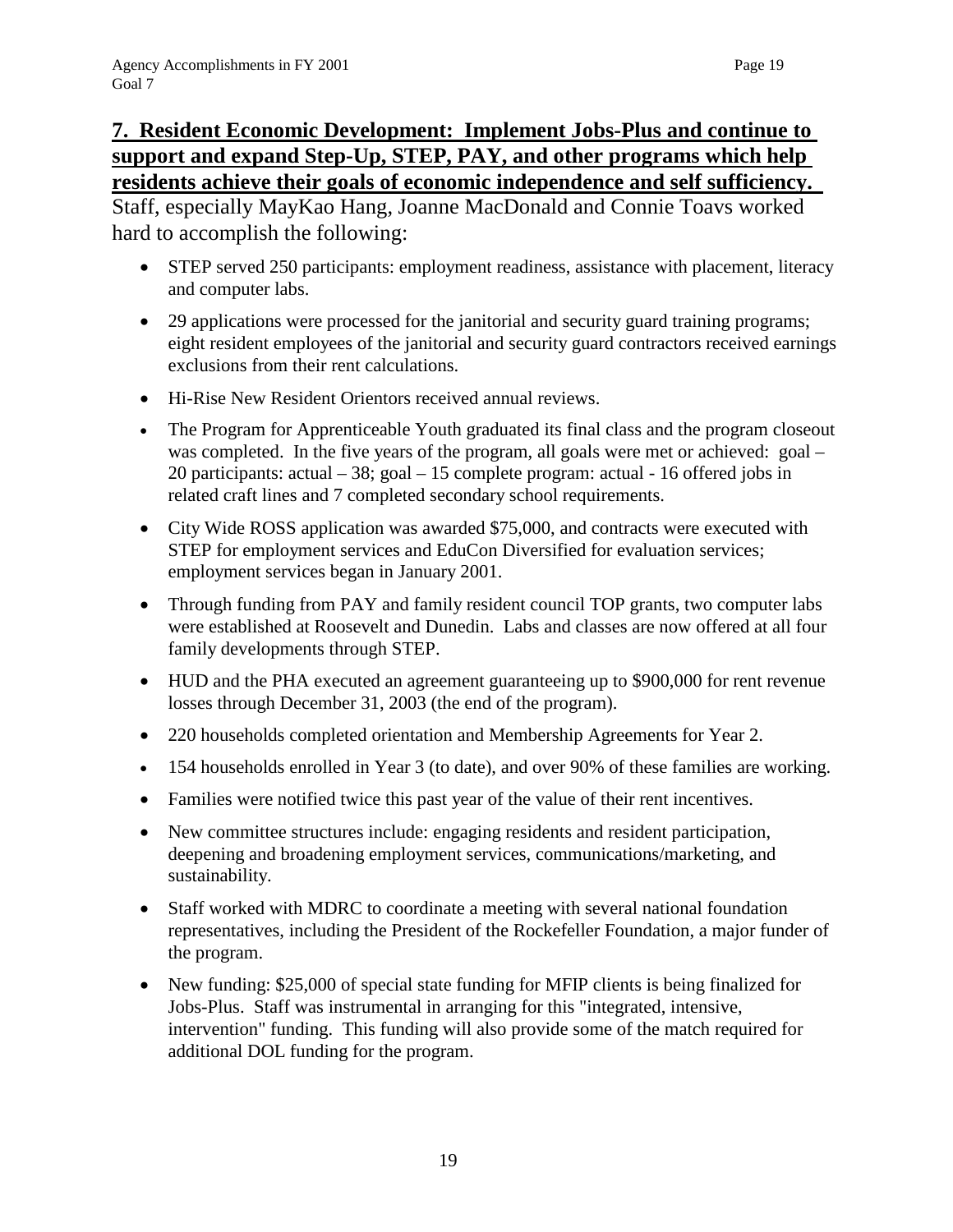• Contracts were executed/amended/maintained for the following positions: program manager, community organizer, employment counselors, childcare personnel, Community Outreach Workers (residents), and a facilitator.

### **Family Self-Sufficiency Program:**

- $\checkmark$  Established full-time FSS Coordinator position; transferred position to Resident Services Department.
- $\checkmark$  Due to two staff transitions and the five-year program timeline expiring for many participants, the caseload dropped from 51 in April 2000 to 38 in March 2001 (27 clients or 71% have an escrow account thus the Agency will receive the full five points under this SEMAP indicator). Eleven clients graduated; 17 contracts were terminated for various reasons; 15 clients were added during FY01.
- $\checkmark$  Many annual reviews were not conducted in a timely manner. Temporary FSS Coordinator is in the process of updating all cases (conducting annual reviews, updating files).
- $\checkmark$  All escrow disbursements were properly processed or denied.
- $\checkmark$  Provided case management for four clients.
- $\checkmark$  Conducted external audit of the program. The program is well positioned to increase its caseload to 100 clients and enhance services during FY2002.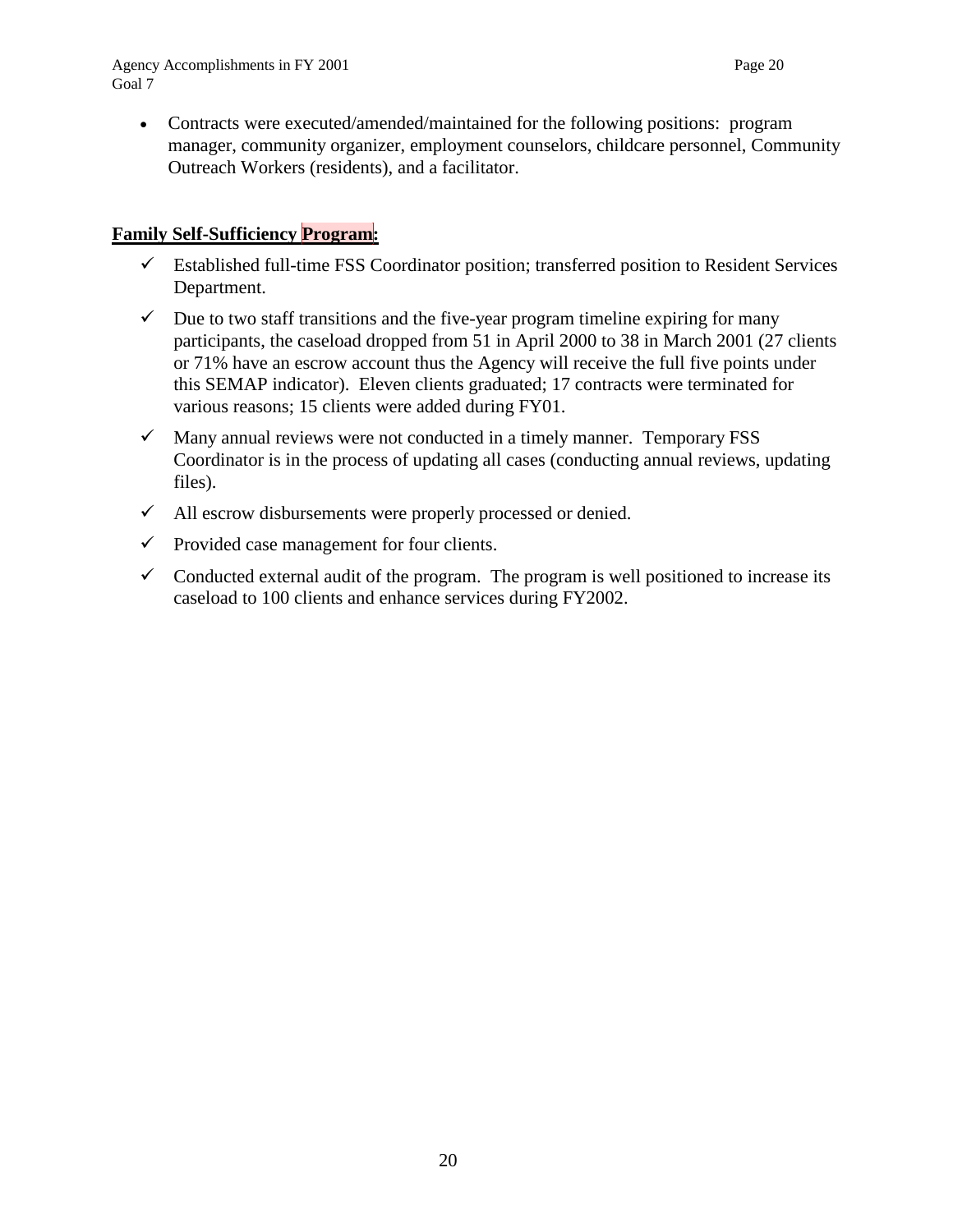# **8. State and National Leadership Responsibilities: Continue providing assistance to other Housing Authorities seeking organizational development, business systems, or program support. Continue active involvement with state and national housing organizations and assisting in housing policy formulation.**

- **CLPHA participation.** The Executive Director and several senior staff members participated in CLPHA quarterly meetings to provide Saint Paul's perspective in the debates over national issues.
- **PHADA participation.** Staff maintained contact with PHADA staff on a variety of issues related to QHWRA and PHAS. The Executive Director served on the PHADA Vision Task Force and the PHADA Nominating Committee this past year. Late in FY 2001, the Executive Director agreed to accept a presidential appointment to serve on the **PHADA Board of Trustees.**
- **NAHRO leadership.** The Executive Director served on the national NAHRO Partnerships Task Force this past year. The Deputy Executive Director continued her tenure as the Vice President for Housing for MN NAHRO.Several PHA staff conducted presentations at MN NAHRO sponsored conferences.
- **QHWRA Implementation.** Staff, especially Al Hester and MayKao Hang continued to draft procedures, notices and forms, and assist in staff training to implement the new requirements of QHWRA (the 1998 Public Housing Reform Act), including, deconcentration of poverty, data analysis, earnings disregards, community service, and revise policies for Board approval.
- Provided **technical assistance** to Metropolitan Council staff in the development of their new Affordable Family Housing Program (public housing).
- Responded to numerous **inquiries from other housing authority** staff, students, public officials and staff, and general public about public housing and Section 8 regulations and policies.
- Provided **technical assistance** to several organizations interested in or developing a new Section 8 project-based assistance program including the MPHA, Duluth HRA, and Richfield HRA.
- **Legislation/Rulemaking:** Staff, especially Al Hester, performed research and provided comments on HUD proposed rules:
	- o Deconcentration of poverty
	- o Section 8 earnings disregards
	- o Section 8 Fair Market Rent Increases; change in SEMAP scoring
	- o HUD Tenant Data Reporting (Form 50058)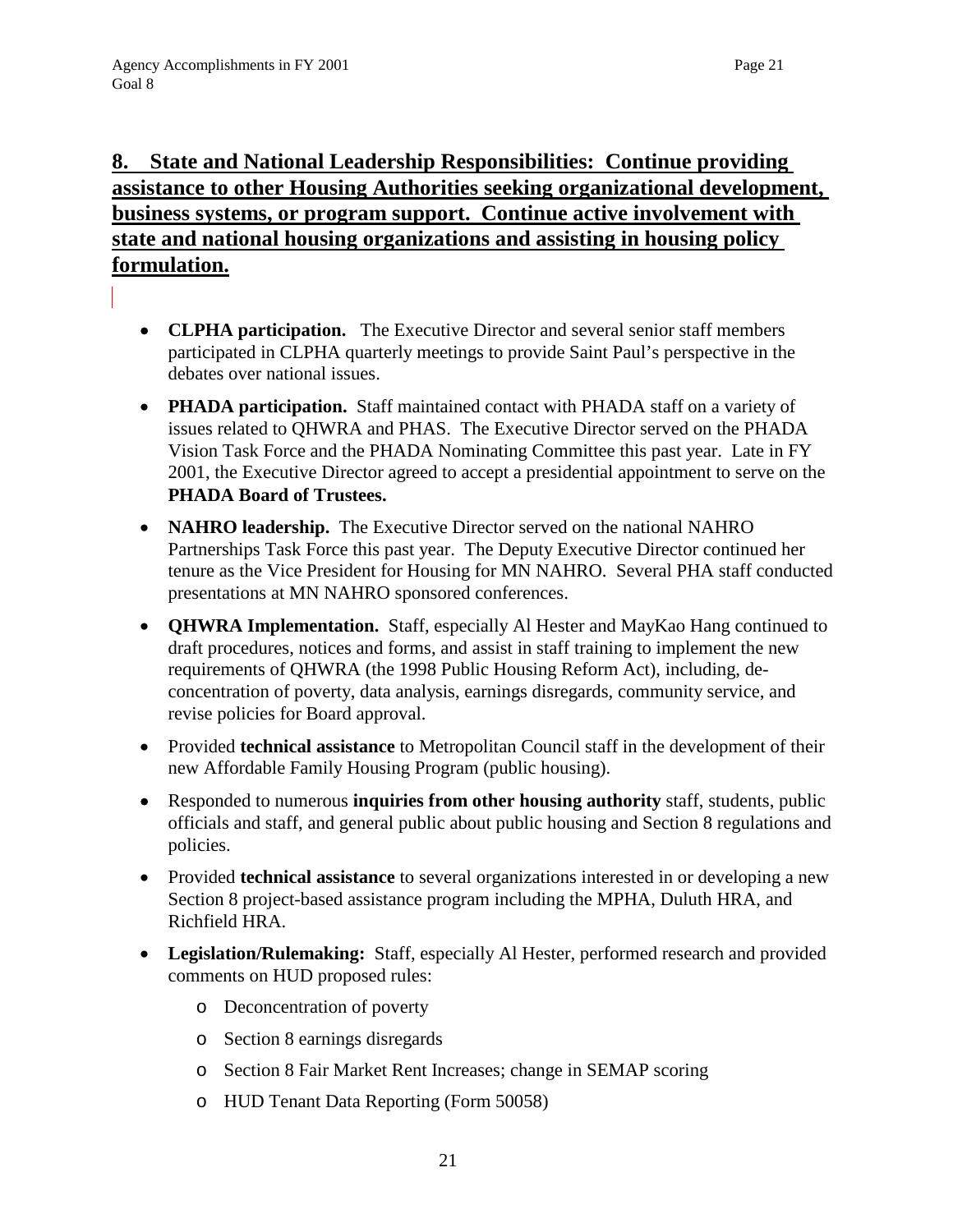- o \$100 MFIP Cut: provided data to the Minnesota Housing Partnership legislative advocates, met with legislators and testified before two committees (House and Senate) at the invitation of legislators on the committees.
- **HUD Operating Cost Study:** The Executive Director participated in a focus group meeting at the Harvard Graduate School of Design (GSD) with other CLPHA leaders, and sent a follow-up letter to GSD on 1/29/01 recommending changes in the study's methodology.
- **Section 8 Home Ownership:** As described elsewhere in this report, the PHA is taking a leadership role in identifying challenges and opportunities under HUD's final rule on Section 8 homeownership.
- o **Technical Services** staff worked closely with Minnesota NAHRO on revising the thresholds on when Payment and Performance Bonds are required in contracting. Staff testified at several Legislative Committee hearings where the proposed legislation received favorable treatment.
- The **Finance Department**, under the leadership of Junella Pichelman, provided important assistance to other Housing Authorities, including:
	- o Communicated with/provided support for other agencies ranging from Guam to Honolulu to Duluth to Moorhead regarding MLS software, insurance RFP's, finance department organizational structure, JobsPlus reimbursement procedures, interpretation of HUD regulations.
	- o Executive Committee for MLS National Users Group: **St Paul, Seattle, Pittsburgh, Akron, Norfolk, Cambridge and Fresno**; former members include **Detroit, Los Angeles County, Allegheny County, and Knoxville**. St Paul is in the second year of a three-year term. Took part in 35 conference calls with Executive Committee members. Took part in national annual meeting attended by 32 authorities in Denver and follow up Executive Committee meeting at Memory Lane's home office in Petoskey, MI.
	- o Presented two sessions on Technology at national computer user group conference in Denver.
	- Worked with HUD to finalize an acceptable process to fund years 2 through 5 of the Jobs Plus program when the funding dollars come from a special appropriation. The agreed upon process is in use for all other housing agencies in the pilot project.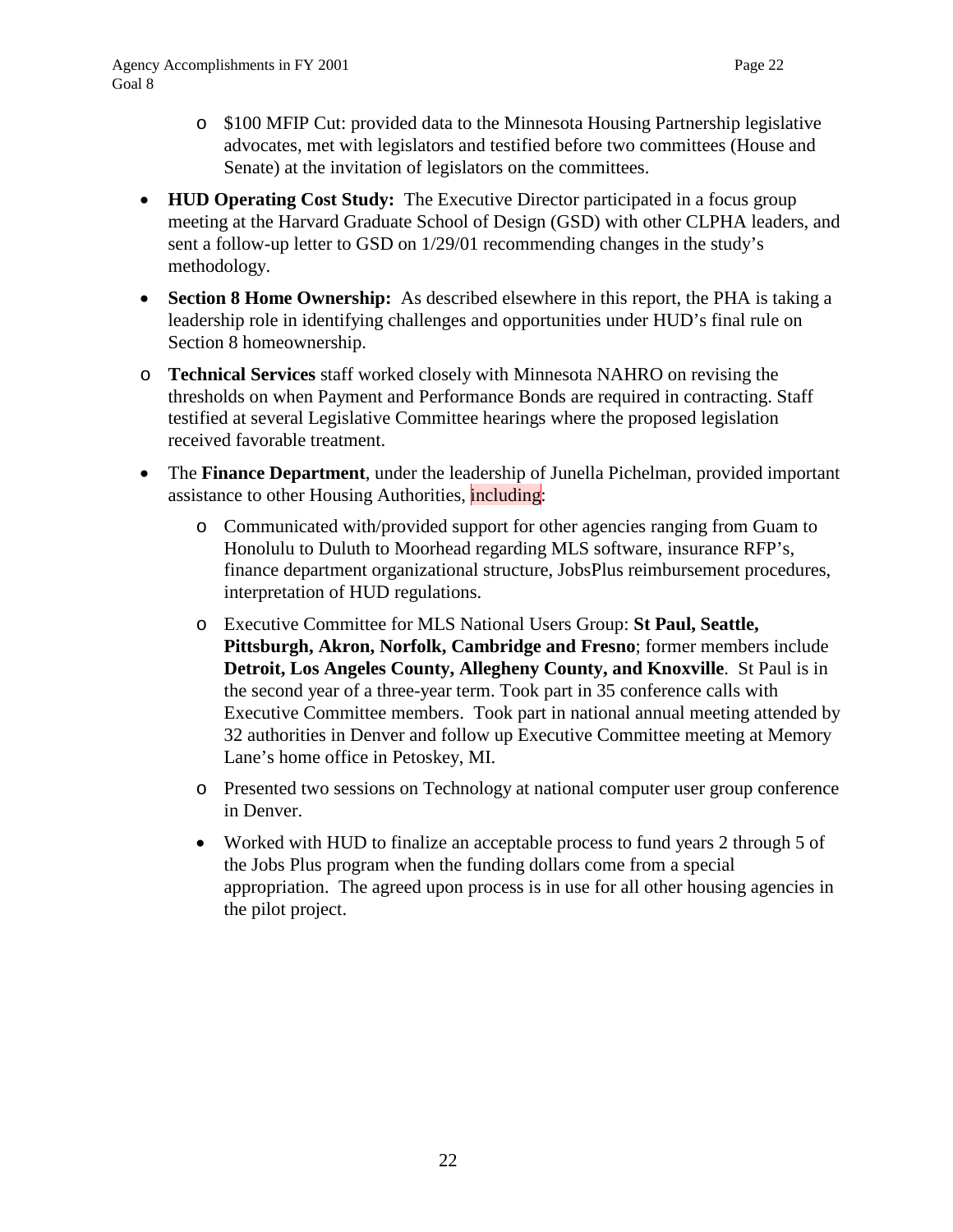# **9. Housing Production: Explore opportunities for the PHA to participate in one or more forms of affordable housing production including providing technical assistance to the Metropolitan Council HRA so that they can produce public housing units throughout the region. In partnership with private, public, and/or non-profit partners, develop new affordable housing units in Saint Paul, including production on sites the PHA could control. Project-base a portion of the PHA's tenant-based Section 8 allocation.**

Staff, especially Barb Sporlein and Rita Ander worked hard implementing the PHA's new Section 8 preservation and production efforts:

• **Housing Preservation:** Administered preservation vouchers using own allocation for every project requested by HUD. The following preservation vouchers were issued during FY 2001: Hampden Square Apartments (6), Skyline Towers (26), and Rockwood Apartments (45). No preservation projects are in the works at this time.

### • **Project-Based Assistance Program:**

- $\checkmark$  Increased program size from 100 units to 544 units.
- $\checkmark$  Implemented first project (25 units for Phase I North Quadrant); received HUD approval and entered into agreement with developer.
- $\checkmark$  Participated in both MHFA Super-RFP cycles. Two projects received Board approval in the first round: Family Project (24 units) and Liberty Plaza (95 units). These are complicated projects and staff continues to work with the developers and HUD so that we can submit the formal applications to HUD.
- Received six applications in the current round for a total of 100 units. We are in the process of reviewing and rating those applications.
- $\checkmark$  Conducted our own RFP process in October 2000; received no viable applications. Decided not to conduct own RFP at this time (ongoing evaluation of need).
- $\checkmark$  Met with coalition of supportive housing groups to explain PBA program and how it can work with supportive housing developments. Adopted special admission preference for supportive housing programs under the PBA program.
- $\checkmark$  Met with MHFA and other PHA's with PBA programs (Met Council and MPHA) to work out conflicts between the Low Income Housing Tax Credit and PBA programs. Proposed resolution to HUD.
- **Funders Council:** The PHA has participated in monthly meetings of the Ramsey County/ Saint Paul Funders Council convened by County Board Chair Susan Haigh to oversee and coordinate public and private efforts to achieve the goals stated in the City/County Five Year Low Income Housing and Homeless Services Plan. Staff have provided data, technical assistance and insight into issues of funding, managing and maintaining housing for very low income families, as well as program rules for public housing and Section 8.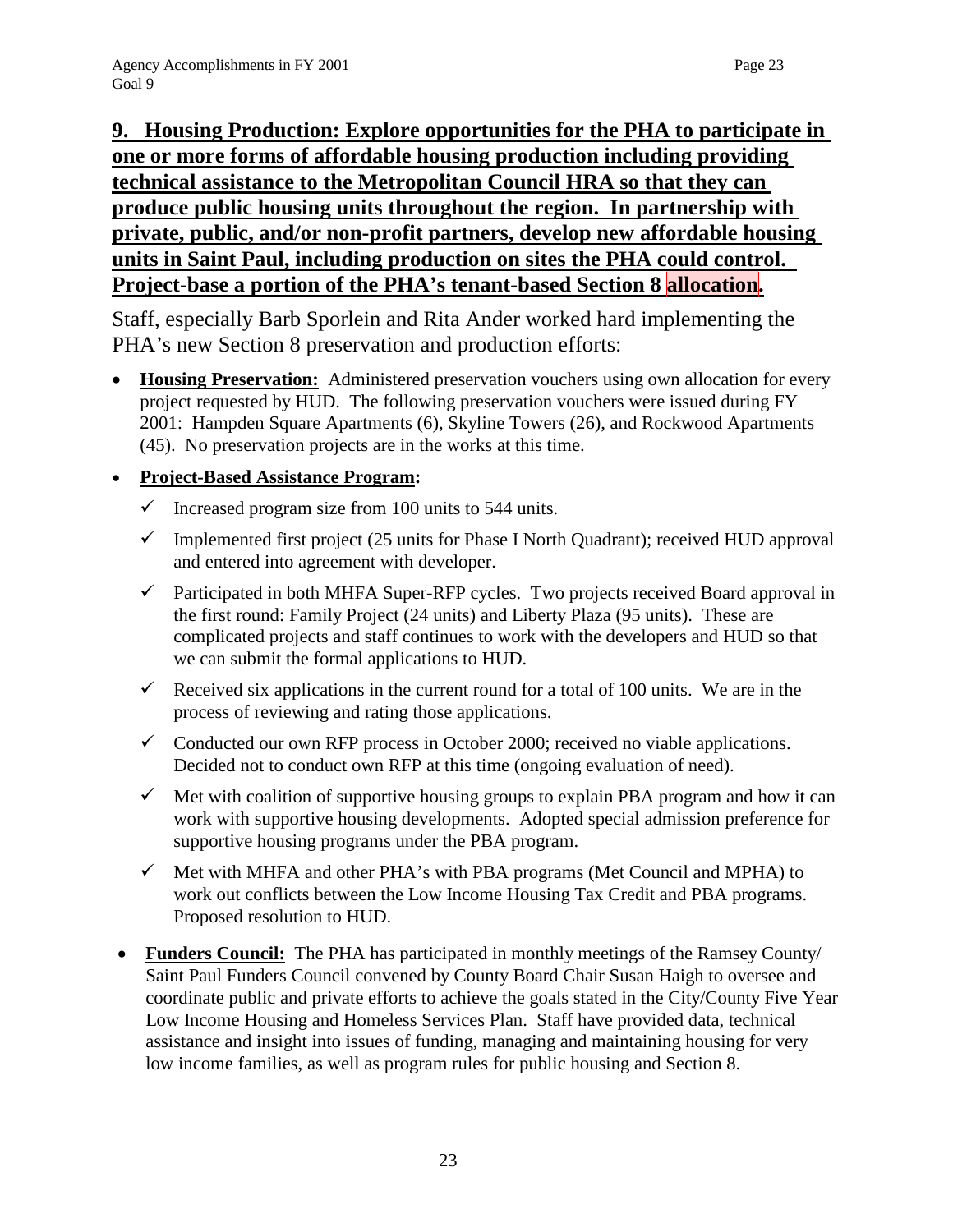- The Executive Director and Deputy Director participated in monthly **Hollman Coordination Team** meetings. Resurrected concept of developing Hollman units in St. Paul.
- Worked with PED on various housing developments, most notably PBA, Hollman, and **Phalen Village Redevelopment Plan**.
- The Deputy Executive Director Served on 2001 **St. Paul Housing Action Plan Task Force.** This task force oversees the development and implementation of the City's annual Housing Action Plan.
- $10^{th}$  **Street Site:** In February 2000, the PHA closed on the purchase of the  $10^{th}$  Street property in downtown St. Paul (land bounded on the north by  $11<sup>th</sup>$  Street, on the South by 10<sup>th</sup> Street, on the West by St. Peter and the East by Wabasha). The PHA may ultimately develop the site for single or mixed uses including affordable housing, office, and parking, and would do so as part of a coordinated planning effort with all appropriate parties. We continued to explore possible development opportunities of this site.
	- o This past year the one story bowling alley structure on the site was demolished and removed.
	- o We completed preliminary investigation of the allowable uses of the parcel (including exploring office and housing models) and have met several times with the Capitol Area Architectural and Planning Board (CAAPB) to clarify requirements.
- The Executive Director continued to serve on the **Mayor's Development Sub Cabinet** and submit monthly reports to the Board.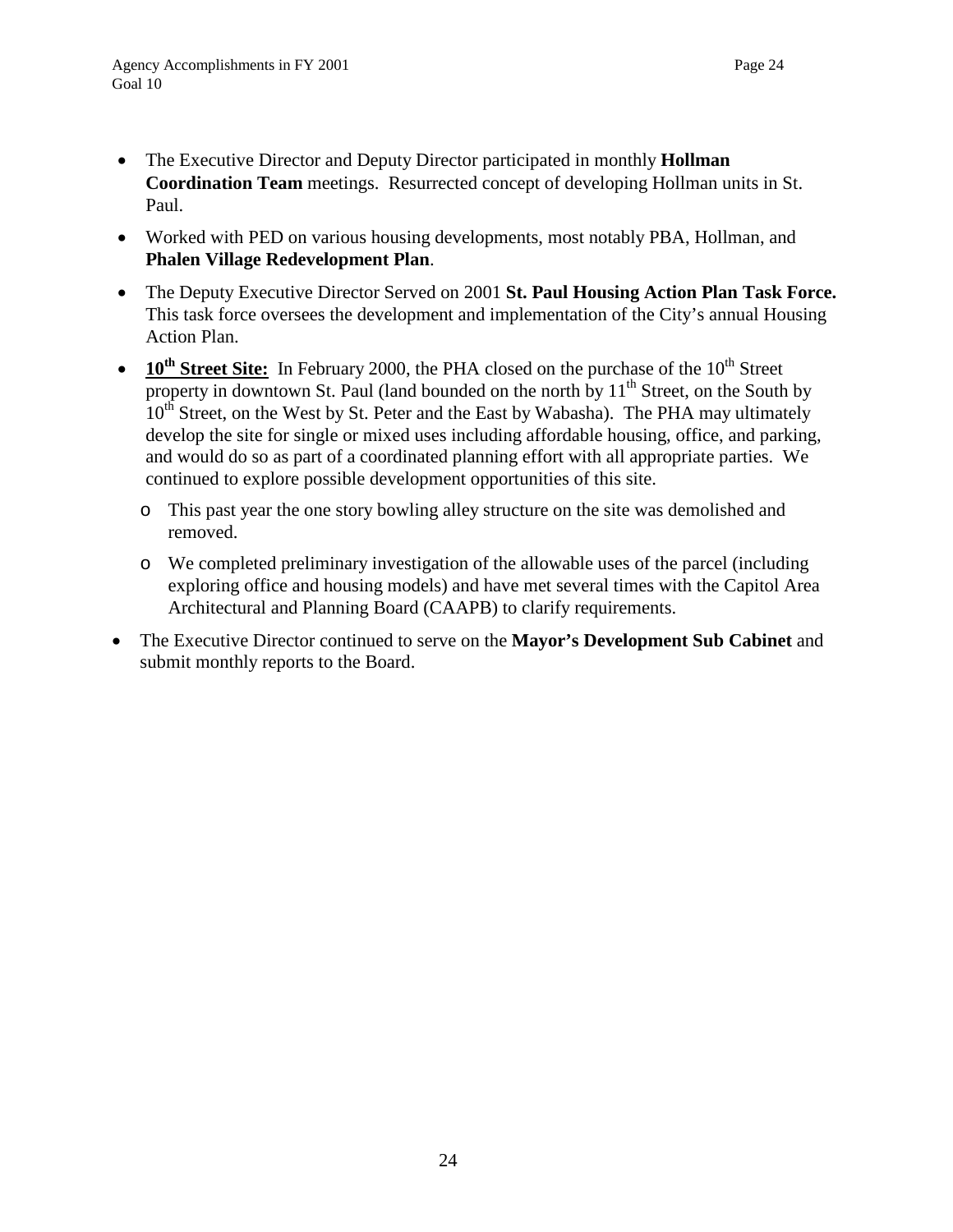# **the 480 Cedar building.**

Staff, especially with the assistance of Kurt Keena, John Wold and Bob Grant, met the goals of providing necessary services to ensure the successful operation of 480 Cedar, including:

- Successfully marketing and managing resulted in new or renewed leasing of 8,500 square feet of space, keeping the building at 99% occupied (the same as last year).
- Distributed newsletters to building tenants quarterly to communicate information about building improvements, new tenants and other issues.
- Promptly responded to all building tenant concerns. Held weekly meetings to monitor performance and to ensure satisfactory response to staff and tenant issues.
- Submitted a FY 2001 year-end report to the Board on the operations of 480 Cedar and approving the Building Fund budget for FY 2002.
- Expanded the leasing of rooftop space for commercial communication equipment on eleven PHA buildings.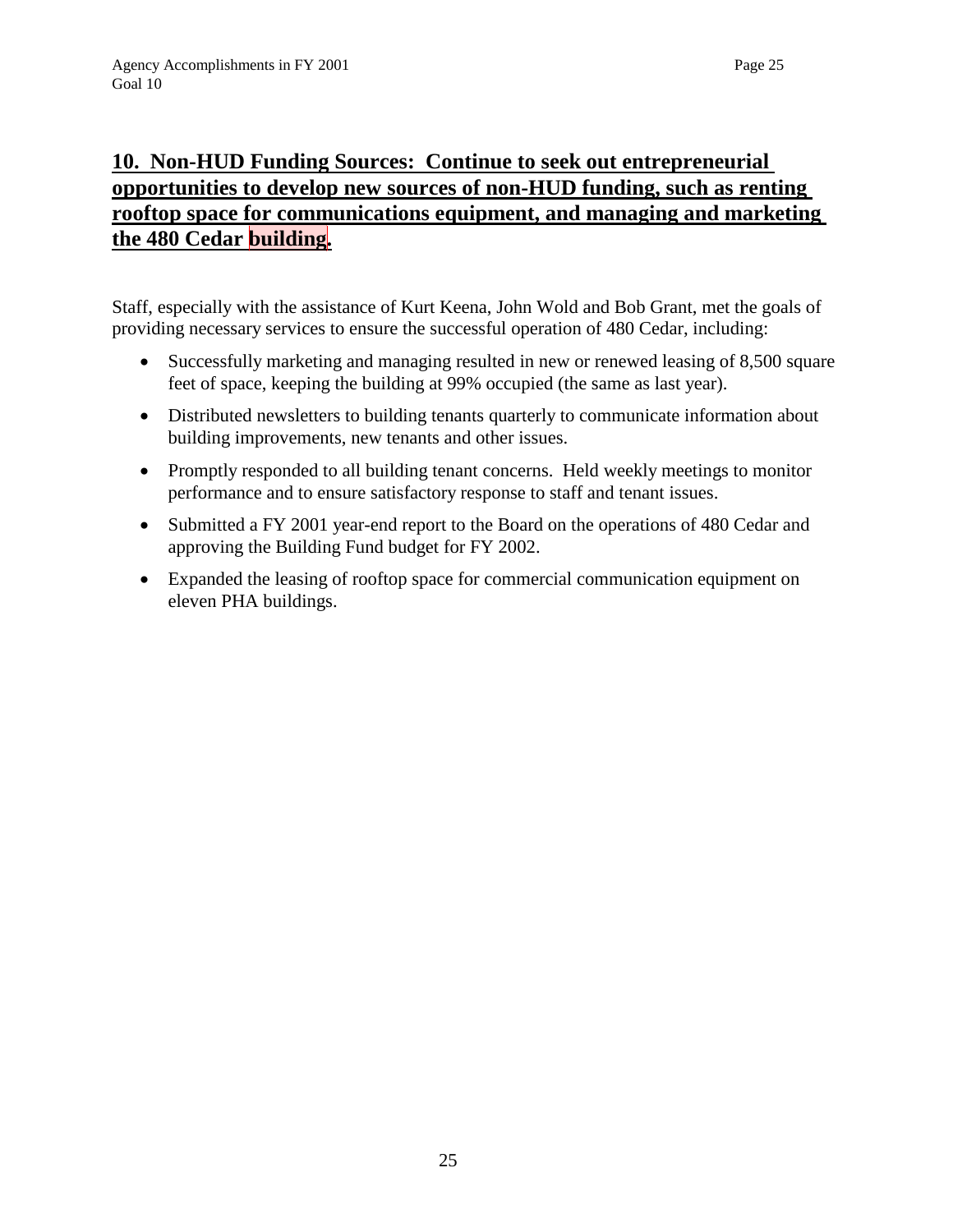### **11. WORKPLACE VIOLENCE PREVENTION: Adopt a workplace violence prevention policy for staff that enhances the safety and security of the PHA, its staff and clients. Actively work to promote non-violence in all aspects of the PHA's work.** Staff, especially MayKao Hang, helped the Agency make progress on this new Agency goal as follows:

• Focus groups were held with all agency staff, resulting in a Workplace Violence Prevention Policy that was adopted by the Board and staff. The policy was reviewed at staff meetings and implications were discussed.

- Senior staff worked in two sessions to become more educated about workplace violence prevention and developed a work plan that has now been given to the EEO Officer for further development and implementation.
- Procedures on reporting abuse of children and vulnerable adults were developed to provide guidance to staff, regardless of their job duties in the Agency, to know how and when to respond to observed neglect and abuse. Representatives from Ramsey County's Child Protection and Adult Protection units met with the staff committee to explain their procedures.
- All old cell phones were exchanged for new Nextel cell phones with radio and dial capacity to improve communication and safety in Resident Services. Two cell phones were also assigned to each management offices for safety reasons.
- Several meetings occurred with Rental Office staff to enforce a respectful workplace for all staff and more follow up work was detailed to supervisors to improve the work environment.
- A respectful work place training was held for all Resident Services staff.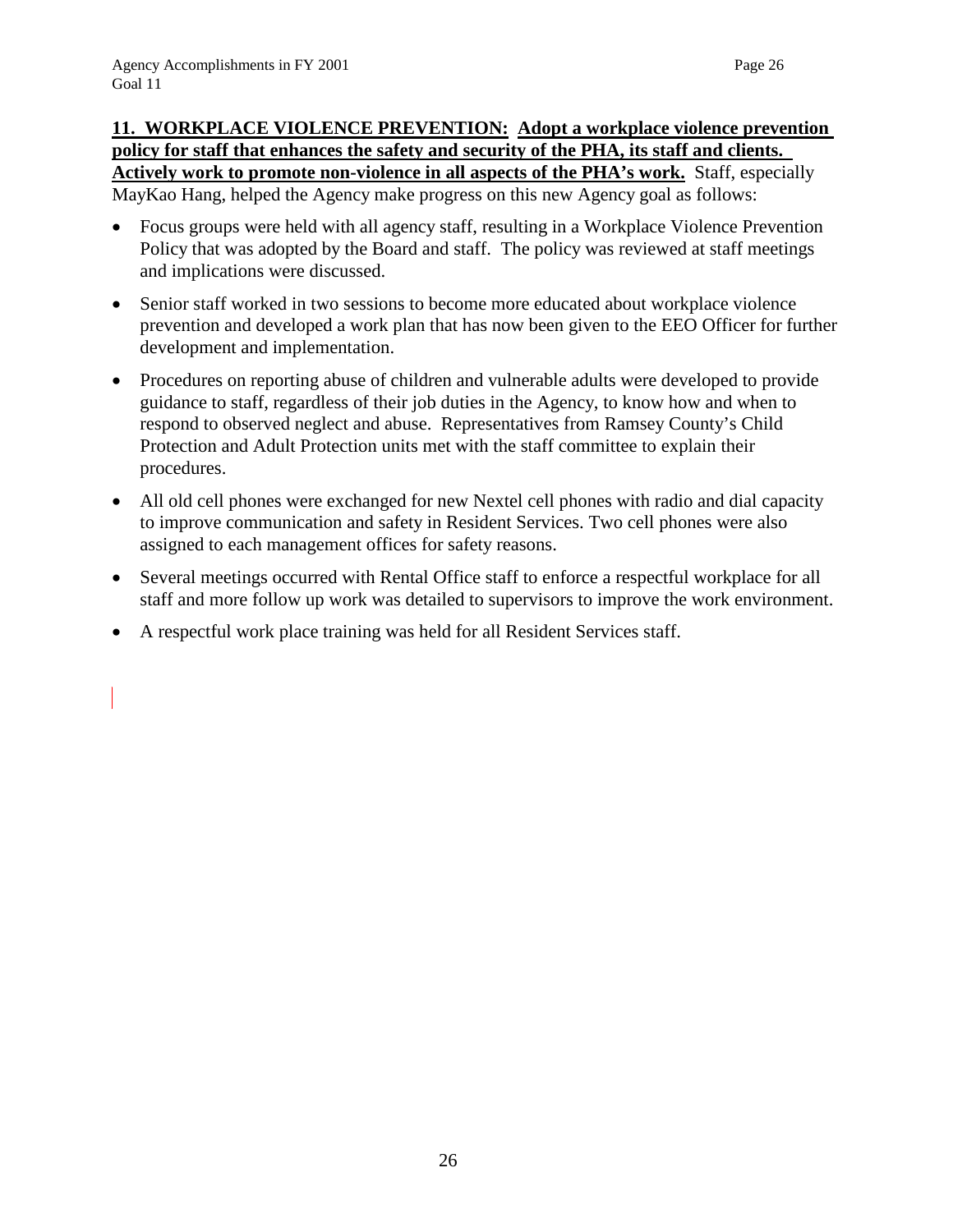## **Other Significant FY 2000 Agency Accomplishments Include:**

**1. FY 2002 Operating Budgets:** Finance Department staff under the leadership of Junella Pichelman and Rick Betz, accomplished much in FY 2001 relative to our budgets:

- Since HUD was unable to provide necessary information to calculate the operating subsidy receivable for FY 2002, the budget was based on PHA estimated revenues. We will revise it when HUD supplies the necessary information.
- Low Rent Public Housing FY 2002 Budget anticipates that operating income plus PFS income will exceed routine expenditures by \$11,835.
- Section 8 FY 2002 budget anticipates a reserve of \$1,640,000, which is in excess of the targeted goal of at least 50% of the prior years operating expenditures, excluding HAP (Targeted goal equals \$1,480,000.)
- FY 2002 Discretionary fund designated operating reserve remains budgeted at \$250,000, with an additional \$100,000 designated for HOME Post-Purchase Counseling and undesignated reserve of \$1,106,000.
- FY 2002 Building Fund undesignated reserve is budgeted at \$ 1,485,000**.**

#### **2. Accounting Systems, Reports, Maintenance of Sound Fiscal Operations and Miscellaneous Financial:** Finance Department staff under the leadership of Junella Pichelman, Ron Moen and Pat Riley, accomplished much in FY 2002:

- Issued over 6,900 payroll checks/direct deposit for more than \$10 million, over 9000 accounts payable checks to vendors totaling over \$22.3 million and over 16,400 checks to Section 8 landlords for more than \$19.5 million
- Prepared and mailed 49,000 rent statements.
- Prepared and mailed 5,275 Certificates of Rent Paid. These documents are sent to all adults age 18 and older who lived in PHA units at any time during the calendar year. This document enables them to claim a renter's property tax refund from the state of Minnesota.
- Distributed quarterly financial statements to Board and staff; internal cost center reports; encumbrance reports; and reports for position control, payroll distribution, etc.
- Provided timely and accurate distribution of all required IRS and HUD financial quarterly and year-end reports.
- Created a customized 1099-MISC on our computer system, acceptable to the IRS, thereby enabling the PHA to save staff time and printing costs on an on-going basis.
- Managed the agency wide investment portfolio which at  $3/31/01$  was \$16,710,273 invested at an average yield of 5.10% as of 3/31/2001. For comparison purposes, at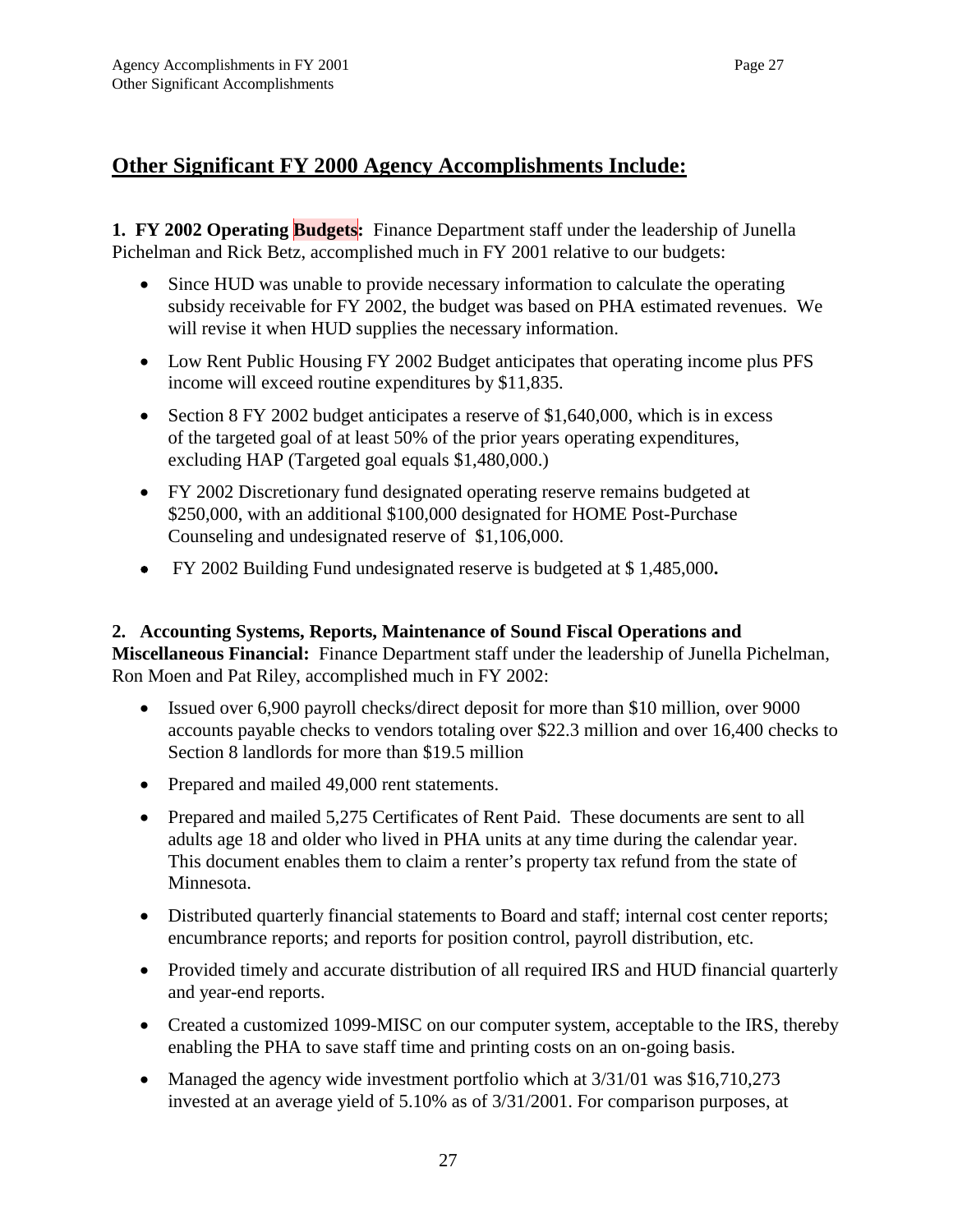3/31/00 the PHA had \$15,597,110 invested with an average yield of 6.10% and as of 3/31/99, the PHA had \$16,561,016 invested with an average yield of 4.85%.

- Continued participation in the Minnesota Revenue Recapture program yielded its greatest annual results, with over \$138,000 collected. This program has been by far the most successful method employed by the PHA to collect what are commonly called "bad debts".
- Built computer templates for most commonly used forms enabling staff to complete them on their PCs, reducing errors in addition, saving paper because staff only needs to create the forms they actually use, and hopefully eliminating the stocks of outdated forms.
- Adopted payroll data storage system on CDs versus former paper record system for archiving purposes.
- Incorporated significant portions of the rent termination process including (but not limited to) generation and mailing of termination letters, handling of sales and service warning letters, taking over the MLS Legal Module to track terminations, filing eviction actions, and representing the PHA in court for eviction actions.

### **3. Audits:**

- The agency continues to qualify as a low risk under applicable provisions of OMB Circular No. A-133, for the year ended March 31, 2000. This designation reduces the amount of compliance work necessary and thereby helps contain audit cost.
- Audit work resulted in an **unqualified opinion with no findings** or questioned costs related to internal control or compliance issues in the financial or programmatic areas.
- The auditor's management letter covered three topics.
	- Property and Equipment Software (Response: Since depreciation is only calculated once a year for financial statement purposes, not operating management use, this recommendation was not given a high priority. The suggestion will be re-examined when time permits.)
	- Recommendation to Consider Self-Insurance (Response: Finance and HR spent considerable time with the assistance of a benefits consultant, analyzing this option. Based on the PHA most recent claims history, it was determined that it was more cost effective to continue carrying outside health insurance. The agency will continue to monitor activity in this area since future claims experience versus insurance premiums may indicate another course. This information was presented at the December 20,2000 Board meeting.)
	- Contract Invoices (Response: It was noted in the recommendation that the PHA had identified the situation and adjusted its annual purchasing training curriculum to emphasize the requirement for two signatures in processing for payment.)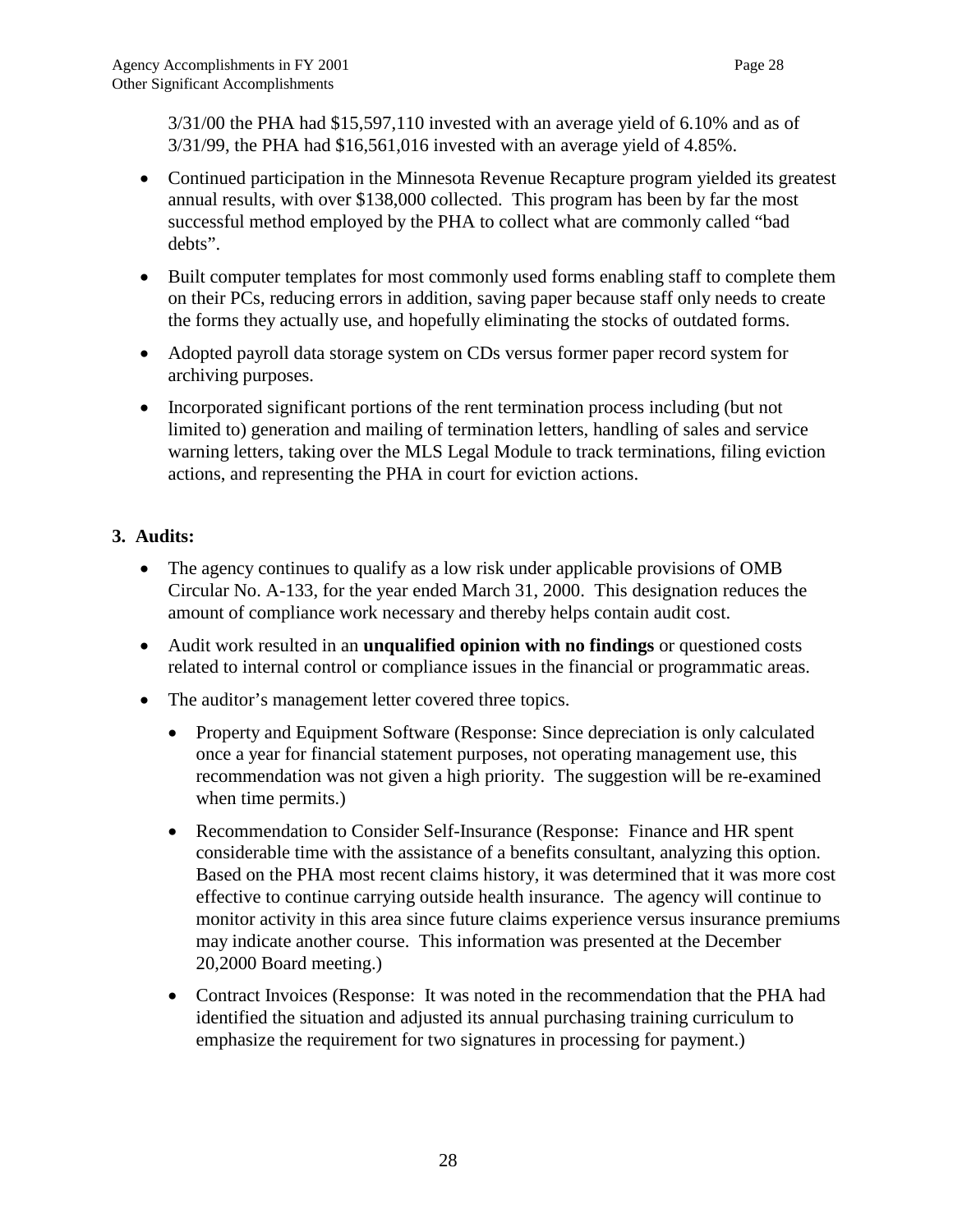**4. Management Information Systems:** MIS, under the direction of Junella Pichelman and Curt Kline, accomplished the following this fiscal year:

- Created and set up PHA web site on the Internet. (www.stpaulpha.org). The site is intended to be low maintenance from a webmaster point of view but still provide basic information including how to contact various parts of the agency.
- Revised PHA intranet to make it user friendly in appearance and functionality.
- Expanded availability of forms/document templates through the computer system.

### **Network/Operating System:**

- Maintained software and hardware for over 20 servers and 20 network sites, including building and re-building 2 MLS test servers. These test servers allow trial operation of software upgrades and patches without endangering the database required for daily operations.
- Maintained nightly backups of data. This means if there is a major problem and the system goes down, the most that will be lost is that day's input, since the backup file can be used to restore the system to it's status as of the end of business the prior day.

### **EmPHAsys Software:**

- Tested and installed upgrade to Version 5. Tested and installed 4 service packs and 3 hot patches.
- Beta tested Public Housing inspections module
- Beta tested MLS purge routines. After accumulating 5 years of data, there are literally millions of records in the database. This takes space, slows down some processing and is just going to compound it self until an adequate purge/archive routine is developed.

### **Resident Computer Access:**

- Helped with the installation of 3 resident computer labs.
- Continue to work with STEP to maintain and improve the STEP computer lab.
- Upgraded PLATO educational software at Mt Airy Community Center.

### **Interdepartmental Activity:**

- Refined "priority 90" work order system for long term tracking of specific property needs which do not fit within the regular work order structure.
- Developed, tested, and implemented Rent Reasonableness data and reporting application for Section 8.
- Provided new PCs to Section 8 inspectors and conducted special training for them.
- Developed/improved Access databases for other departments in the areas of appliances, contracts, police calls, complaints, collection losses, and JobsPlus.
- Assisted Resident Services department in implementing tracking methods for new HUD regulations regarding flat rent, community service, and income exclusion.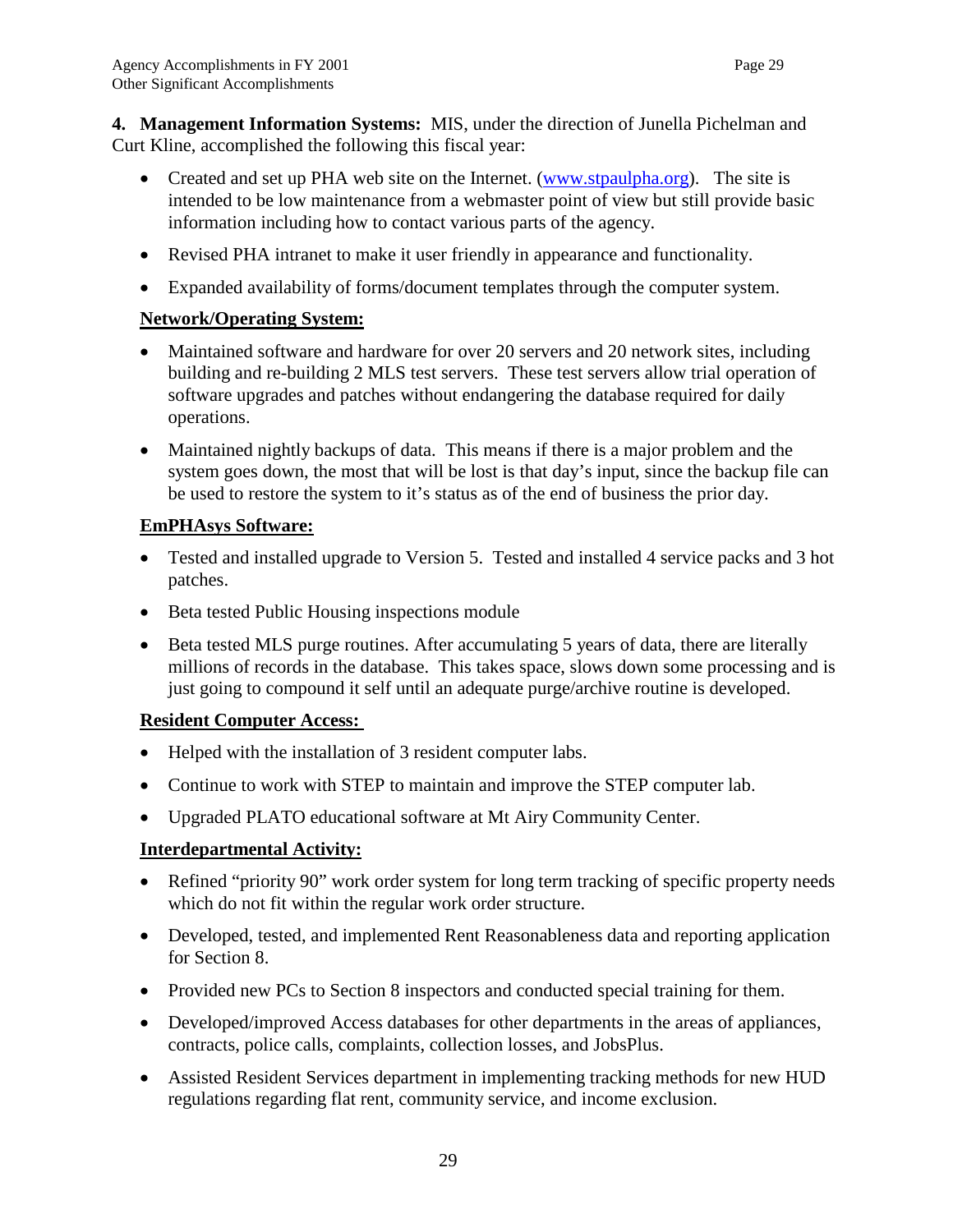### **Training:**

- Conducted training in the revised 50058 HUD forms.
- Continued conducting regularly scheduled computer classes as well as one-on-one training on an ad hoc basis with employees.
- Continued training MIS staff on new technologies.

### **5. Insurance:**

- Continued general liability and property coverage at competitive rates. The book value of the PHA's land structures and equipment is over \$200 million.
- Continued to control our workers compensation insurance premiums. On March 28, 2001, the Board approved the current policy with an annual premium of \$113,537. This drop from the FY96 premium of \$262,996 is remarkable and attests to the solid loss prevention program in place at the PHA. In addition to manageable premium costs, the number of days lost due to injuries is very small (2 in FY 2001).
- Continued coverage in the areas of automobiles, commercial crime, equipment floater, directors and officers, boiler, and computers. Fiduciary coverage is provided for staff that serve as Pension Plan Trustees/Administrative Committee members.

### **6. Pension Plan:**

- The HRA/PHA Pension Plan is under the direction of it Board of Trustees (5 members). It exits only to serve PHA employees and certain City HRA employees. Junella Pichelman currently serves as PHA administrative representative on the Board and as Chairperson of the Administrative Committee. Mike McMurrary is also a member of the Board of Trustees and on the Administrative Committee. The Committee has the fiduciary responsibility associated with managing the defined contribution plan that had assets of \$29,082,120 as of 12/31/2000.
- Transferred \$467,187 as employee mandatory contributions and \$654,060 as PHA employer contributions to the Plan.
- Conducted 24 exit interviews concerning pension fund options and potential tax impact, 5 informational interviews. Conducted 3 sessions each of 2 training topics for pension plan participants.
- Processed rollovers into the fund when an employee chose to move money from a former employer's plan into the PHA plan.
- Set up total cash distributions, rollovers to other plans/IRAs, installment cash distributions, deferred distributions, Minimum Required Distributions upon reaching age 70.5, etc.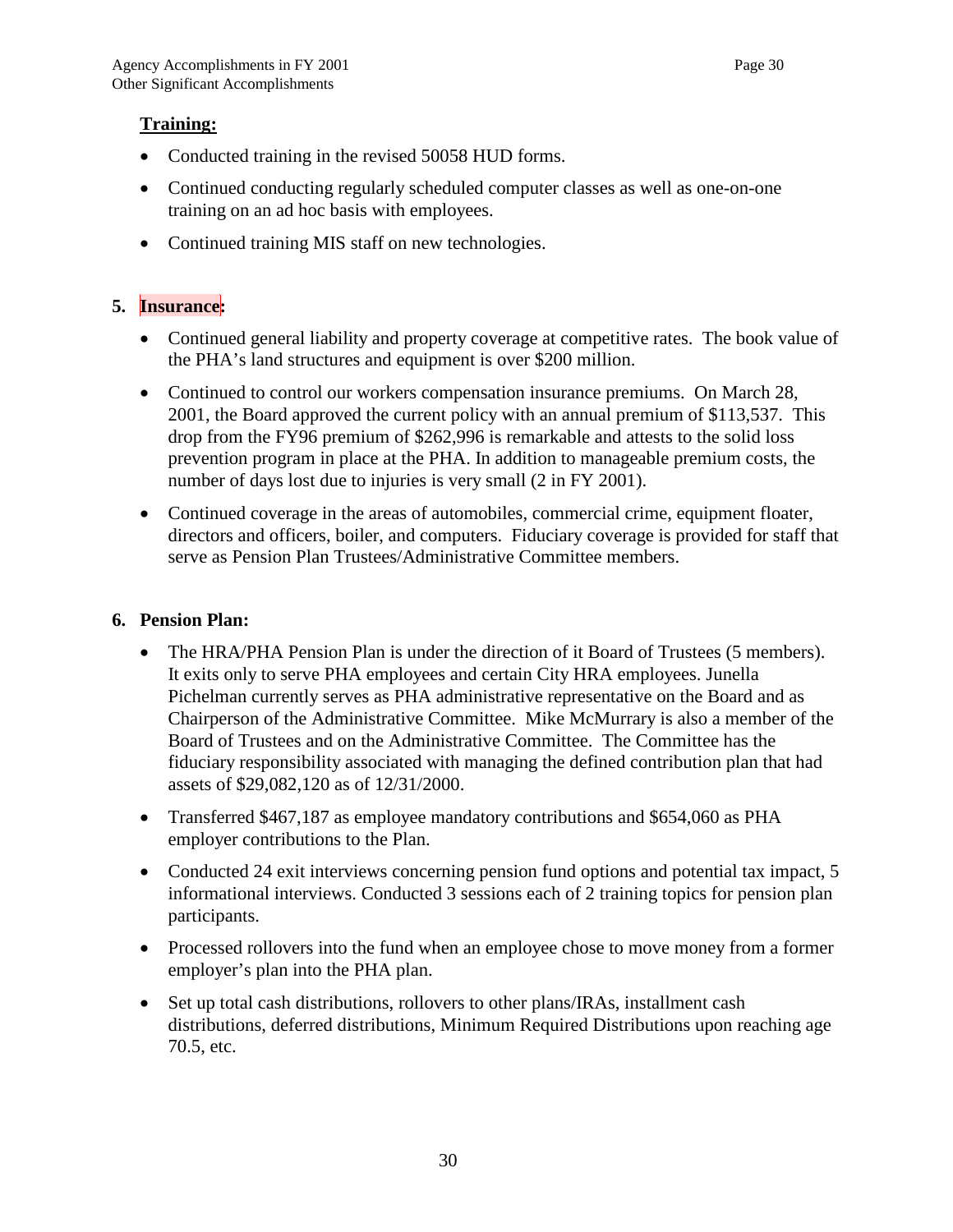**7. Contract Settlements and Labor Relations:** Wage settlements approved in FY 2001 or still active in FY 2001 were as follows:

- Local 132: 3.1% wage increase effective  $1/1/01$  (Previous two years: 2.9% on  $1/1/00$ , 5.5% on 1/1/99.)
- AFSCME: 2.9% wage increase effective 6/1/2000 (Previous two years: 5.5% on 6/1/99, 4.75% on 6/1/98.)
- Local 70: 3.1% wage increase effective  $1/1/01$  (Previous two years: 2.9% on  $1/1/00$ , 5.5% on 1/1/99.)
- Supervisory & Confidential: 3.1% salary increase effective.12/1/00 (Previous two years: 2.9% on 12/1/99, 5.5% on 12/1/98.)
- Negotiated union contracts using in-house staff. Continued to maintain positive employee relations by pro-actively addressing and resolving problems at the earliest stages. Continued to work to minimize number of formal grievances.
- On March 22, 2000, the Board approved a policy granting the Executive Director limited authority to approve "retention-based salary increases" for the S&C employees. Three employees were given a retention based increase during the fiscal year.
- The Fox Lawson job evaluation project was completed during the fiscal year. All job descriptions were finalized including the identification of essential duties and qualifications (required and desired). Employees received a copy of their job description and performance standards. Each supervisor received a book that included job evaluation methodology, a listing of all PHA job classifications and placement by band/grade/subgrade, and a job description of all jobs in each work unit.

### **8. Public Housing Screening:**

- The combined hi-rise/family occupancy rate of 99% was maintained for the year, with 8 out of 12 months at 99%+. The hi-rises maintained an occupancy rate of 99% or higher for 11 of the 12 months in FY 2001. Family units maintained this rate two-thirds of the time. The modernization at Roosevelt likely affected our reaching this goal for the entire year. An average of 8 units per month were held for hotel units or other renovation related reasons.
- A total of 758 leases were signed in FY 01, or an average of 63 families or individuals were housed each month. The number of files denied each month averaged 32 with an annual total of 383. Management staff participated in bi-monthly Round Table sessions and Denial Hearing Panels to provide input into screening decisions. Both of these figures represent a decrease from the previous year's totals. However, there was also a corresponding decrease the total number of units actually vacated in FY 01.
- Unit turndowns were tracked for eleven of the twelve month in FY 01. The total number of turndowns for that time period was 275 or an average of 25 per month. Of the total 208 turndowns, or 75% occurred in the hi-rise units.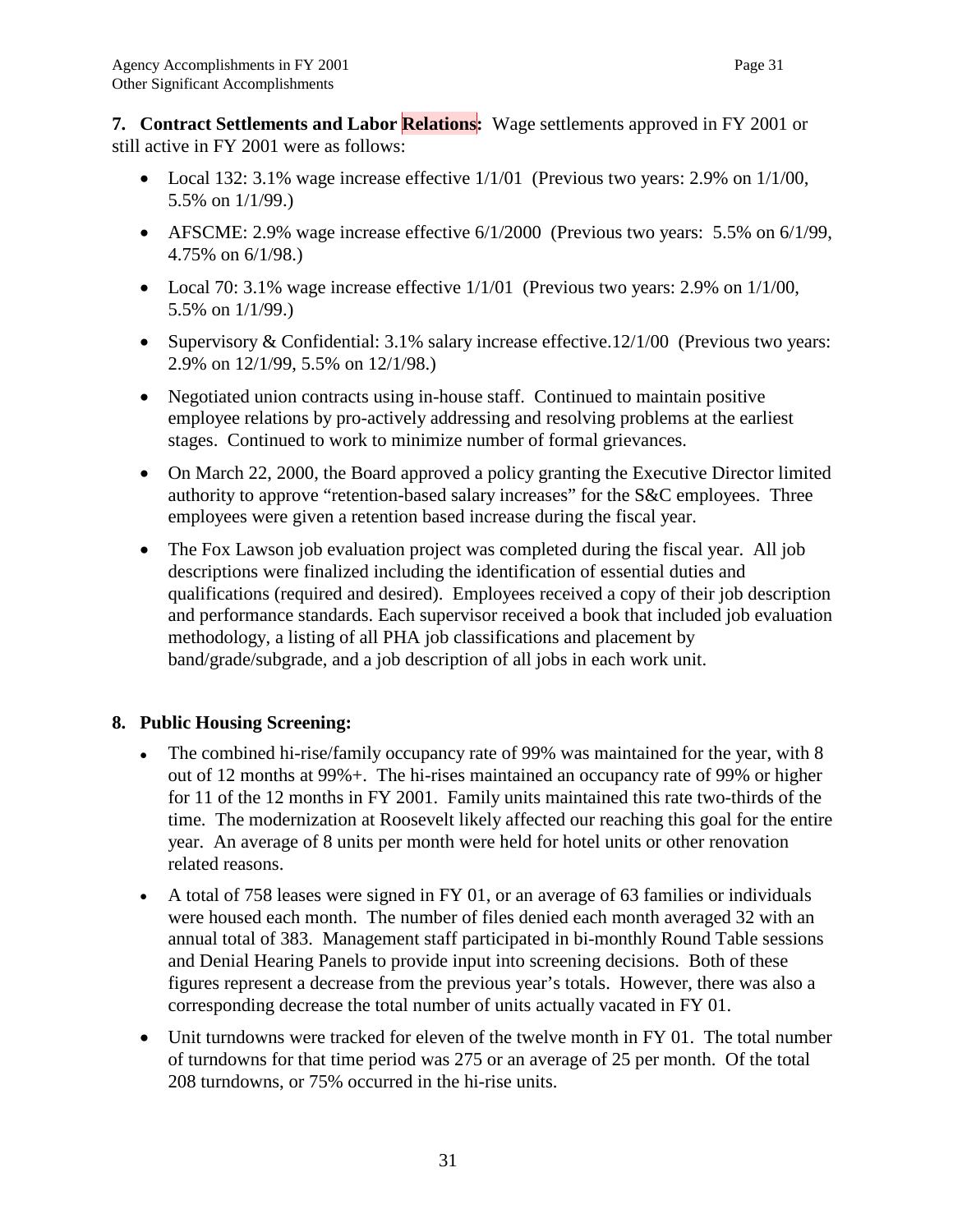- Human Service Coordinators met with or contacted nearly all new move-ins within 45 days of move in to assess needs and offer services.
- Family Managers and Assistant Managers conducted 257 in unit orientations and showed approximately 325 vacant units to prospective residents.
- Hi-Rise management staff conducted monthly or semi-monthly welcome meetings for new residents in each hi-rise building.
- Several changes were made to the public housing application including the addition of the new race/ethnicity code, a question regarding registered sex offender status, and a request for information identifying an individual who may have assisted the applicant in completing the paper work. Several new verification forms were developed to assist in obtaining documentation of housing history.

### **9. Lease Enforcement:**

- Staff implemented major changes in policy and procedures to implement the Quality Housing and Work Responsibility Act. This included developing extensive and detailed procedures and then training both staff and residents. Changes included implementation of rent choice, minimum rent waivers, flat rents, mini-ACO's for flat rent payers, earned income exclusions, welfare sanctioned rents, and community service requirement provisions.
- Hi-Rise and Family Resident Handbooks were updated and revised to be more user friendly.
- All dwelling leases were revised: hi-rise, family, and scattered site. Management staff conducted several resident informational meetings in each hi-rise building and in each family area to discuss the new Dwelling Lease for each area. Staff signed new leases with all resident households. Approximately 4300 leases signed during a two-month period.
- Management staff initiated 133 terminations for cause. 74 residents vacated due to termination for cause. 27 were settled by stipulated agreement, 9 that were settled by stipulation were reinstated or re-issued for additional lease violations, 4 were cancelled, 3 were won by the resident, and 16 were still pending at the end of the fiscal year. Of the 74 that vacated, 43 were due to drugs and/or criminal activity.
- Two leases were terminated solely for failure to meet lease requirements regarding housekeeping.

**10. Re-Exams:** Staff performed interim rent re-determinations and annual re-exams of all residents for continued occupancy and rent rate determination. Staff developed procedures and implemented the Quality Housing and Work Responsibility Act requirements regarding rent computation. Work included: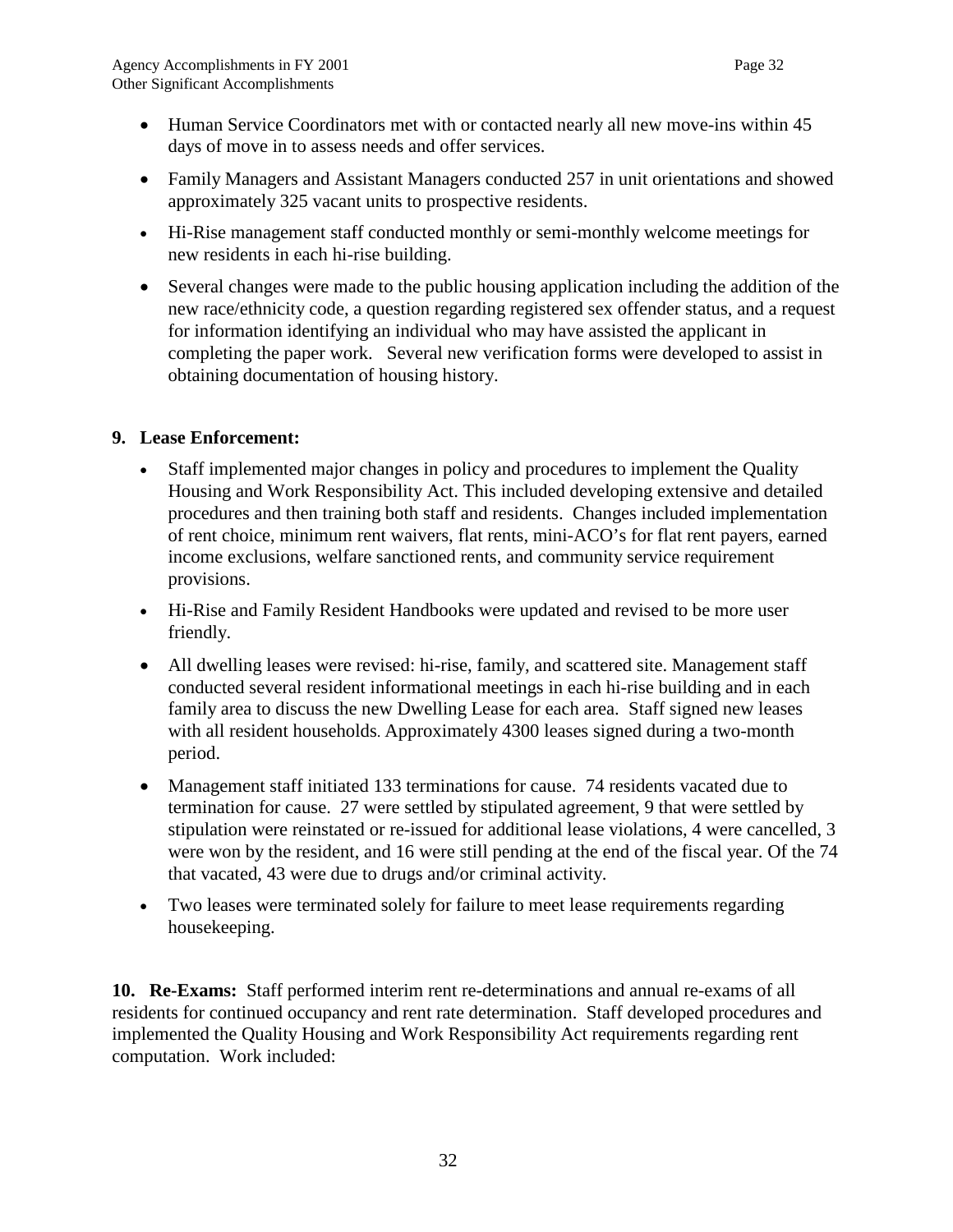- Re-Exam technicians completed approximately 4300 or 100% of annual income reviews and over 2100 interim rent re-determinations. Managers certified all of the rent changes.
- Management staff implemented and evaluated a joint supervisory model for re-exam functions after the decentralization of the re-exam unit that was unsuccessful. The Rent Coordinator position was then eliminated to improve accountability and responsibility.
- A Re-Exam Procedures Manual was drafted for all Re-Exam Technicians.
- The modified ACO Schedule was successfully implemented last year.

**11. Rent Collections:** Staff continued proper collection procedures for both current and vacated residents, coordinating efforts with the Accounting Department to ensure that collection losses met the PHAS "A" rating of less than one percent of total dwelling unit rental income. Staff worked with MLS, MIS, and Accounting and revised programs so that monthly rent statements are clear and understandable statements of amounts owed as follows:

- Management staff worked with MIS and Accounting to continue proper rent collection procedures resulting in less than 1% of total dwelling unit rent remaining uncollected.
- The Legal Module in MLS was implemented during this year, further automating the terminations for non-payment of rent process and reducing errors. This also improved rent collection efforts.
- Management staff implemented Admissions & Occupancy changes in rent collection procedures that require lease termination for late rent payment of four or more times in a 12-month period. Consequently, 35 terminations were initiated last year for late rent. Twenty were settled by stipulated agreements, nine were evicted as a result of the chronic late rent action or violation of the stipulation agreement, and six were pending at the end of this fiscal year.
- Staff implemented a consistent procedure to warn residents of the consequences of multiple late rents and initiated with those residents referrals to help them budget better and find financial resources prior to termination action.

**12. Work Orders for Routine Maintenance:** Hank Petro and the entire Maintenance staff deserve credit for the sustaining the following production levels:

- During FY 2001, 100% of emergency work orders were completed within the required 24-hour period.
- The total number of emergency work orders was 5,362.
- A total of 31,241 non-emergency work orders were completed within an average of 4.44 days.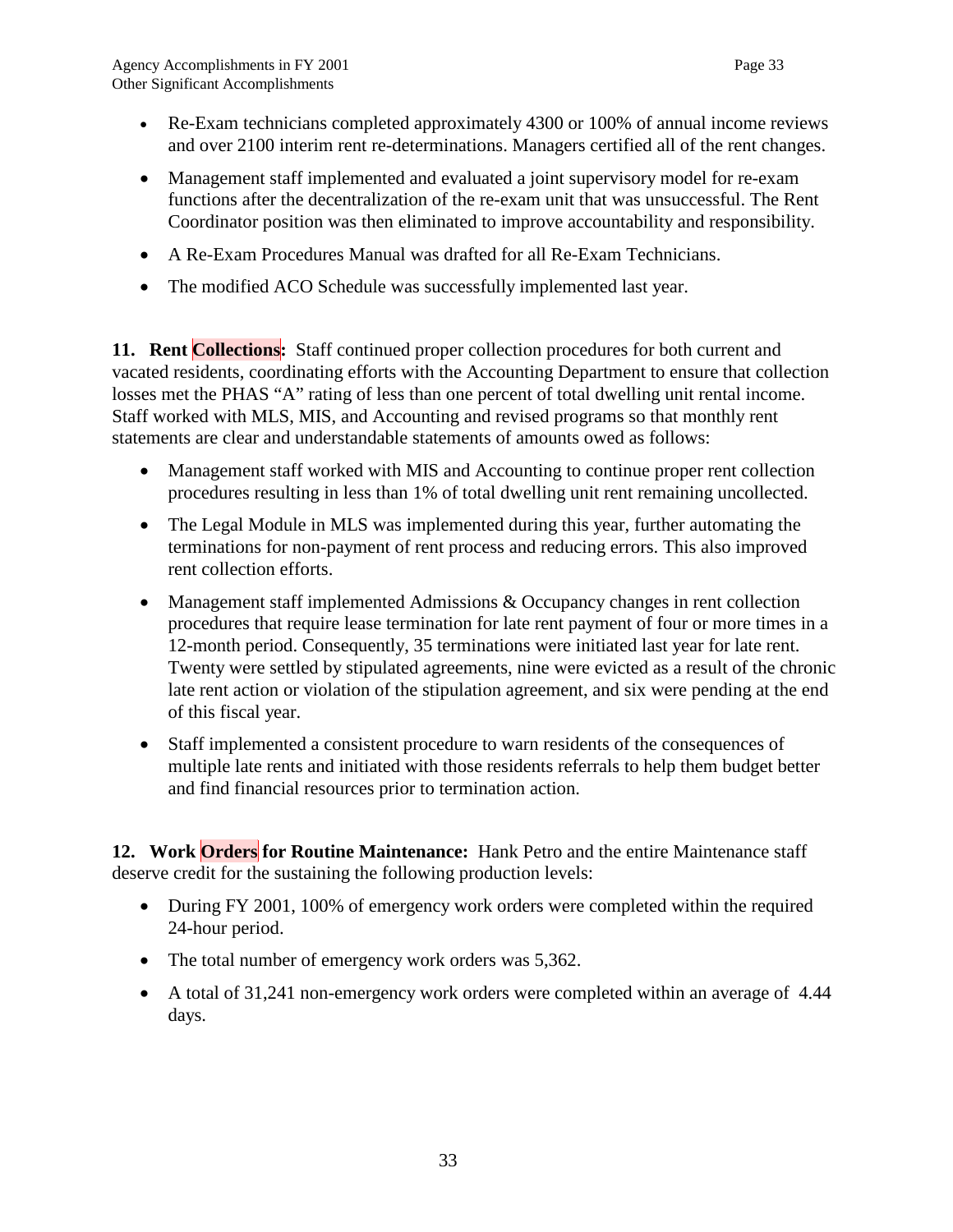**13. Occupancy and Unit Prep Turnaround:** Maintenance, Resident and Technical Services staff performed essential tasks to achieve a public housing rating system score for occupancy, which maintained high performer status. PHAS grade "A" for occupancy is 97% or above or 98% excluding modernization days. The Agency attained a 98.5% occupancy rate during this fiscal year (computed using vacancy days).

- The Maintenance Department's average turnaround days was 7.28, as compared to last year's 7.23. The total number of units prepared for re-rental for this fiscal year was 781. We feel that being able to maintain 7.28 days average unit preparation turnaround time was very good considering the addition of painting family area units, which can take a considerable amount of time.
- The average turnaround time for vacant units from all departments was 33.6 days (including vacancy days for modernization); with 32 being the average number of days for hi-rise units and 33 being the average number of days for family units. The longer average time required to turn over vacant units in the family sites from last year reflects the mini-modernizations with scattered site units upon vacate because of the new inter departmental approach. However, total vacancy days are well within the number needed to achieve the "A" standard under PHAS. The vacancy day rate occupancy was 98.5%; PHAS requires a rating of 97% or higher to achieve an "A" rating.
- Resident Services staff met performance standards related to time frames for turning units over to Maintenance upon vacate and for conducting lease signing orientations with new residents to contribute to the overall goal of an "A" rating on number of days from vacate to re-rental.
- The Marketing Committee, which has representatives from all departments, continued to work on marketing our product. They are currently working on a marketing strategy for the zero bedrooms at Valley Hi-Rise.

**14. Preventive Maintenance and Housekeeping Inspections:** Maintenance staff under the leadership of Hank Petro and the Maintenance Managers performed annual preventive maintenance inspections (PM) on all dwelling units and buildings, to conform to PHAS requirements and to meet Housing Quality Standards (HQS) and Resident Services staff under the direction of MayKao Hang and Connie Toavs performed annual housekeeping inspections as follows:

- Preventive Maintenance inspections were de-centralized during this fiscal year because of the formation of the Scattered Site maintenance team. Staff in each of the four maintenance areas performed preventive maintenance inspections.
- Preventive Maintenance inspections were performed on all dwelling units this fiscal year, including City required smoke detector inspections. Noted deficiencies were repaired. Records are maintained at Mt. Airy Maintenance Administration and provided upon request by the Fire Department and/or for audit/review purposes.
- Performed City required testing and certification of all fire safety equipment in dwelling units. Provided documentation to the City as required for Certificate of Occupancy.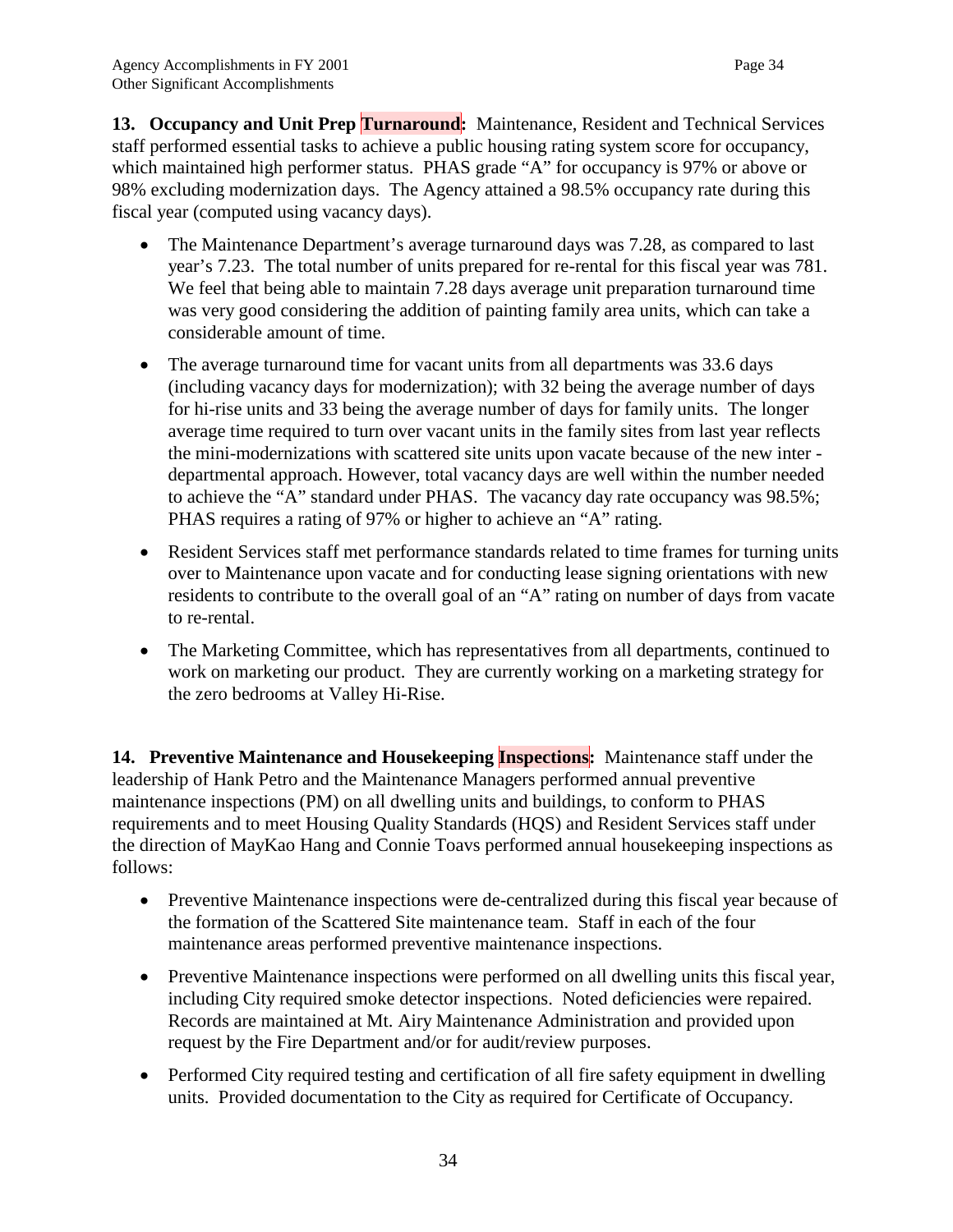- All required City testing and certifications were performed during this fiscal year. Documentation provided to the City as requested.
- In addition, effective December 1999, the Agency entered into a new agreement with the Fire Department in relation to smoke detector testing. The Agency agreed to test all smoke detectors in a unit every time a work order request repair is performed. This far exceeds the City requirement for the testing of smoke detectors. These records are maintained at Mt. Airy Maintenance Administration for audit/review purposes.
- Also, during the Preventive Maintenance inspections all needed non-routine repairs were documented and communicated to Technical Services via the Priority Ninety work order process.
- Documentation of PM inspections will be provided monthly in the Agency's Monthly Management Report to the Executive Director and annually to the Board of Commissioners. Maintained appropriate records to support statistics provided.
- Staff completed 100% of required annual house keeping inspections as well as follow up inspections with those residents whose units were not in acceptable condition. Monthly or quarterly inspections were done with residents with a history of housekeeping failures. Only one lease termination was required for housekeeping issues. Staff completed monthly inspections of hi-rise buildings common areas and grounds, quarterly inspections of hi-rise buildings, monthly inspections of family development grounds, and drive-by inspections of all scattered site exteriors and grounds.
- Managers and senior staff participated in a priority inspection of all scattered site units in November 1999, as detailed elsewhere in this report.
- Maintenance and Resident Services Managers prepared for the second PHAS inspections and accompanied the contracted inspectors for many days on all inspections and handled required follow up on problems noted.
- Senior staff inspections were completed monthly with reports submitted to staff for follow-up.

**15. Preventive Maintenance and Housekeeping Inspections:** Maintenance staff under the leadership of Hank Petro and Al Rojas performed annual preventive maintenance inspections (PM) on all dwelling units and buildings, to conform to PHAS requirements and to meet Housing Quality Standards (HQS) and Resident Services staff under the direction of MayKao Hang and Connie Toavs performed annual housekeeping inspections as follows:

- Managers and Assistant Managers completed 100% of annual inspections of occupied units. This year, follow up inspection procedures for those unacceptable housekeeping were added to improve consistency across all management sites. In addition, forms were reviewed to see if any significant changes should be made.
- Staff completed 288 monthly inspections of hi-rise buildings and family area grounds plus monthly inspections of 4 community center facilities, at least 5 drive-by inspections of each scattered site unit, and daily checks of grounds in family areas.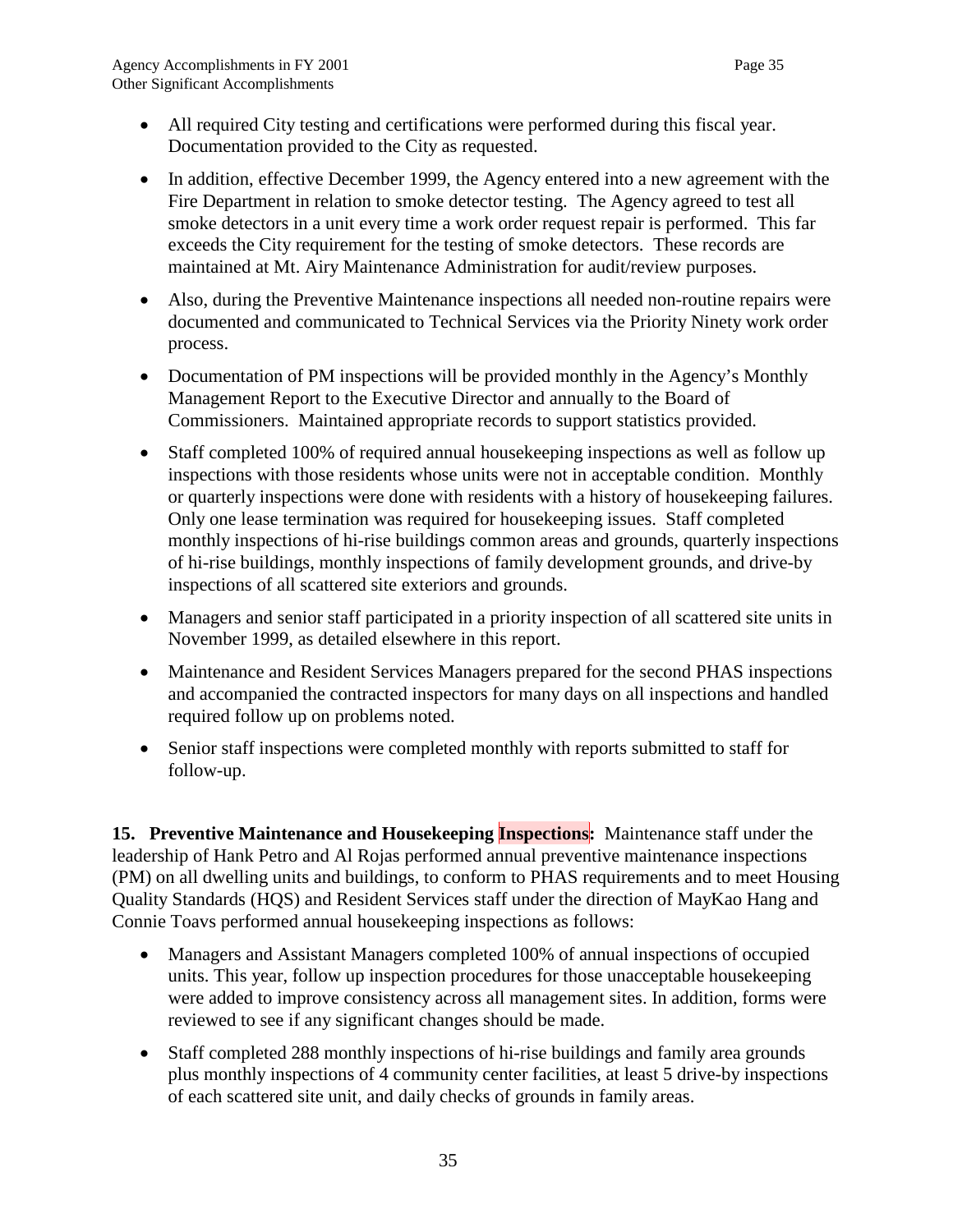**16. Heating, Ventilation and Air Conditioning (HVAC) Systems/Energy Consumption:** Staff maintained all HVAC systems in a safe and efficient manner to ensure resident/staff comfort and safety, and assured that all HVAC systems are in compliance with City and State regulations, including:

- All HUD and State required inspections and safety checks were performed as required this fiscal year. All boilers passed the State and PHA insurance company required inspections. The Operating Engineers completed a total of 1,292preventive maintenance work orders.
- During modernization design stages, staff continued to advocate that all equipment replacement is of a high energy efficient rating. Maintenance Department staff continued to work with Technical Services staff on all large modernization projects to offer expertise to ensure optimal energy efficiency.
- Maintenance Department staff worked closely with Technical Services staff to ensure that all improvements made during modernization projects regarding mechanical equipment were state of the art and energy efficient and also compliant with our EMS system.
- The Maintenance Department continued to monitor energy consumption on a monthly basis through the EMS system, and again this year, energy consumption decreased resulting in a cost savings to the Agency.

**17. Appearance of Buildings and Grounds:** Maintenance staff, working with Resident and Technical Services staff continued to assume the primary responsibility for maintaining and improving the appearance of PHA buildings and grounds. This "departmental" goal continues to be one of the most difficult to achieve:

- Maintenance staff alone spent 18,284 hours on maintaining the appearance of the grounds. This is a significant increase in the hours spent performing grounds work, "curb appeal" issues. **The time spent actually equates to 8.8 FTE's, or approximately 10% of total maintenance staff.** This gives some indication of the importance placed on the Agency's curb appeal efforts by Maintenance staff.
- Maintenance staff hired residents for seasonal employment to aid in our curb appeal efforts.
- The Maintenance and Resident Services Director worked jointly to evaluate landscaping contracts and tighten the number of days for turnaround on bid documents. Changes were successful last year.
- Free flower seeds were made available at all management sites in the spring to promote planting and improve curb appeal.
- Staff implemented maintenance/management joint vacate and ready unit inspections in family areas to improve the quality of the unit at turnover.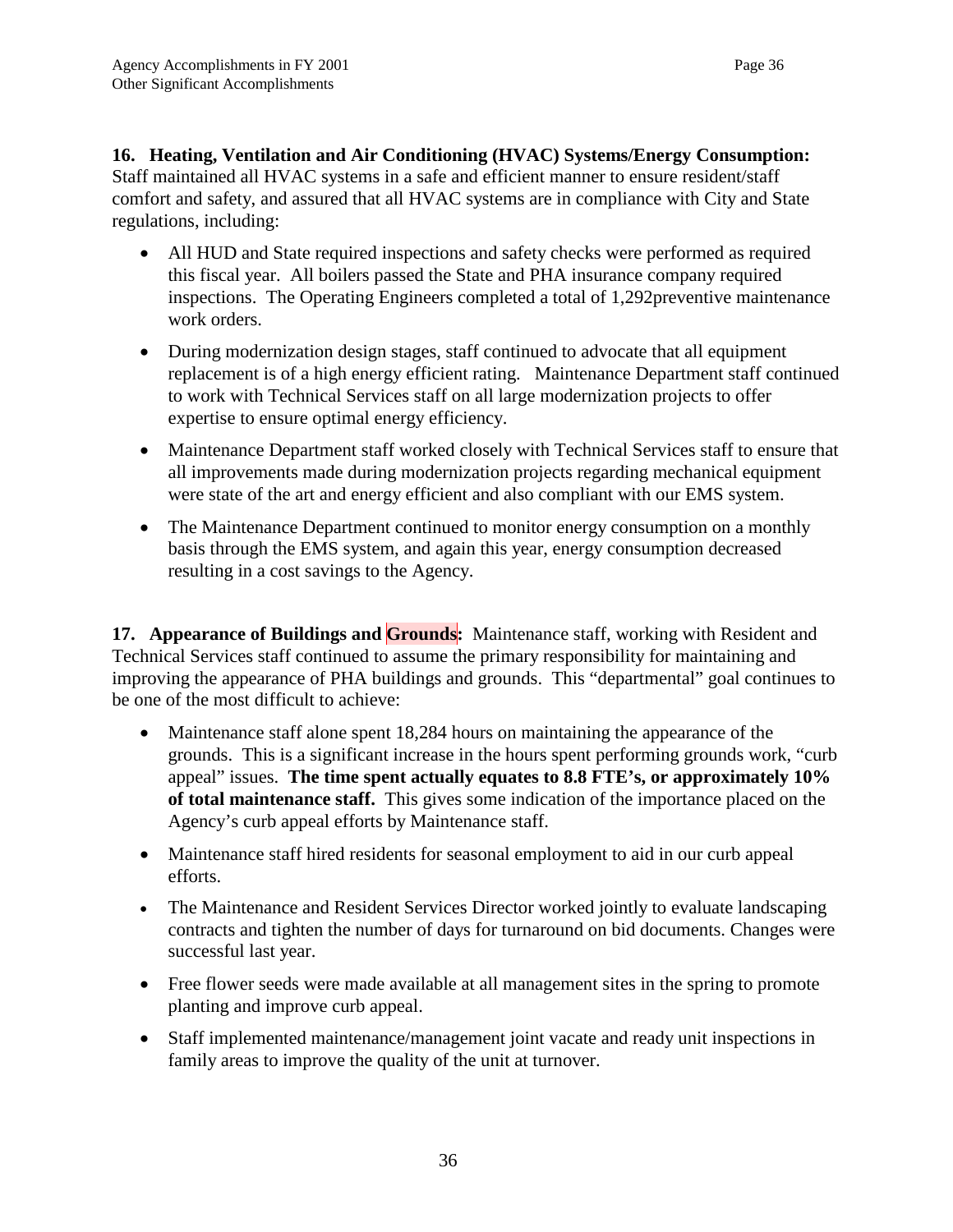- The Scattered Site Training Program was implemented; over 20 classes were conducted last year that focused on curb appeal and how to be a better neighbor.
- Scattered Site staff worked with maintenance and tech services to accomplish extensive rehab work on 51 vacant scattered site units.

**18. Support Services:** Resident Services staff under the leadership of MayKao Hang and Elaine Anderson pursued opportunities for funding in areas relative to social services and resident initiatives through federal, state, and local sources. Staff sought out partnerships with public agencies, private organizations and the non-profit sector to respond to resident needs. We provided direct, interim and coordinating case management services and other supportive services to residents to facilitate lease compliance. Staff initiated or sustained collaborative ventures and relationships with community mental health, wellness, and other relevant programs including:

- Staff secured more resources for CHSP and increased resident fees for participation in the program in all sites to 20% of adjusted income. The change was made to stay in compliance with the HUD funding formula. In addition, salaries and FTE's were redistributed to retain Program Assistants who serve meals and do housekeeping.
- Last year, CHSP provided 114,000 meals, 15,600 hours of housekeeping services, and 3,000 hours of case management to CHSP participants CHSP participants at Ravoux, Valley, Iowa, Edgerton, and Montreal Hi-rises. There were also 66,000 meals provided to A LP participants who participate in meals but are not considered part of the CHSP program.
- Advocacy for retaining public health clinics in the hi-rises resulted in a deeper partnership with St. Paul-Ramsey County Department of Public Health through the Service Coordinator Grant. The PHA contributed \$30,000 to retain public health services in hirises.
- A contract was executed with Goodwill/Easter Seals to provide coordination of employment and volunteer opportunities for hi-rise residents. In the first six months of the contract, 39 residents, many with significant physical and motivational barriers, were referred for placement services. Twenty chose to follow through with the intake process, four have found employment, and five remain in placement services. In addition, one job fair and one job seeking skills workshop were held during FY2001.
- Staff implemented a contract with Accessible Space, Inc. to research, develop and implement a Living Skills Training Program for hi-rise applicants who lack independent living experience and current residents who are in need of training to facilitate lease compliance in public housing. The Rental Office staff also participated in meetings with Management and ASI staff to develop and assist in the implementation of the Daily Living Skills Training Program for hi-rise applicants and residents.
- An RFP was developed, and Wilder selected as the contractor, for a Family Needs Study and the annual PHDEP evaluation. Both the study and evaluation were completed.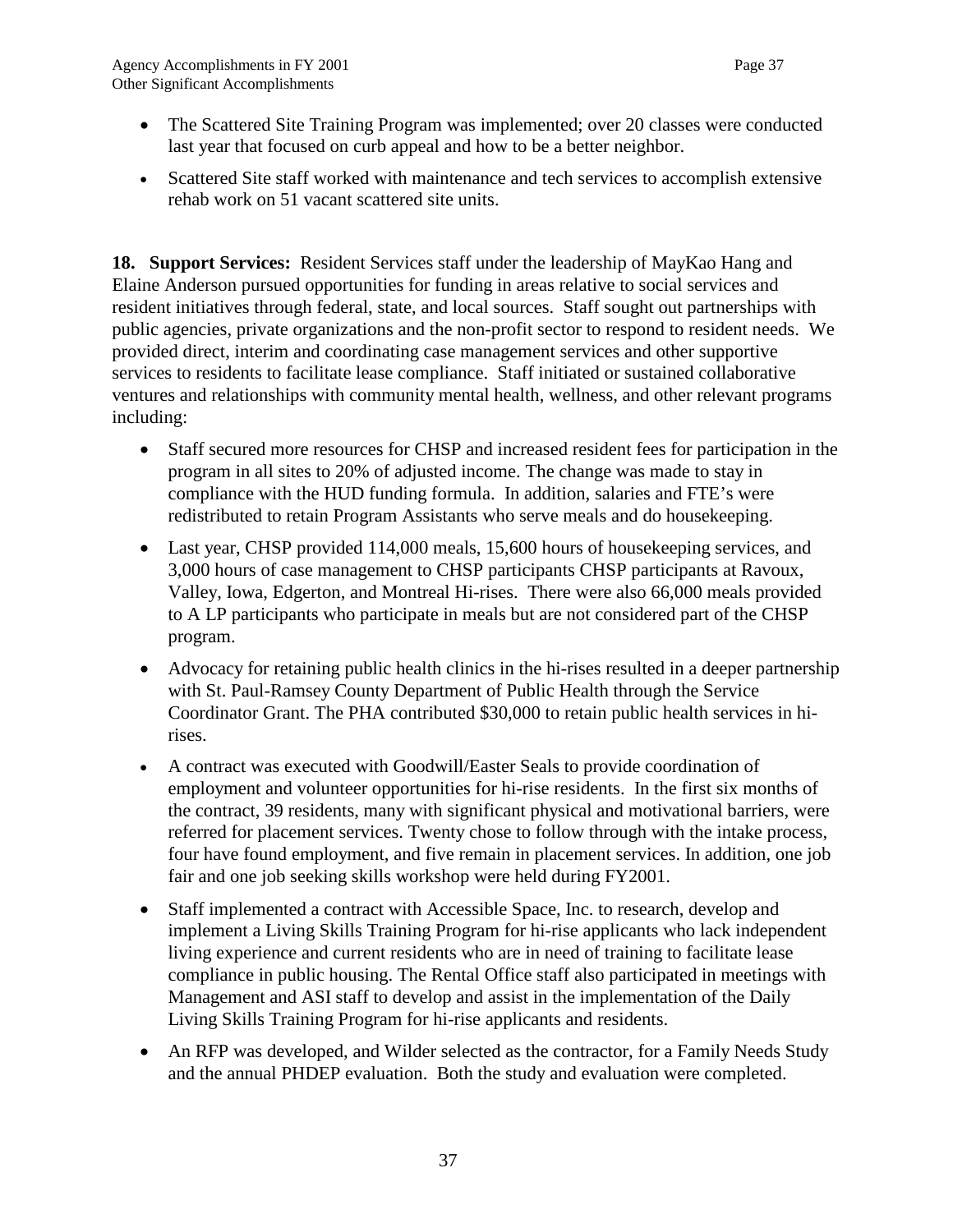- Human Services Coordinators and Management worked closely with Technical Services and Maintenance staff to implement the new no smoking in common areas policy. Results were positive, with very few residents objecting. Also, Human Services Coordinators coordinated referrals for residents who wished to stop smoking in conjunction with public health nurses.
- Five public housing youth worked in PHA management offices for the summer, through a cooperative agreement with the Center for Employment and Training. An additional 10 youth did grounds work for Maintenance.
- Decentralization or reassignment of responsibilities, along with training, was completed for the following programs: Hi-Rise New Resident Orientors, Hi-Rise Recyclers, and summer youth employment.

### **19. Drug Elimination, Security, Crime Prevention:**

- Hi-rise and Family surveys and evaluations completed by Wilder Research Center reflected positive results from core program services. Additionally, the RFP survey and evaluation for the Family Needs Survey was combined with the PHDEP evaluation, and both were completed successfully.
- Continued data collection from St. Paul Police Department, including scattered sites.
- Crime rates in PHA areas remained lower than City-wide rates.
- PHDEP Grant continues in partnership with our core partners, and contracts and agreements were executed successfully.
- Expanded youth activities to include swimming scholarships and attendance at two leadership retreats.
- Officer in Residence program expanded: 15 different officers in occupancy during FY01 in 14 different hi-rises and one family development. A lease for Officers-in-Residence and an addendum for a lease-on were created.
- Coordinated the ACOP unit move to a new office space and ensured a smooth transition.
- DEP Coordinator position went to full time status.
- Drafted forms and procedures to create better communication between PHA and ACOP (Data Privacy, Faxing additional Requests to ACOP, Log Police Calls).
- Submitted required HUD paperwork for 2001 funding.

**20. Community Centers:** Staff successfully managed four Community Centers in a manner that meets the changing needs of the residents, maximizes the number of services that can be offered to family residents. Staff prioritizes space for programs that work with residents toward self-sufficiency, eliminating the barriers to self-sufficiency and youth incentive programs. Staff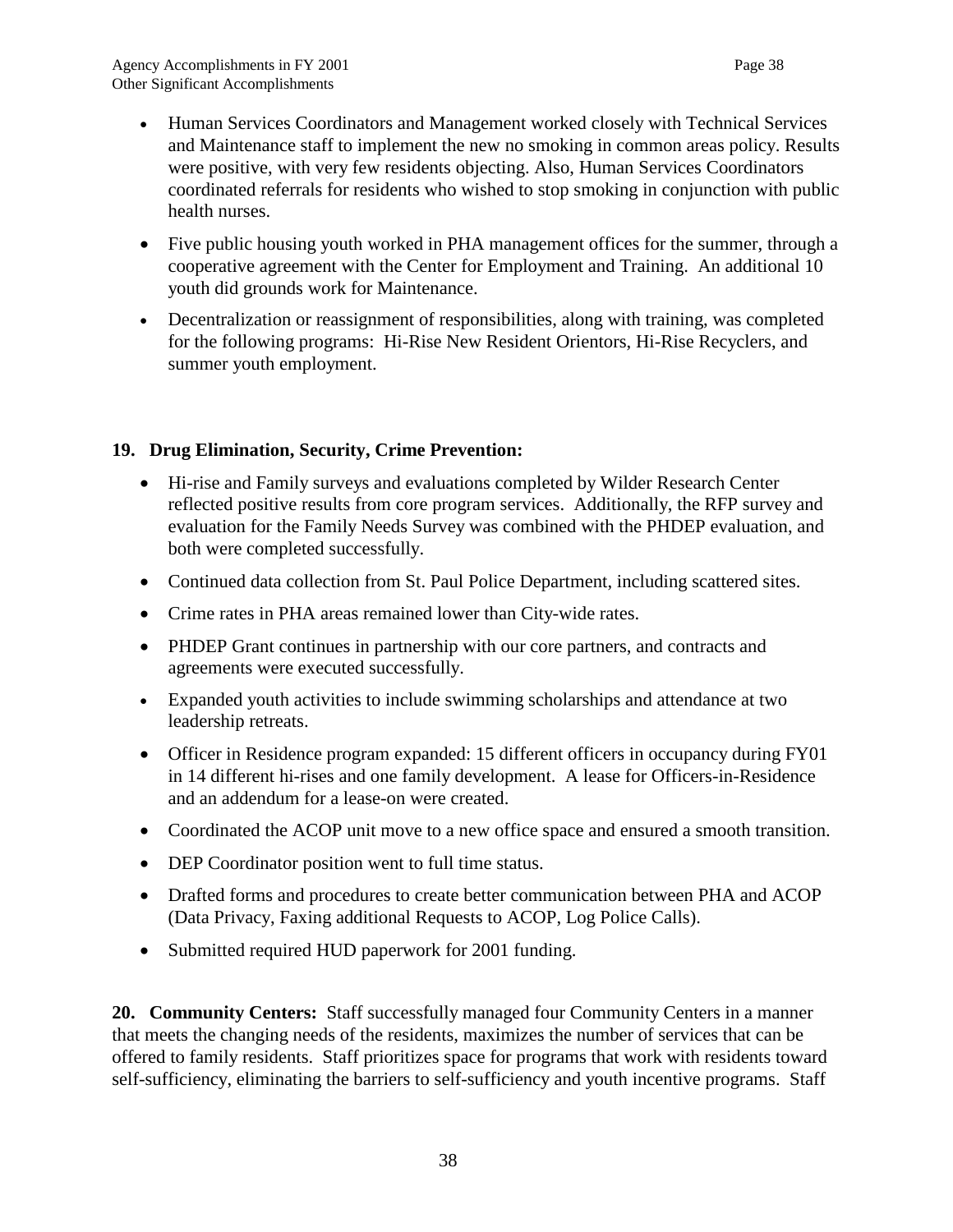continued to support programming at Mt. Airy Community Center that supports its use as a full service Jobs-Plus site.

- Roosevelt and Dunedin received computers with remaining funds from two grants: TOP and PAY. A partnership was started with STEP to teach classes and have open lab hours for residents to improve job skills and literacy.
- Computer use guidelines were drafted and posted at all family community centers.
- Community directories were kept updated as necessary.
- Family Community Center Quarterly Reports for all quarters were gathered, and a computerized version on Excel was developed but not yet implemented.
- Staff reviewed space requests from several providers including Wingspan, Southeast Asian Meals on Wheels (Suze Chao), LifeTrack Resources, Women in Community Service (Job Corps), and the West Side Clinic, and accommodated as needed.

21. Resident **Councils:** Staff continued to provide necessary staff support to the twenty-two family and hi-rise Resident Councils, including attendance at all regularly scheduled Resident Council meetings. In addition, staff:

- Organized day-long VIRTUES training at East Side Boys and Girls Club for 80 residents/youth, covering food, child care and translators. Contracted with Boys and Girls Club for implementation of VIRTUES training program in the PHA. The Virtues picnic included all four family resident councils was successfully organized by staff and resident leadership.
- The TOP Grant was completed and closed out with no audit findings.
- Four residents attended QHWRA training sponsored by HUD. Staff assisted HUD in finalizing the training curriculum.
- The contract with Alice Moorman, independent consultant was retained for work with the President's Council and their TOP grant to support peer mediation and other related President's Council initiatives.
- Staff attended approximately 180 Resident Council meetings, many of which are night meetings, to share PHA information, respond to community/building concerns and facilitate meaningful resident input into PHA and community issues.
- Through a Leadership Training Contract, continued to support leadership training for Hi-Rise Councils and Presidents Council; ensured continuation of Peer Trainer Program and continued progress in developing strong Councils that take an active role in advising the PHA and improving the quality of the life in their building.
- Provided support to Presidents Council as officers begin implementation of a two year HUD funded Mediation Grant. Management staff continued to support the President Council with their mediation grant to work on a project to study how gossip hurts others. A successful campaign was launched to be "body busy, not a busy body."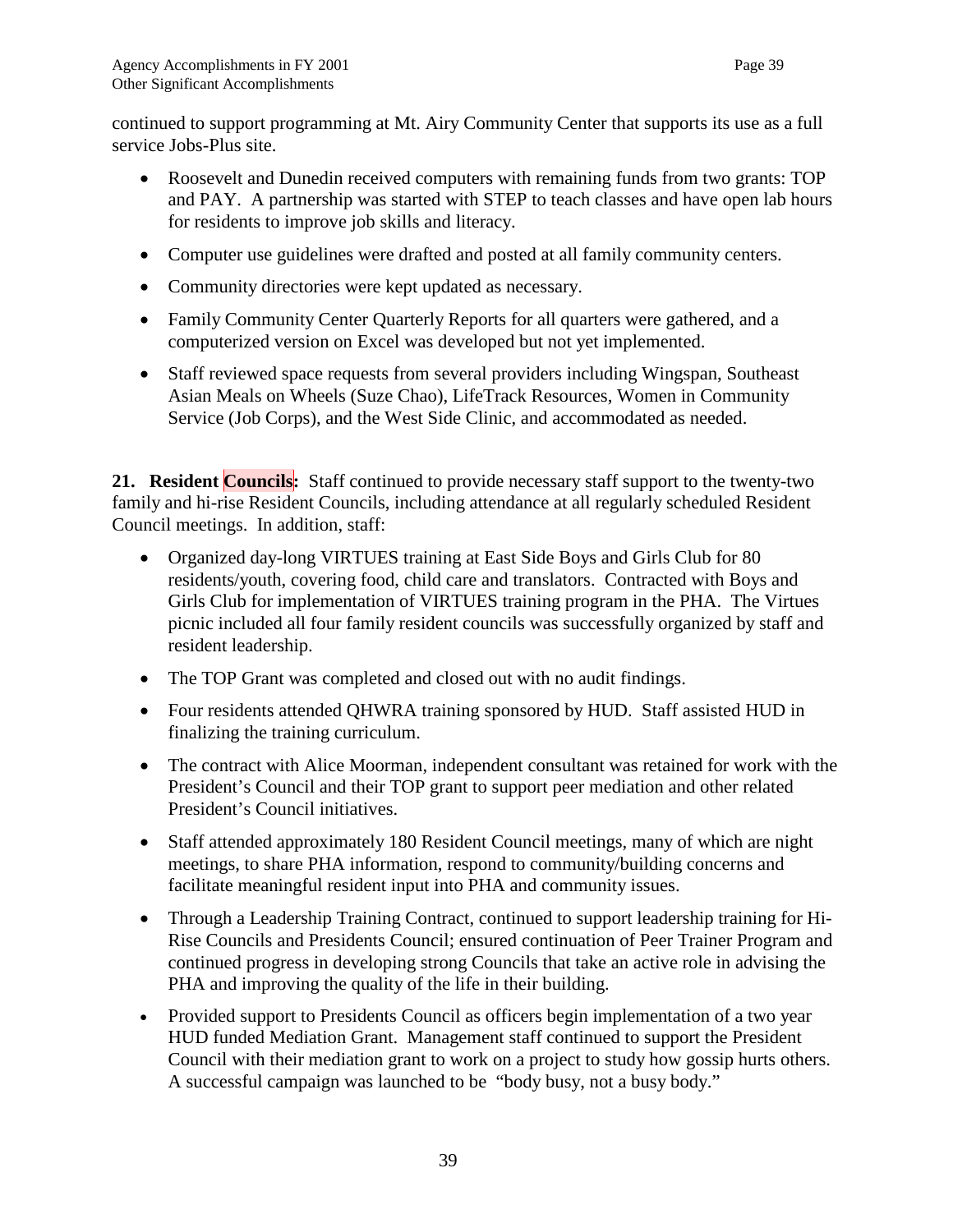- Encouraged Hi-Rise Councils to participate in efforts to obtain and maintain a council computer and related equipment. Helped officers identify and set up council space in each building and promote councils providing individual residents access to council computer.
- Assisted the Hi-Rise summer picnic fund-raising effort by discussing the matter with the Pipefitters, who decided to contribute \$10,000 to completely fund the summer 2000 event.
- Resident Advisory Board (**RAB**): The Board designated the Presidents Council and City-Wide Residents Council as the Agency's Resident Advisory Board (RAB) required by QHWRA to participate in drafting the annual Agency Plan. All members of the two groups received regular mailings about the plan development, and some attended the RAB meetings and offered suggestions and comments. Section 8 participation was limited however. In January 2001 staff sent all Section 8 participants an invitation to join in the next RAB, and several participants telephoned in to volunteer.

### **23. Other Significant Resident Services Accomplishments:**

- The Human Service Coordinator Manual was completed and is undergoing final editing and formatting before going to print.
- Staff worked in conjunction with MIS to improve and more fully automate the process of updating the waiting list. MIS staff also began working with the Rental Office supervisors to improve and create a number of reports. Progress was made but not finalized with regard to the file folders being printed in-house.
- There was a successful reorganization of the supervisory group in the Rental Office. The Clerical Supervisor position was eliminated and a second Assistant Rental Administrator position was created. This resulted in a division of duties with one Assistant being primarily responsible for screening and unit assignment and the other for waiting list maintenance and denied applications. This change has also allowed for cross training between the two positions and more effectiveness in responding to questions from applicants who have been denied.
- Based on a yearlong review of changes in Section 8 and Public Housing, a Waiting List Technician position created, removing data entry responsibilities from the Rental Technicians.
- Cross work unit communication was improved with incorporation of the Rental Office in the training of new AST's, and a project to review the files of residents under termination.
- Extensive restructuring occurred in the hi-rises and in the scattered sites. A Hi-Rise Principal Manager was hired, and direct reporting structures in the hi-rises were instituted to correct workload for several staff. This change required the relocation of the Family Principal Manager, the creation of a new office, the reassignment of all Human Services Coordinators to different supervisors in the hi-rises, and the separation of duties between the two Principal Managers. The process is still on going.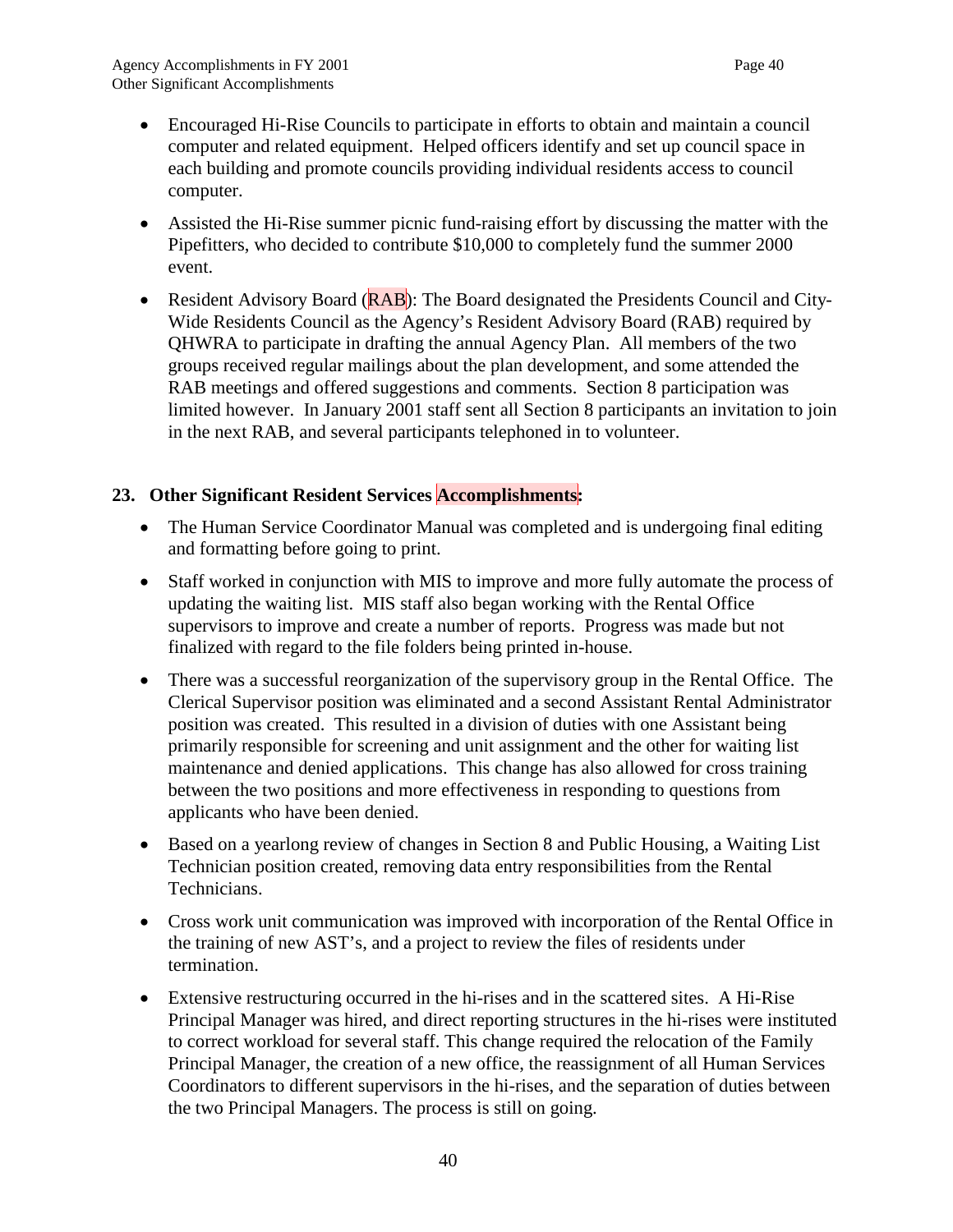- In the Scattered Site Team, two new offices were created; one to house the displaced Central Management Team, and one to house the Scattered Site Team. All files were moved and workload balanced for impacted staff. The cross-departmental Scattered Site Team has its own achievements report.
- The DEP Coordinator Position was extended to full-time status to better work on the PHDEP Grant and other related internal department issues related to workplace violence prevention and safety.
- The FSS Coordinator position that was under the Deputy Executive Director was transitioned to the Resident Services Department and made into a full-time position. An FSS proposal to HUD was sent to HUD to fund the full position.
- Complaints and contracts were automated in Resident Services into centralized ACCESS databases to improve work and customer service.

24. Risk Management and general employee **safety**: Staff under the leadership of Mike McMurray provided safety training programs to employees, including personal safety, including:

- Reviewed and updated safety procedures and information, which is given to employees and residents.
- Continued to monitor and update the Agency's material safety data sheets. Continued the contract with DeMarco Solutions to maintain a data base for all material safety sheet information. Distributed new name and picture ID badges to employees including the 1- 800 phone number for 24 hour, 365 day emergency information availability regarding material safety sheet information.
- Worked with staff and insurance carrier representative to provide on-site inspection tour of buildings. Met safety compliance requirements to qualify for maximum insurance premium discount.
- Continued to aggressively work with workers' compensation management consultant and departmental staff to control and reduce Workers' Compensation claims and costs. Improved claim processing procedure to quickly notify consultant and insurance carrier of an employee injury. Analyzed and identified ways to reduce claims. Experience modification factor reduced from .59 to .56, **the lowest it has been at least since 1987**. Days lost due to employee injury remained relatively low at 113 for the 2000 calendar year.
- Continued the combination of Workers' Compensation and General Liability claims processing, claim administration, and data collection in Human Resources. This provided close monitoring, claim control and intervention by Human Resources and Accounting.
- Continued to cooperatively work with Regions Hospital and Clinic for pre-employment physicals and medical care for employee on-the-job injuries. Pre-employment physicals continue to be specialized and tailored to the physical requirements of the job. Physician examination of injured employees is coordinated with employee's department, the insurance carrier, and the workers' compensation management consultant. Light or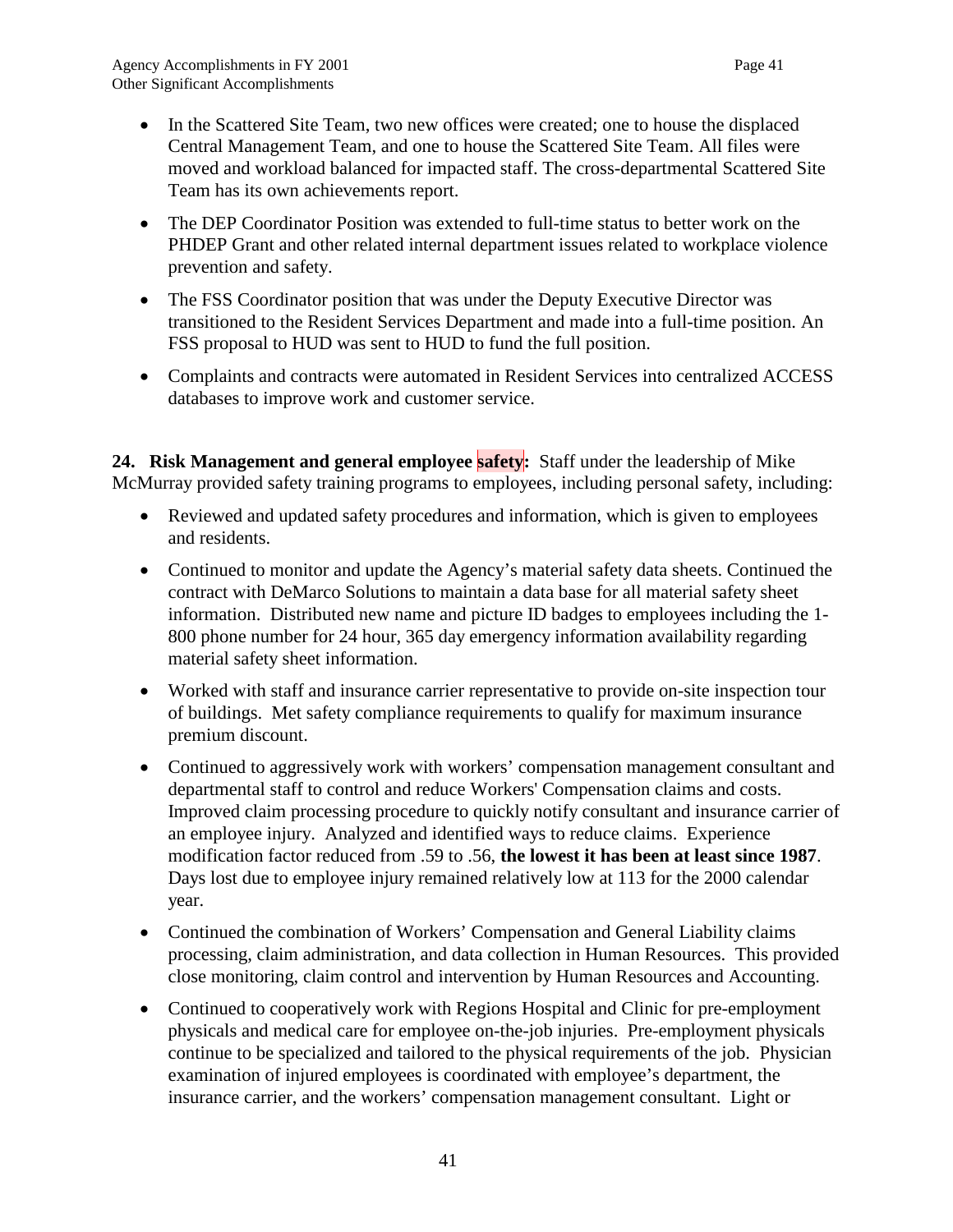alternative work continues to be assigned to employees to foster a quick return to work. This approach continues to minimize employee injuries and claims, which reduces premium costs. In addition, employee morale is improved as there are more employees on the job.

- Continued to send wellness and health information to employees. Dissemination of information was increased with safety/health/financial information inserted with paychecks. The Hope health letter was sent to all employees monthly. Employees who requested were sent a Well Advised health book. The book was also given to all new employees at orientation.
- Resident Services staff arranged for resident safety training sessions in every hi-rise and family site to complete the third phase of requirements allowing the PHA to be certified as a member of the Minnesota Crime Free Multi-Housing Program. Staff promoted participation by advertising, offering door prize incentives and other means to help residents gain from this training.
- Staff continued to review and conduc*t* safety and security assessment*s* at the Rental Office. Several changes were implemented to improve the safety and security of this work area. ID badges are being worn by staff and clients, new signage has been added and other modifications were made.
- Staff continued to work and partner with the Wilder Community Violence Response Team and other crises intervention teams to defuse crises and violence that occurs.
- The Employee Right To Know and Bloodborne Pathogen safety program was developed and implemented. An RFP was developed and sent to vendors. Health Partners was chosen to provide Hepatitis B vaccination series and provide post exposure counseling to employees who have an exposure incident. An expert trainer was hired to conduct training for all employees who are in job classifications identified as expected to incur occupational exposure to blood or other potentially infectious materials.
- An emergency response pamphlet was developed for employees who work at 480 Cedar Street. Gives employees advice on how to respond to mechanical, elevator, medical, and tornado emergencies, as well as bomb threat, and fire procedures and evacuation plan. This pamphlet was sent to all employees and also posted in many areas and bulletin boards.
- Arranged to have infectious materials spill kits purchased and installed in each main employee work location and in all buildings.
- Instituted an informal ergonomic review program. Under the direction of an ergonomic specialist employed by the workers' compensation insurance carrier, staff completed ergonomic review of 69 staff workstations. A majority of the reviews resulted in physical changes to the work area and/or installing new or different equipment.

**25. Agency-wide Employee Recognition Event:** Held yearly banquet, including various employee awards, gifts and length of service plaques. Held "All Employee Meeting."